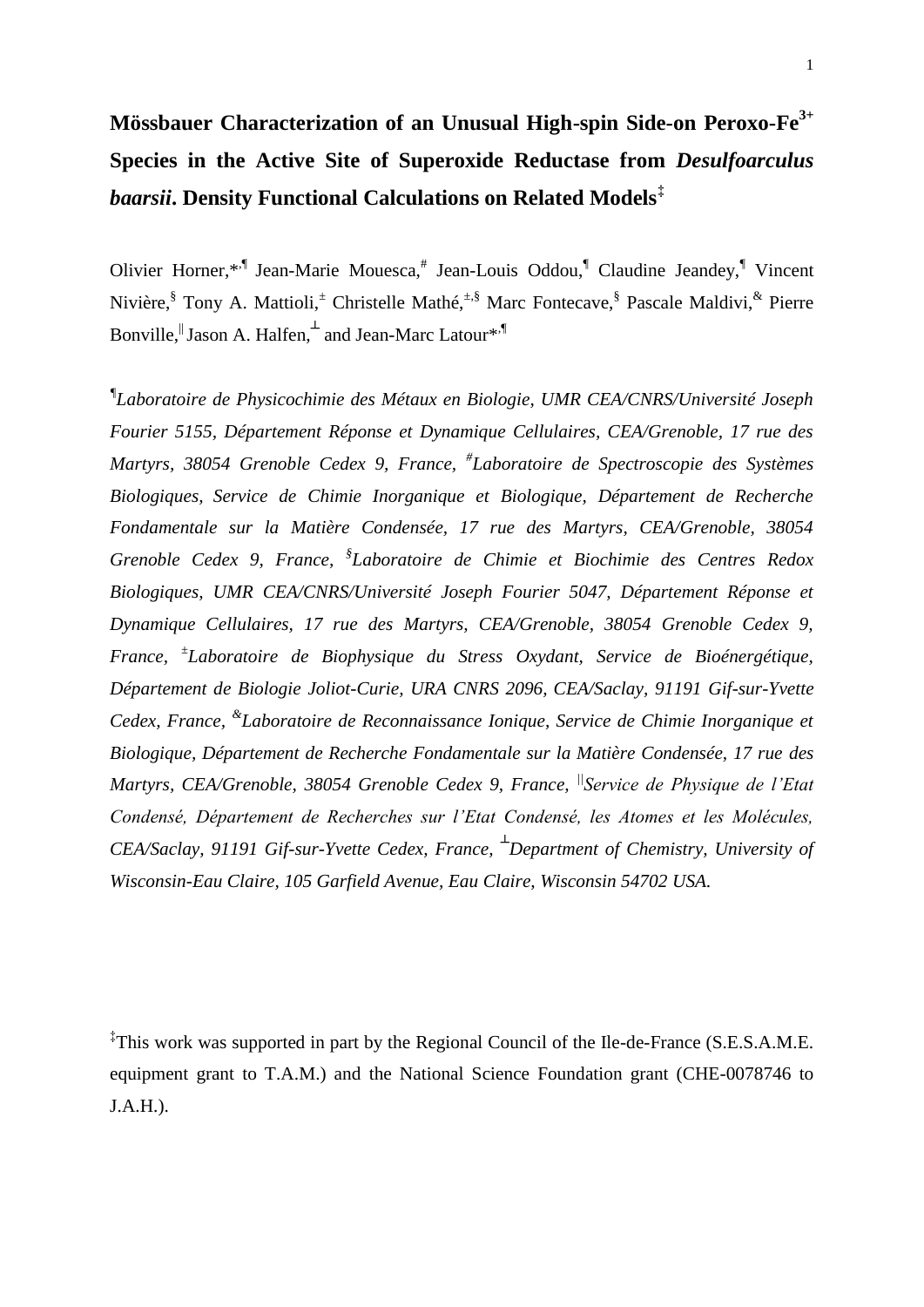## **LIST OF ABBREVIATIONS<sup>1</sup>**

1

EFG : Electric Field Gradient.

EPR : Electron Paramagnetic Resonance.

EXAFS : Extended X-ray Absorption Fine Structure

 $[Fe^{II}(S^{Me2}N_4(tren))]^+$ : this complex is prepared by combining 2 equivalents of 3-methyl-3-

mercapto-2-butanone with  $FeCl<sub>2</sub>$  in methanol, adding 1 equivalent of tren.

HOMO : Highest Occupied Molecular Orbital

ICSD : Inorganic Crystal Structure Database.

LCAO : Linear Combination of Atomic Orbitals

 $L^{8}py_{2}$ : 5-bis-(2-pyridylmethyl)-1,5-diazacyclooctane.

LUMO : Lowest Unoccupied Molecular Orbital

MCD : Magnetic Circular Dichroism

Nlr : the enzyme from the archae *Pyrococcus furiosus*.

N4Py : *N,N*-bis(2-pyridylmethyl)-*N*-bis(2-pyridyl)methylamine)

PDB : Protein Data Bank.

Py : pyridine

RR : Resonance Raman.

SOR : Superoxide reductase.

SQUID : Superconducting Quantum Interference Device

TpivPP : meso- $\alpha, \alpha, \alpha, \alpha$ -tetrakis( $\alpha$ -pivalamidophenyl)porphyrin

Tris : tris(hydroxymethyl)aminomethane

tren : tris(1-aminoethyl)amine.

ZFS : Zero Field Splitting

<sup>&</sup>lt;sup>1</sup> Cys : cysteine.

DFT : Density Functional Theory.

Dfx : the enzyme from the sulfate-reducing bacterium *Desulfovibrio desulfuricans*.

EDTA : Ethylene Diamine Tetraacetate.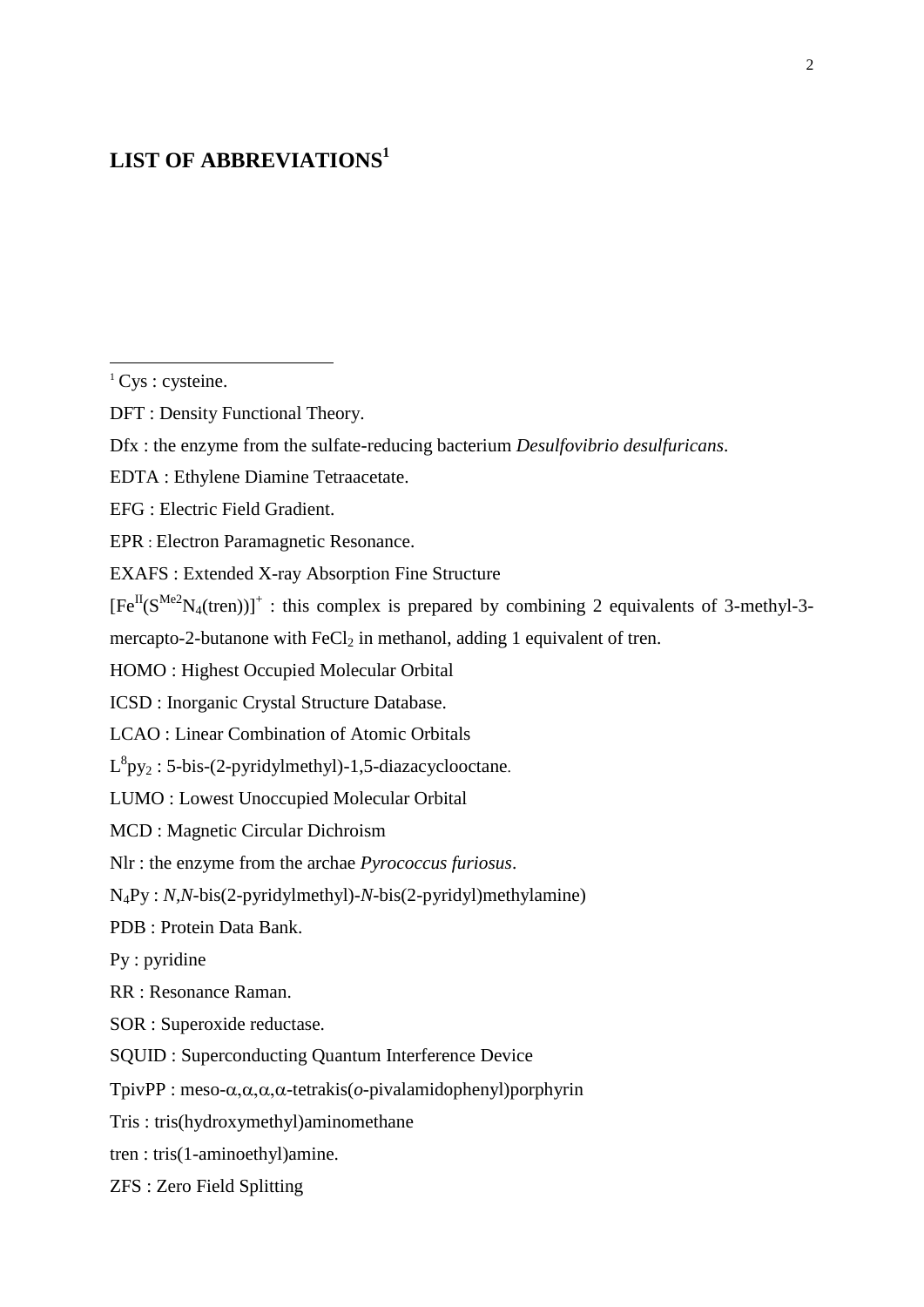#### **ABSTRACT**

Superoxide reductase (SOR) is an Fe protein that catalyzes the reduction of superoxide to give  $H_2O_2$ . Recently, the mutation of the Glu47 residue into alanine (E47A) in the active site of SOR from *Desulfoarculus baarsii* has allowed the stabilization of an iron-peroxo species when quickly reacted with  $H_2O_2$  (Mathé, C.; Mattioli, T. A.; Horner, O.; Lombard, M. ; Latour, J.-M.; Fontecave, M.; Nivière, V. (2002) Identification of iron(III) peroxo species in the active site of the superoxide reductase SOR from *Desulfoarculus baarsii*, *J. Am. Chem. Soc. 124*, 4966-4967). In order to further investigate this non-heme peroxo-iron species, we have carried out a Mössbauer study of the <sup>57</sup>Fe enriched E47A SOR from *D. baarsii* reacted quickly with  $H_2O_2$ . Considering the Mössbauer data, we conclude, in conjunction with the other spectroscopic data available and with the results of density functional calculations on related models, that this species corresponds to a high-spin side-on peroxo- $Fe<sup>3+</sup>$  complex. This is one of the first example of such a species in a biological system for which Mössbauer parameters are now available :  $\delta_{\text{Fe}} = 0.54$  (1) mm/s,  $\Delta E_{\text{Q}} = -0.80$  (5) mm/s and the asymmetry parameter  $\eta = 0.60$  (5) mm/s. The Mössbauer and spin-Hamiltonian parameters have been evaluated on a model from the side-on peroxo complex (model **2**) issued from the oxidized iron center in SOR from *Pyrococcus furiosus*, for which structural data are available in the literature (Yeh, A. P., Yonglin, Y. , Jenney, Jr., F. E., Adams, M. W. W., Rees, D. C. (2000) Structures of the superoxide reductase from *Pyrococcus furiosus* in the oxidized and reduced states, *Biochemistry 39*, 2499-2508). For comparison, similar calculations have been carried out on a model derived from 2 (model 3), where the  $\text{[CH}_3-S]^1$  group has been replaced by the neutral  $[NH_3]$ <sup>0</sup> group (Neese, F., Solomon, E. I. (1998) Detailed spectroscopic and theoretical studies on  $[Fe(EDTA)(O<sub>2</sub>)]<sup>3</sup>$ : electronic structure of the side-on ferric-peroxide bond and its relevance to reactivity, *J. Am. Chem. Soc. 120*, 12829-12848). Both models **2** and **3** contain a formally high-spin  $Fe^{3+}$  ion *(ie* with empty minority spin orbitals). We found however a significant fraction ( $\sim 0.6$  for 2,  $\sim 0.8$  for 3) of spin (equivalently charge) spread over two occupied (minority spin) orbitals. The quadrupole splitting value for **2** is found negative and match quite well the experimental value. The computed quadrupole tensors are rhombic in the case of **2**, and axial in the case of **3**. This difference originates directly from the presence of the thiolate ligand in 2. A correlation between experimental isomer shifts for  $Fe<sup>3+</sup>$ mononuclear complexes with computed electron densities at the iron nucleus has been built and used to evaluate the isomer shift values for **2** and **3** (0.56 mm/s and 0.63 mm/s,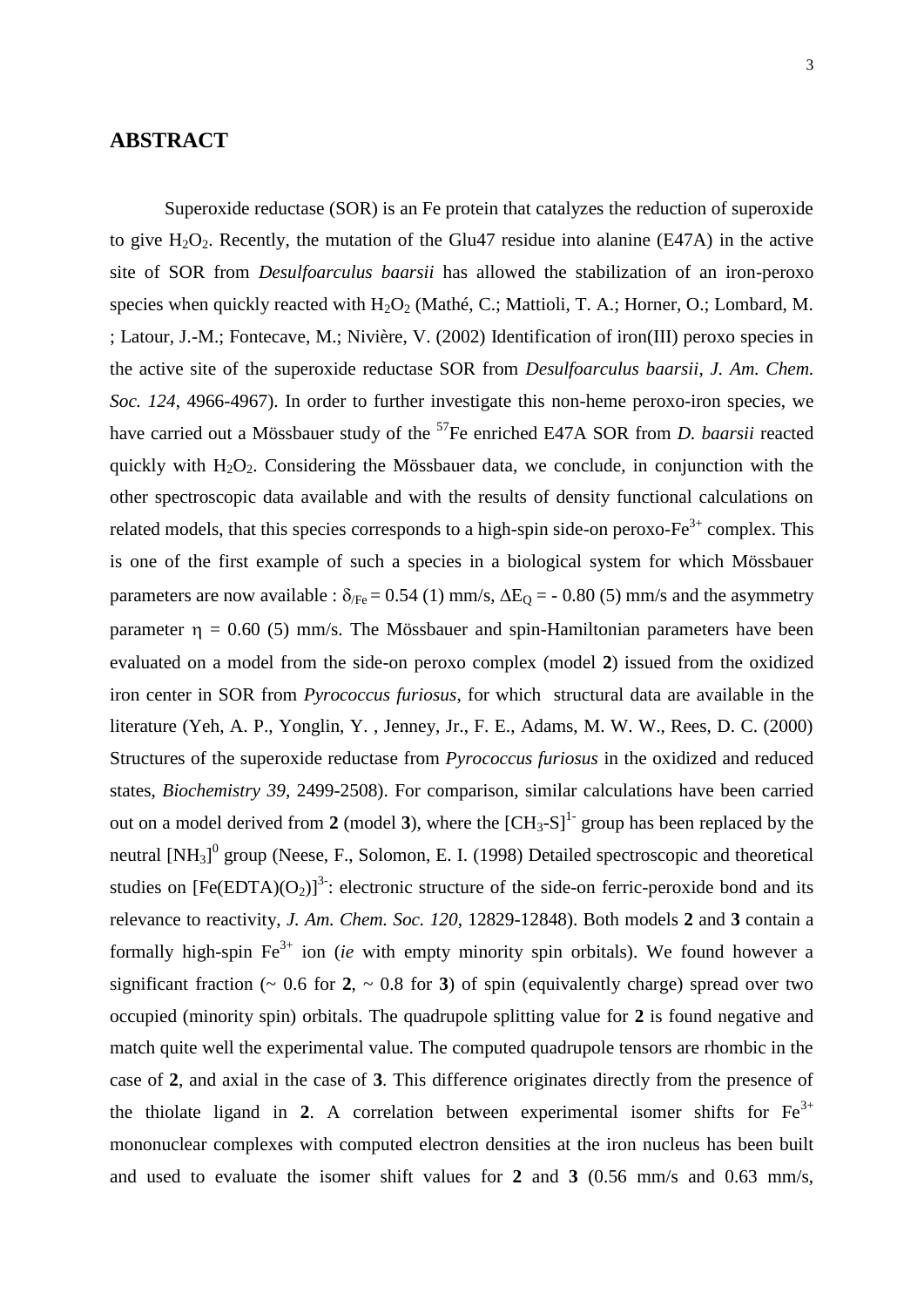respectively). A significant increase of isomer shift value is found upon going from a methylthiolate to a nitrogen ligand for the  $Fe<sup>3+</sup>$  ion, consistent with covalency effects due to the presence of the axial thiolate ligand. Considering that the isomer shift value for **3** is likely to be in the  $0.61 - 0.65$  mm/s range (Horner, O., Jeandey, C.; Oddou, J.-L.; Bonville, P.; McKenzie, C. J., Latour, J.-M. (2002) Hydrogenperoxo  $[(bztpen)Fe(OOH)]^{2+}$  and its deprotonation product peroxo  $[(bztpen)Fe(O<sub>2</sub>)]<sup>+</sup>$  studied by EPR and Mössbauer spectroscopies. Implication on the electronic structure of peroxo model complexes, *Eur. J. Inorg. Chem.*, 3278-3283. ), the isomer shift value for a high-spin  $\eta^2$ -O<sub>2</sub> Fe<sup>3+</sup> complex with an axial thiolate group can be estimated to be in the  $0.54 - 0.58$  mm/s range. The occurrence of a side-on peroxo intermediate in SOR is discussed in relation to the recent data published for a side-on peroxo-Fe<sup>3+</sup> species in another biological system (Karlsson, A.; Parales, J. V.; Parales, R. E.; Gibson, D. T.; Eklund, H.; Ramaswamy, S. (2003) Crystal structure of naphthalene dioxygenase: side-on binding of dioxygen to iron, *Science 299*, 1039-1042).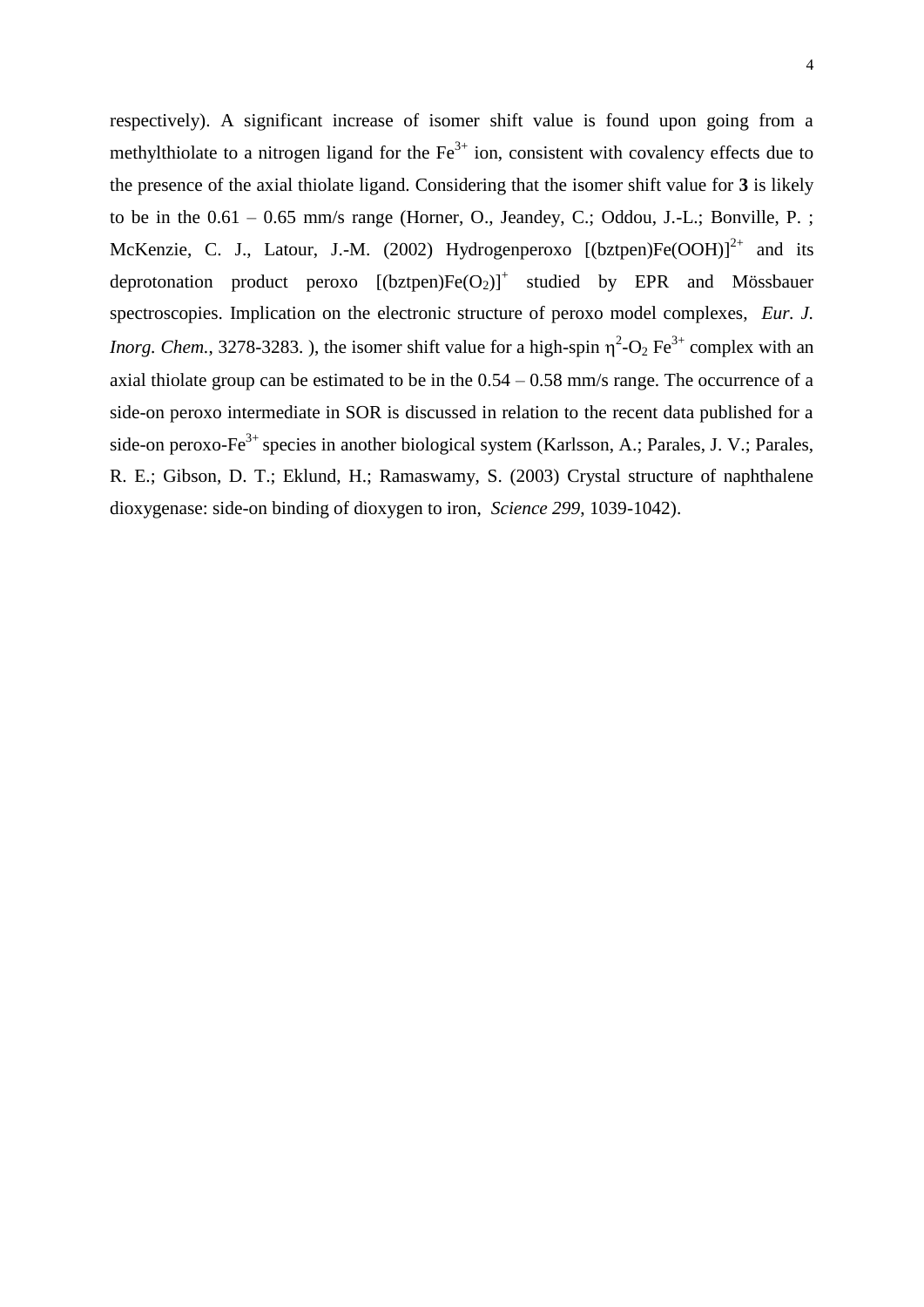Superoxide Reductase (SOR) is an iron enzyme that catalyzes the one electron reduction of superoxide  $O_2^{\text{-o}}$  to give  $H_2O_2$  according to the reaction :

 $O_2$ <sup>-o</sup> + 2H<sup>+</sup> + 1 e<sup>-</sup> -------> H<sub>2</sub>O<sub>2</sub>

and which is involved in the mechanism of oxygen detoxification in anaerobic and microaerophilic microorganisms (*1,2*). The enzymes from the sulfate-reducing bacterium *Desulfovibrio desulfuricans* (Dfx) and that from the archae *Pyrococcus furiosus* (Nlr) have been structurally characterized (*3,4*). Their active site comprises in the reduced state an atypical  $[Fe^{2+}(N-His)_{4}(S-Cys)]$  site. The penta-coordinated  $Fe^{2+}$  ion is in a square pyramidal environment constituted by four equatorial histidine and an apical cysteinate ligands. It therefore possesses a vacant axial coordination site available to bind superoxide. In the oxidized state, this site is occupied by a glutamate residue which binds as a sixth ligand (*4,5*). The *D. desulfuricans, Desulfovibrio baarsii and Desulfovibrio vulgaris* enzymes possess an additional iron site (center I, as opposed to the active site called center II) which consists of a mononuclear  $Fe^{3+}$  ion coordinated by four cysteinate residues in a distorted rubredoxin-type environment and is separated by *ca* 20 Å from center II (*3*). This center I is absent in the SORs from *P. furiosus* and *Treponema pallidum* and its biological role is still unknown (*2,4,6*).

Spectroscopic techniques (EPR, MCD, EXAFS) have been used extensively to characterize the SOR iron centers (*7*). In particular, the oxidized centers I and II have been widely studied by EPR spectroscopy. Oxidized centers II possess similar UV-visible and redox properties. Nevertheless, their EPR properties differ. Indeed, the enzymes which possess a center I (*eg* SOR from *D. desulfuricans*) exhibit a rhombic EPR signal (*8*) while this EPR signal is axial in the enzymes which lack center I (*eg* SOR from *T. pallidum* or *P. furiosus*) (*7*). Mössbauer spectroscopy was also used to characterize the as-isolated and oxidized SOR from *D. desulfuricans* (*8,9*). Indeed, Mössbauer parameters (isomer shifts and quadrupole splittings) have been determined for oxidized center I and center II (high-spin  $Fe^{3+}$ ions), and reduced center II (high-spin  $Fe<sup>2+</sup>$  ion).

The reaction of the SORs from different origins with superoxide has been studied by pulse radiolysis methods (10-14). It is now generally assumed that the reaction of  $O_2$ <sup>-</sup> with the  $Fe<sup>2+</sup>$  ion of reduced center II proceeds through an inner-sphere mechanism. The first step of the reaction is an extremely fast bi-molecular reaction of SOR with superoxide in a nearly diffusion-controlled process ( $\sim 10^9$  M<sup>-1</sup> s<sup>-1</sup>). In all enzymes studied, a first intermediate is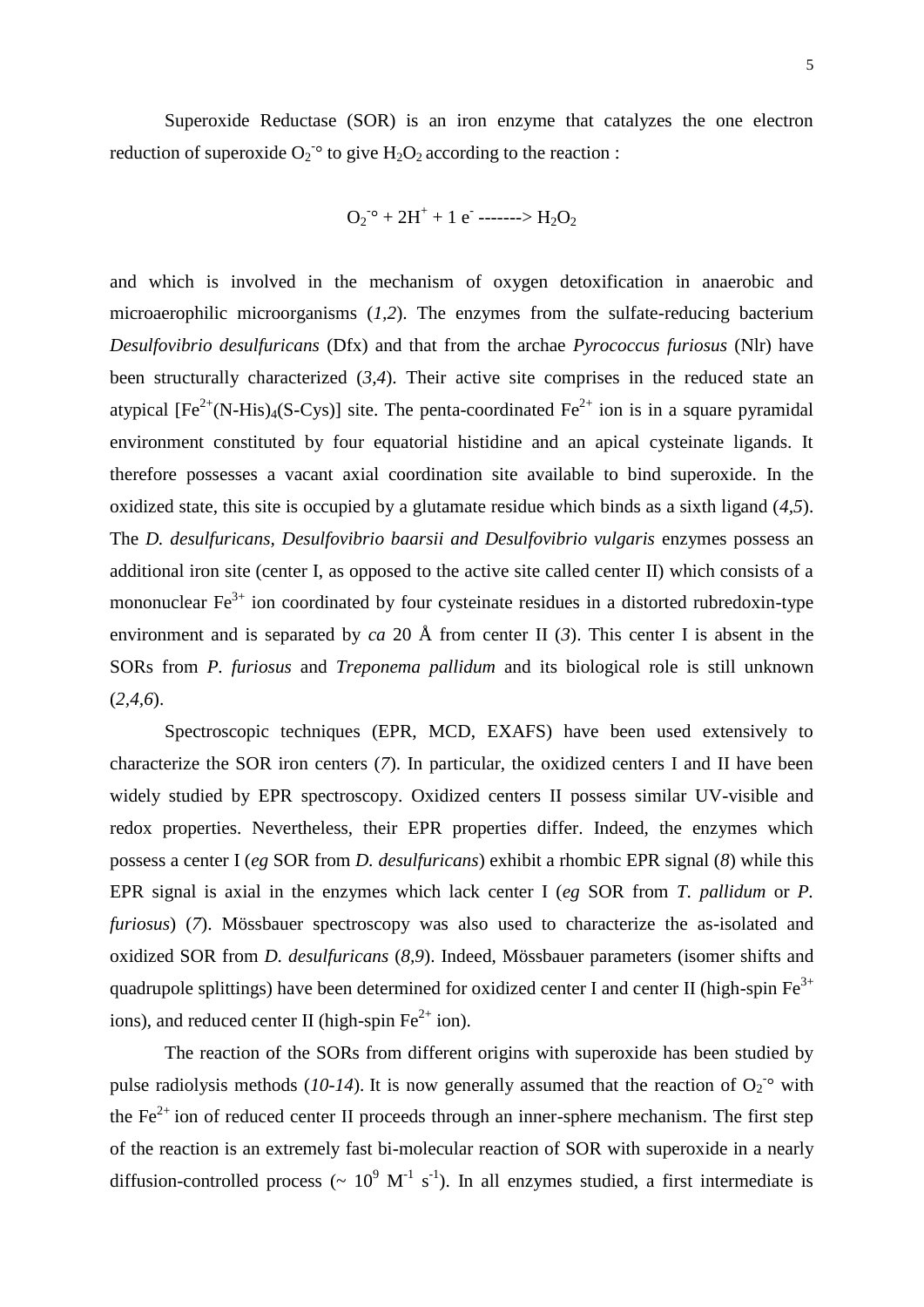formed that exhibits a broad absorption band at  $\lambda \sim 600$  nm, ( $\epsilon \sim 3000 - 4700$  M<sup>-1</sup> cm<sup>-1</sup>) and was proposed to be a peroxo- $Fe^{3+}$  species. However, depending on the enzymes studied, the following steps of the catalytic cycle differ. In the SORs from *Archaeglobus fulgidu and D. vulgaris*, the first intermediate becomes protonated to give directly the final products of the reaction, oxidized center II (Fe<sup>3+</sup>) and H<sub>2</sub>O<sub>2</sub> (13,14). In the SORs from *D. baarsii* and *T. pallidum*, an additional reaction intermediate has been identified, resulting from a single protonation process of the first intermediate, to give presumably an hydroperoxo- $Fe^{3+}$  species (*11,12,15*). This second intermediate is then transformed into the final product of the reaction H2O2. This occurs by a still uncharacterized protonation process with the help of the strictly conserved glutamate 47 (Glu47) residue which becomes a ligand of the  $Fe<sup>3+</sup>$  ion in the oxidized center II (*16*).

Mutation of Glu47 into alanine (E47A), which does not affect the binding of superoxide to the SOR from *D. baarsi* (*12, 15*), results in the stabilization of a peroxo-iron species when the enzyme is reacted with an excess of  $H_2O_2$  (16). This species was shown to be in the  $S = 5/2$  ground state by EPR spectroscopy. Trapping of this species by the E47A mutation permitted a RR characterization and the observed O-O and Fe-O vibrations were found to be consistent with a side-on peroxo- $Fe^{3+}$  species (16). Nevertheless, this conclusion was recently questioned from RR studies of model complexes (*17*) and DFT calculations which eventually advanced a hydroperoxo form as the most likely (*18*).

In order to further investigate this non-heme peroxo-iron species, we have carried out extensive Mössbauer studies of the <sup>57</sup>Fe enriched E47A SOR from *D. baarsii* reacted with H2O2. Indeed, recent Mössbauer studies of peroxo-iron complexes have shown that the sideon peroxo and hydroperoxo forms exhibit different spectroscopic signatures owing to their different spin states and geometries (*17,19*). The value of the Mössbauer isomer shift deduced in the present study for the purported side-on peroxo- $Fe<sup>3+</sup>$  species departs slightly from that expected from model complexes. We reasoned that the unusual presence of a cysteinate iron ligand might be responsible for the observed value. This prompted us to investigate in detail the effect of thiolate ligation on the Mössbauer parameters by i) studying model complexes of reduced center II ( $Fe^{2+}$ ) in SOR by Mössbauer spectroscopy, ii) evaluating the Mössbauer (isomer shift excluded) and spin-Hamiltonian parameters by DFT calculations for a structural model of oxidized center II in E47A SOR reacted with  $H_2O_2$ , iii) establishing a correlation between experimental isomer shifts for mononuclear ferric complexes and computed electron densities at the iron nucleus, in order to estimate the isomer shift value for the model of oxidized center II. From our Mössbauer data and the results of DFT calculations, we conclude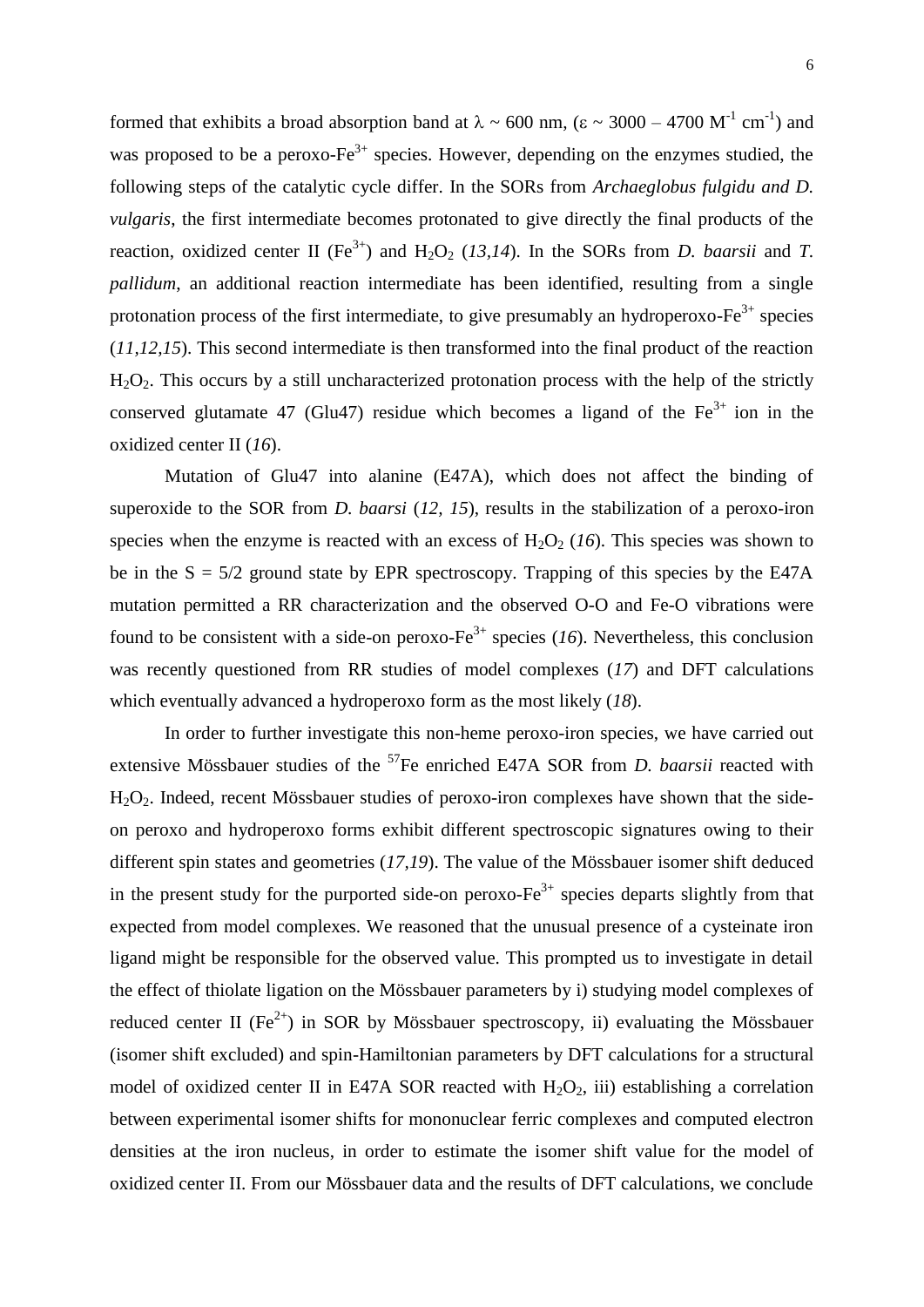that the peroxo-iron species in E47A SOR is a high-spin side-on peroxo- $Fe^{3+}$  species in agreement with the RR study (16). The occurrence of a  $\eta^2$ -O<sub>2</sub> Fe<sup>3+</sup> intermediate in SOR will be discussed in relation to the experimental data already published and the recent proposal for the catalytic mechanism.

## **MATERIALS AND METHODS**

*Preparation of <sup>57</sup>Fe SOR E47A from D. baarsii Samples and Model Complexes.* The purified  ${}^{57}$ Fe SOR E47A sample was prepared as already described (12) except that 98 %  ${}^{57}$ Fe instead of natural Fe was used to complement the *Escherichia coli*  $DH5\alpha$  pMLE47A culture medium. For isotopic enrichment, the  ${}^{57}FeCl_3.6H_2O$  starting compound was obtained by dissolving  ${}^{57}Fe_2O_3$  (AMT Ltd.) in 20 equivalents of concentrated HCl (Carlo Erba) under reflux and then by evaporating to dryness.

Three Fe<sup>2+</sup> complexes of the L<sup>8</sup>py<sub>2</sub> ligand of the general formula  $[L^8 py_2Fe^{II}(X)]^+(X =$  $SC_6H_4$ -m-CH<sub>3</sub> (4),  $SC_6H_{11}$  (5) and  $CH_3CO_2$  (6) were prepared according to the literature procedure (Scheme 1) (*20*).

#### $((\text{Scheme } 1))$

*Spectroscopic Methods.* All Mössbauer measurements were performed as already described *(19)*. One home-made sample holder able to generate an external magnetic field of 50 mT applied parallel to the Mössbauer  $\gamma$ -beam was also used (21). The samples for Mössbauer spectroscopy contained *ca* 1.5 mM or 4 mM  $^{57}$ Fe in a 200  $\mu$ L nylon cell. The analysis of the Mössbauer data was made as already described *(19)*. In order to determine an accurate value of the isomer shifts, a special procedure was followed when fitting the spectra. Indeed, the contribution of the oxidized center I in SOR from *D. baarsii* was first at all subtracted from the experimental data. This difference spectrum was then fitted by considering only the contribution of the oxidized center II in SOR from *D. baarsii*. This theoretical spectrum was then subtracted from the experimental spectrum, and this new difference spectrum was further fitted by considering only the contribution of oxidized center I. This procedure was repeated until a convergence of the Mössbauer parameters was observed (7 or 8 cycles), which allowed an accurate determination of the isomer shift values. The Euler angles  $\alpha$ ,  $\beta$  and  $\gamma$  define the orientation of the [A] tensor relative to the EFG tensor (the [A] and [g] tensors are assumed here to be colinear).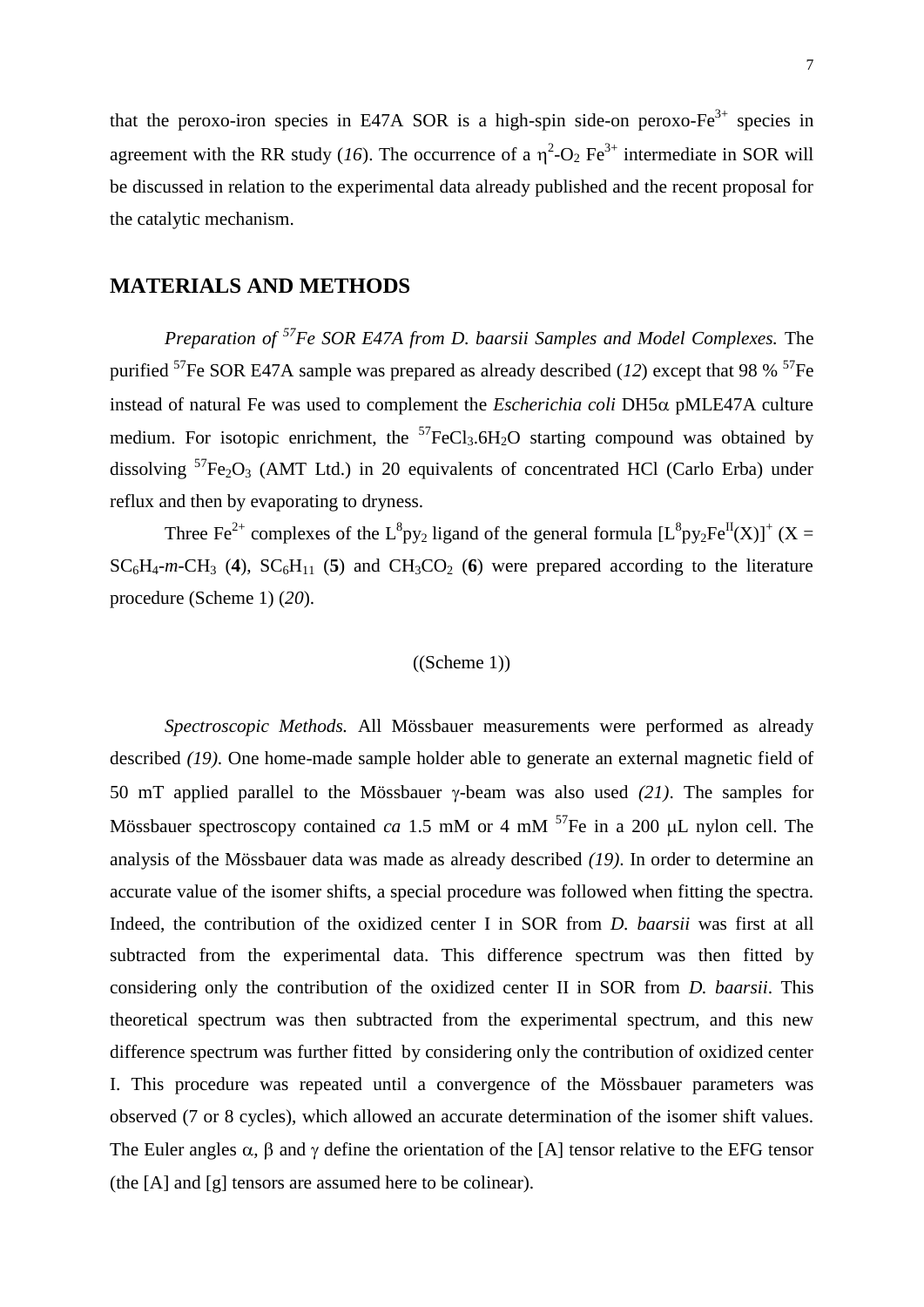Magnetization measurements were performed with a SHE SQUID 700 magnetometer operating at six magnetic fields in the range  $0.5$  T – 5 T over the temperature domain 5 K – 200 K. After concentration in a deuterated buffer, the sample (5.1 mM) was de-aerated under argon and  $115 \mu L$  was transferred into a quartz sample bucket within a glovebox under argon. Upon immediate removal from the glovebox the sample (under argon in a small container) was frozen in liquid nitrogen and introduced in the magnetometer. The magnetization of the protein was obtained by subtraction of the buffer magnetization measured in the same conditions according to the general procedure outlined by Day (*22*). Simultaneous fitting of the six isofield curves was performed with a home-made FORTRAN program *(23)*. EPR spectra were recorded as already described *(19)*. Resonance Raman spectra were recorded and analyzed as already described, with a laser excitation at 647.1 nm and at 15 K (*16*). The intermediate Fe<sup>3+</sup>-peroxo species was prepared by mixing 6 eq. of  $H_2O_2$  with ferrous SOR and rapidly freezing in liquid nitrogen within 3 seconds of mixing. The same  $Fe<sup>3+</sup>$ -peroxo could be prepared (as determined by RR spectroscopy) by mixing 6 eq. of  $H_2O_2$  to ferric SOR which was previously oxidized with 3 eq. of  $K_2IrCl_6$  and then washed to remove excess  $K_2IrCl_6$ (Mathé, Nivière, Mattioli, unpublished results). Possible Fenton chemistry and •OH-related protein damage at the  $Fe<sup>3+</sup>$  sites (as monitored by UV-visible absorption and RR spectroscopies) were not observed on the time-scale of the  $Fe<sup>3+</sup>$ -peroxo species formation. It is known that treatment of some  $Fe^{2+}$  complexes with  $H_2O_2$  results in the formation of metastable  $Fe^{3+}$ -peroxo species (52); the mechanism is not completely understood but has been addressed experimentally (55,56). Furthermore, Tris buffer is a good 'OH scavenger (57) which further minimizes the risks of protein damage.

*Computational Methods.* All calculations have been performed with the Amsterdam LCAO Density-Functional Programs (ADF 2.3) developed by Baerends *et al* (*24-28*). We considered there only the potential refered to as «VBP» (Vosko, Wilk and Nusair's exchange and correlation energy (*30,31*) completed by non local gradient corrections to the exchange by Becke (*32*) as well as to the correlation by Perdew (*33*). We used triple-zeta (plus polarization) basis sets for for all atoms.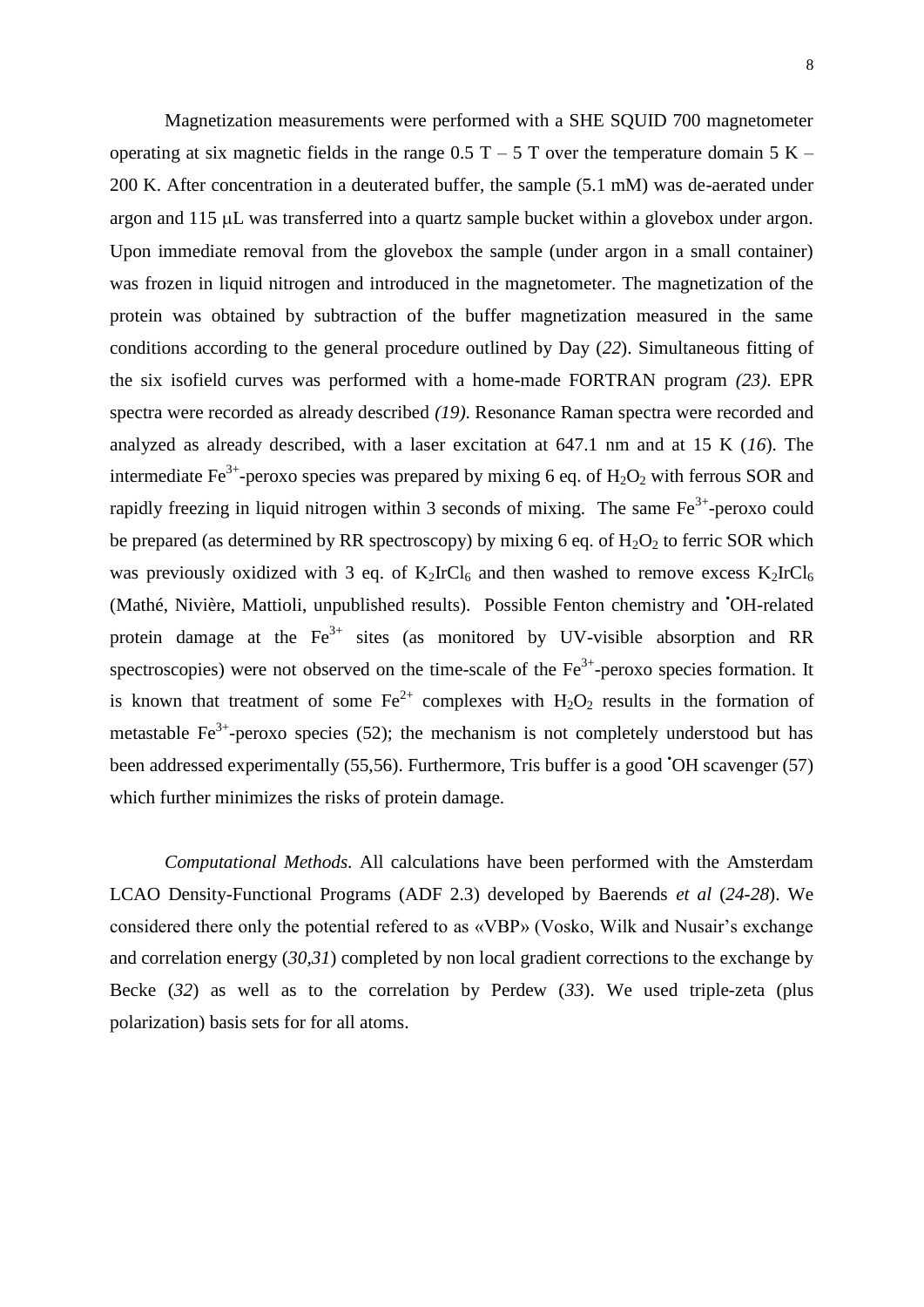*Models Used and Choice of Geometries.* Figure 1 shows the models used in this study

#### $((Figure 1))$

:

The crystal structure of  $Fe^{3+}$  SOR from *P. furiosus* has been determined by X-ray crystallography at 1.70 Å resolution (PDB entry 1DQI) (*4*). The coordinates are therefore readily available in order to build structural models suitable for Density Functional LCAO calculations. Model **1** corresponds to a simplified structure of the oxidized center II issued from the oxidized iron center of SOR (*P. Furiosus*), where residues His 16, His 41, His 47 and His 114 of the equatorial plane have been replaced by four neutral imidazole rings  $[N_2C_3H_4]^0$ , and where the axial residues Cys 111 and Glu 14 have been replaced by the charged  $\text{[CH}_3\text{-}S\text{]}^1$  and  $\text{[CH}_3\text{-}CO_2\text{]}^1$  groups, respectively (Table S6). In such a model, the **z** axis has been set along the Fe-S(Cys) bond. The **x** axis is then roughly defined along the Fe-N(His16,47) bonds and the **y** axis along the Fe-N(His41,114) bonds, with the projected S-C bond of the  $\text{[CH}_3\text{-}S\text{]}^1$  group along the (Fe-S) **z** axis being closer to the Fe-N **x** axis.

From model 1, we then derived model 2, obtained by replacing the  $\text{[CH}_3\text{-}CO_2\text{]}^1$  group (located along the **z** axis) by a side-on peroxo group  $O_2^2$  (Table S7). The O-O and Fe-O bond lengths have been set to the values used by Neese *et al* for high-spin  $O_2^2$  - Fe<sup>3+</sup> models that they built for their calculations on  $[Fe(EDTA)(O<sub>2</sub>)]<sup>3</sup>$  (1.41 and 2.05 Å, respectively) (34). These distances are consistent with those determined very recently for a side-on peroxo adduct crystallographically characterized for a naphthalene dioxygenase (*35*). Considering now the Fe-S bond, an EXAFS study of oxidized center II in SOR from *P. furiosus* yielded a bond length of 2.36 Å (*7*). Recently, Schearer *et al* structurally characterized two model complexes of the reduced and oxidized center II in SOR,  $[Fe^{II}(S^{Me2}N_4(tren))]^{1+}$  and the hexacoordinate  $[Fe^{III}(S^{Me2}N_4(tren))(CH_3CN)]^{2+}$  complexes (36). They measured the Fe-S bond lengths to be 2.31 and 2.33 Å, respectively. Upon reaction of  $[Fe^{II}(S^{Me2}N_{4}(\text{tren}))]^{1+}$  with superoxide, an Fe<sup>3+</sup>-hydroperoxo intermediate that possesses a Fe-S bond length of 2.33 Å, as determined by EXAFS, was isolated (36). Moreover, 4, 5 and  $[L^8py_2Fe^{II}(SC_6H_4-p-CH_3)]^{1+}$ exhibit an average Fe-S bond length of 2.30 Å (*20*). Therefore, we decided to set the initial value of the Fe-S bond length in **2** to 2.30 Å. We finally constructed model **3**, starting from model 2, by further replacing the  $\text{[CH}_3\text{-}S\text{]}^1$  group by the neutral  $\text{[NH}_3]^0$  group, with a Fe-N(NH3) bond length value of 2.10 Å (Table S8) (*34*).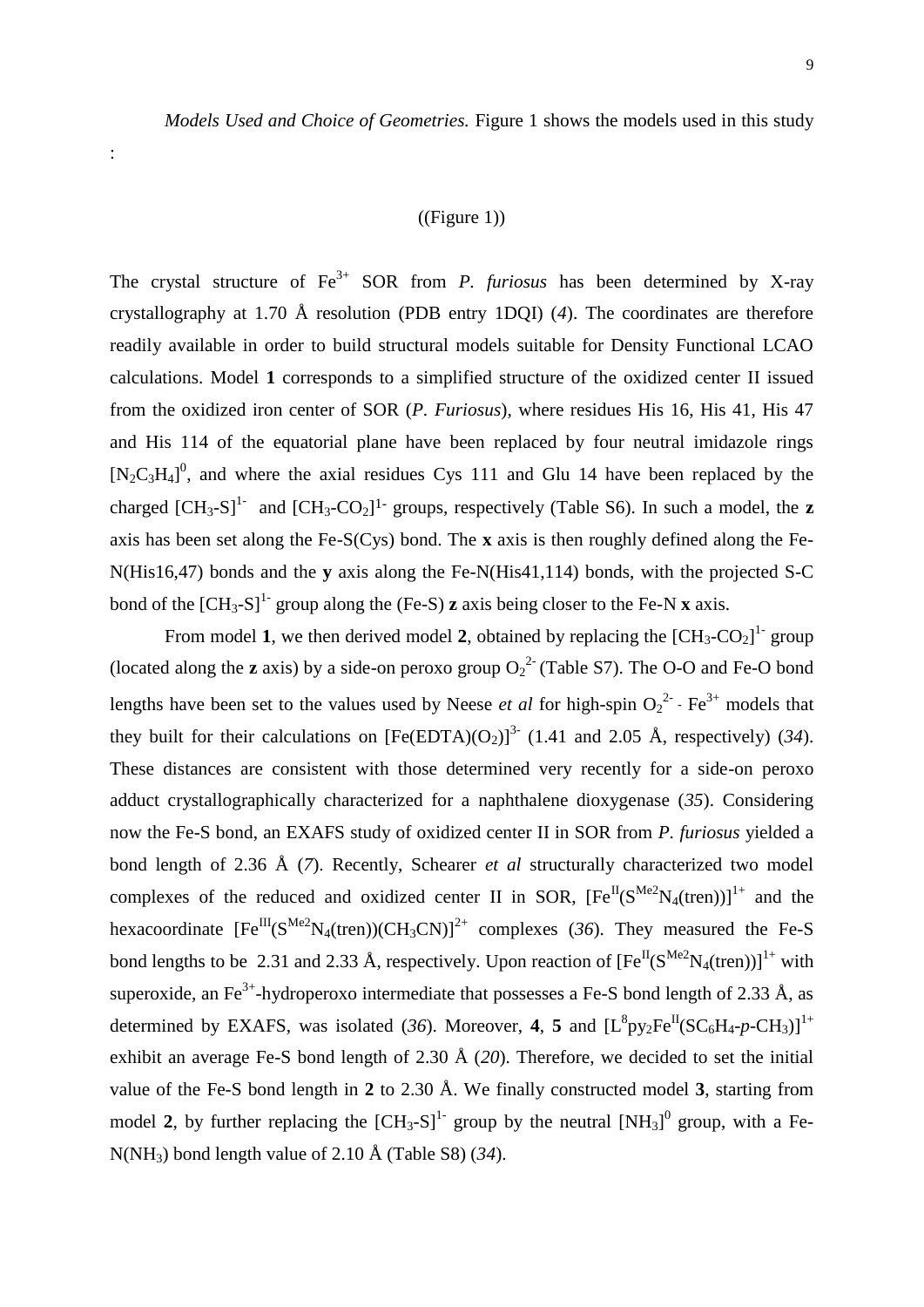Full geometry optimization was performed on models **2** and **3** (and **2'** and **3'** were imidazoles were replaced by  $NH<sub>3</sub>$ ). It is noteworthy that the optimized geometry for 2 matched very well that of model 5 from Kurtz *et al.* (*18*). These calculations allowed us to estimate the respective electron densities at the iron nucleus for all optimized structures which were converted to the respective isomer shifts (using the correlation of figure 7) 0.63 and 0.70 mm/s for **2** and **3** (0.68 and 0.74 mm/s for **2'** and **3'**). The value for **3** (and **3'**) is definitely out of the range observed for peroxoferric complexes of N donors which is confined to 0.60 – 0.65 mm/s. The reason for this discrepancy must be found in the constraints imposed by the protein backbone and the polydentate ligands used in biomimetic compounds. These observations led us to calculate the electronic structure for **2** and **3** by imposing the geometry of the metal and of the protein ligands to their positions deduced by X-ray crystallography in the oxidized SOR from *P. furiosus* as detailed above. The peroxo ligand was added at a chemically reasonable distance, as done by Neese *et al.* (*34*) in their calculation of the complex  $[Fe(O<sub>2</sub>)(edta)]<sup>3</sup>$ . A geometry optimization of the angle  $\theta$  between the (FeOO) plane and the Fe-N axis was carried out by rotating the O-O bond around **z** by steps of 15°. This led to the O-O bond being oriented along **y** for both **2** and **3**. The calculation of the electronic structure of **3** performed for this model led to an isomer shift value of 0.60 mm/s within the experimental range. Calculation of **2** gave an isomer shift value of 0.55 mm/s, again in agreement with the experimental value 0.54(1) mm/s. It is worth noting that all calculations point to a reduction of the isomer shift value of ca 0.08 - 0.10 mm/s when an axial amine ligand is replaced by a thiolate.

*Spectroscopic Parameters.* The EPR and Mössbauer parameters (isomer shift excluded, see below) were evaluated by first determining the electronic structures corresponding to models **2** and **3** using DFT electronic structures as provided by the ADF code. We then relied on a home-made code in order to compute the [g] and ZFS tensors [D] as well as the quadrupole tensor [Q]. In order to compute the [g] and ZFS tensors, we relied on the following expression :

$$
g_{ij} \approx g_e \delta_{ij} - \frac{2\xi}{2S} \left( \sum_{\alpha} - \sum_{\beta} \right) \sum_{n} \frac{\langle o | L_i | n \chi_n | L_j | o \rangle}{E_n - E_o}
$$
(4)

with  $\{i,j\} = \{x,y,z\}$ , the spin-orbit coupling constant  $\xi = 404$  cm<sup>-1</sup> and S=5/2 for the d<sup>5</sup> Fe<sup>3+</sup> ion. The labels " $\alpha$ " and " $\beta$ " stand for the five filled majority and the five empty minority spins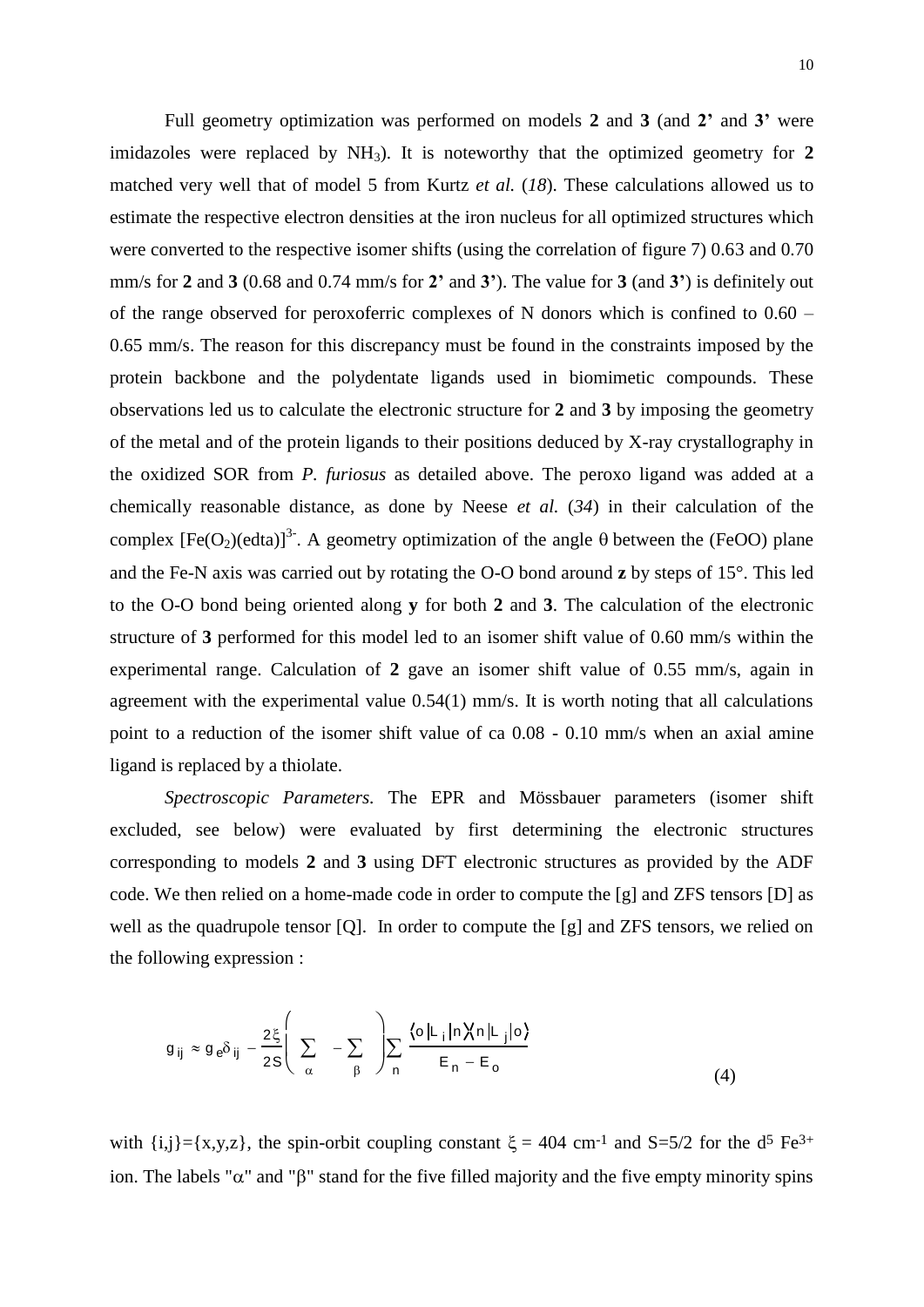of the high-spin Fe<sup>3+</sup> ion, respectively.  $|o>$  stands for an occupied molecular orbital whereas  $|n\rangle$  represents an empty one. The  $E_n - E_0$  energy gaps, when promoting an electron from and to mainly Fe molecular orbitals (as would usually be the case for a  $Fe^{2+}$  ion-containing complex within the minority spin set of orbitals) can be computed as Slater transition state energies ascribing half an electron to both  $|o>$  and  $|n>$ . The difference in the corresponding half-occupied molecular orbital energies is then taken as a good estimate of the total energy difference  $E_n-E_0$  between the two electronic structures (o)<sup>1</sup>(n)<sup>0</sup> and (o)<sup>0</sup>(n)<sup>1</sup>. We will show below how this point is relevant for the oxidized (*ie* Fe<sup>3+</sup>) models 2 and 3.

The ZFS tensor [D] is obtained from Equation 4 by replacing  $\xi$  with  $-\xi^2$ . The D and E ZFS parameters are then defined by :

$$
\begin{cases}\nD = 3(D_{\text{z}} - D_{\text{iso}})/2 \\
E = |D_{\text{xx}} - D_{\text{yy}}|/2\n\end{cases}
$$
\n(5)

where  $D_{iso} = Tr([D])/3$ . We also computed the quadrupole tensor [Q] as (37):

$$
[Q] \approx \frac{1}{2} \left( e^2 Q < r^{-3} > (1 - R_0) \right) \left( \sum_{\alpha} + \sum_{\beta} \right) \frac{1}{7} \left[ \Omega \right] \tag{6}
$$

where  $\Omega_{ij} = \langle \Phi | L_i L_j + L_j L_i - (2/3) \delta_{ij} L(L+1) | \Phi \rangle$ . Q is the quadrupole moment and (1-R<sub>0</sub>) the Sternheimer factor. Numerically,  $[Q] = 0.925[\Omega]$  mm.s<sup>-1</sup>.

*Isomer Shift Correlation.* A number of small mononuclear  $Fe^{3+}$  and biomolecules that cover the full range of  $57$ Fe shifts were selected for calibrating the relationship between the experimental isomer shifts and the calculated electron densities at iron nuclei. The calibration process consisted of three steps. First, the structures of the complexes were obtained from the X-ray data available at the ICSD ([Fe(NO<sub>2</sub>)(Py)(TpivPP)] and [Fe(CN)<sub>6</sub>]<sup>3-</sup>) or from some atomic coordinates already published elsewhere  $(FeCl<sub>4</sub>]<sup>1-</sup>$  and  $[Fe(EDTA)(O<sub>2</sub>)]<sup>3-</sup>$ , the latter corresponding to a computational model complex, see below). The structures of the biomolecules were constructed from the X-ray data available at the PDB, Oxidized center II in SOR and  $[Fe(SR)<sub>4</sub>]<sup>1</sup>$ , after simplification of the biological residues ligated to the iron center ( $R = -CH_2CH_3$ ). Second, all previous structures were directly used for Density Functional LCAO calculations (see above) in order to compute electron densities at the  $57Fe$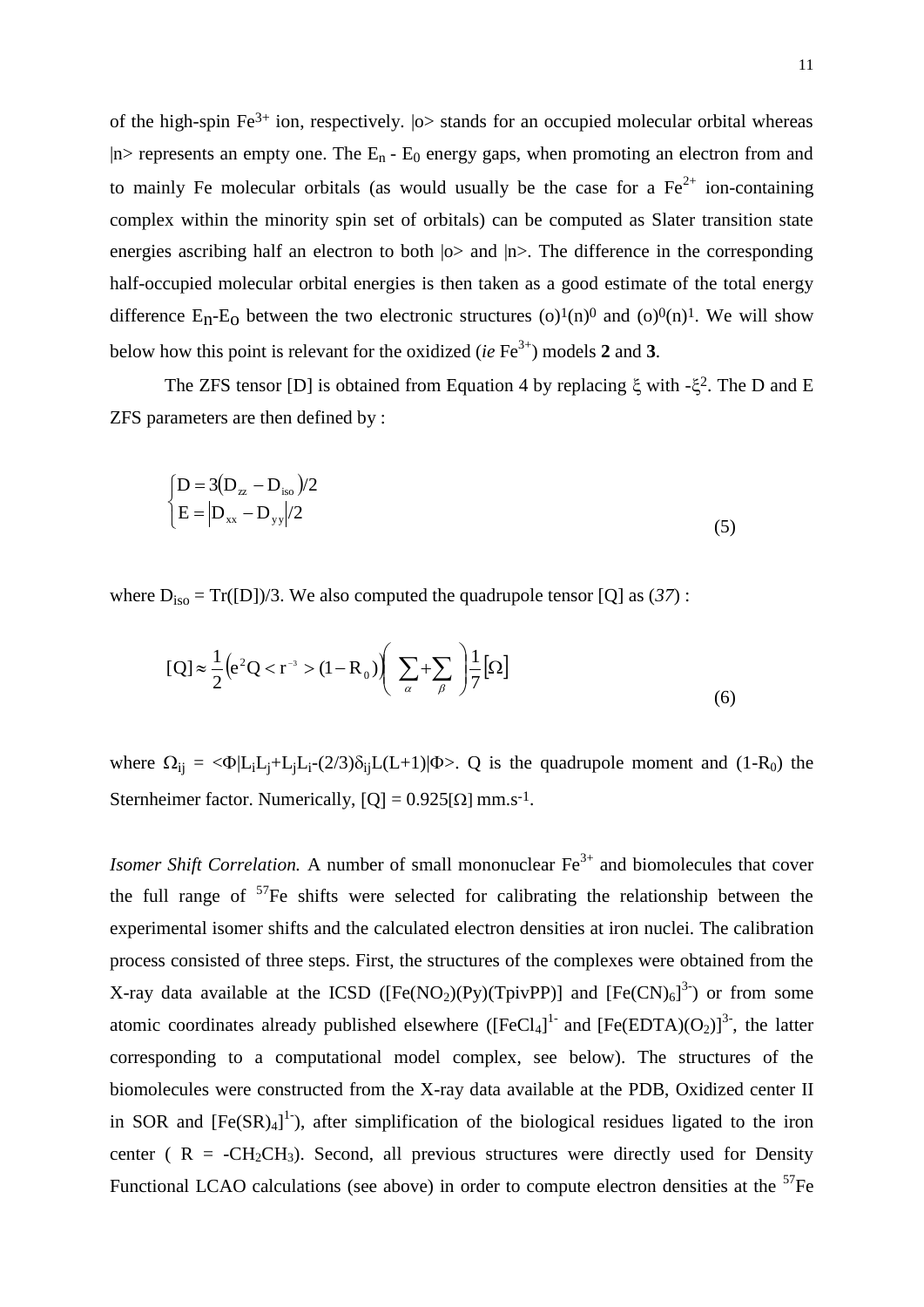nuclei. Third, the calculated electron densities at iron nuclei were plotted *vs* the experimental isomer shifts, and the resulting graph was subjected to a linear regression analysis. All the experimental isomer shifts reported in this work are reported relative to an Fe metal standard at room temperature and refer to a sample temperature of 4.2 K.

## **RESULTS AND ANALYSIS**

The oxidation of E47A SOR from *D. baarsii* by  $K_2IrCl_6$  or  $H_2O_2$  is almost complete (see below) but a few percent of the unreacted enzyme containing reduced center II ( $Fe^{2+}$ ) was still present (Scheme 2).

#### ((Scheme 2))

Therefore, we decided to characterize the reduced center II both in the as-isolated and in the dithionite-reduced enzymes. Indeed, the spin-Hamiltonian parameters of reduced center II in SOR were extracted more easily in the latter case as detailed below.

*As-isolated and Dithionite-reduced E47A SOR from D. baarsii.* In the as-isolated E47A SOR from *D. baarsii*, center I contains a  $Fe^{3+}$  ion, whereas center II contains a  $Fe^{2+}$  ion (Scheme 2). The as-isolated E47A SOR from *D. baarsii* was investigated by magnetization measurements to quantify the ZFS parameters of the reduced center II ( $Fe^{2+}$ ). Figure 2 shows the temperature dependence of the molar magnetization in the as-isolated enzyme with the B/kT ratio for different magnetic fields (isofield experiments) :

#### ((Figure 2))

The data were simultaneously fitted within the spin-Hamiltonian formalism. Oxidized center I is characterized in EPR spectroscopy by resonances at  $g_{\text{eff}} = 7.7, 5.7, 4.1$  and 1.8 (6,12,16), which correspond to  $D > 0$  and  $E/D \sim 0.08$ . These data are close to those obtained for the oxidized desulforedoxin from *Desulfovibrio gigas* (*38*). Indeed, oxidized center I has a distorted tetrahedral sulfur coordination very similar to that found in the desulforedoxin from *D. gigas* (39). The magnetic contribution of oxidized center I (Fe<sup>3+</sup>) was estimated by fixing the D value in the fitting procedure to the value  $(D = 2.2 \text{ cm}^{-1})$  determined for the oxidized desulforedoxin from *D. gigas* (*38*). The best fit of the molar magnetization (solid line in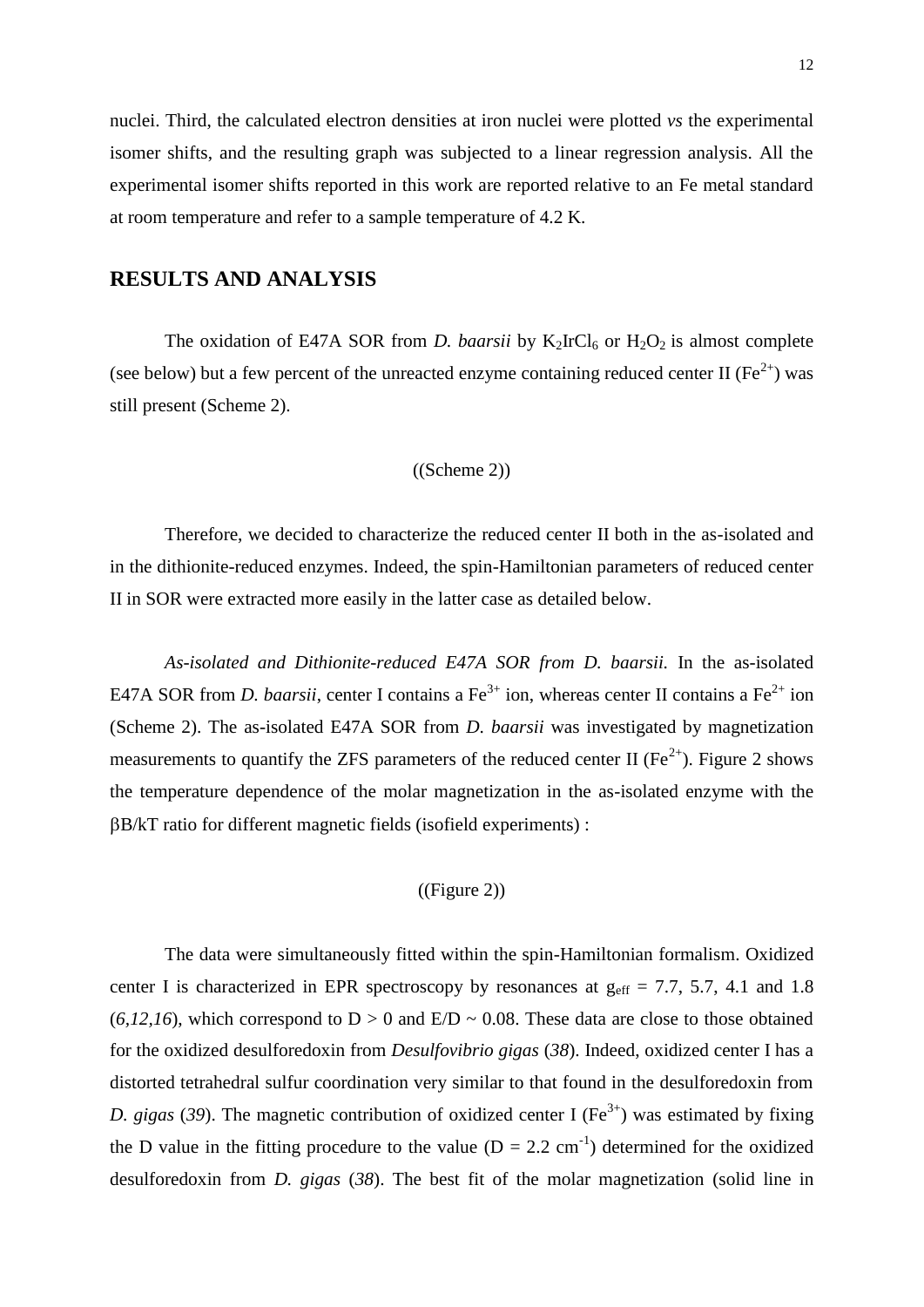Figure 2) gave for the reduced center II (high-spin Fe<sup>2+</sup> ion) the following parameters:  $g =$ 2.15,  $|D| = 5.2$  cm<sup>-1</sup> and  $E/D = 0.28 \pm 0.03$ .

Figure 3 shows the 4.2 K Mössbauer spectrum of the as-isolated E47A SOR from *D. baarsii* recorded with a magnetic field of 50 mT applied parallel to the  $\gamma$ -beam.

#### ((Figure 3))

 Two distinct spectral components are clearly distinguishable: a dominant central quadrupole doublet ((a) in Figure 3) and a magnetic spectral component extending from -5.0 to 5.0 mm/s ((b) in Figure 3). The quadrupole doublet accounts for  $53 \pm 3$  % of the total absorption, whereas the magnetic component accounts for  $47 \pm 3$  % of the total absorption. The Mössbauer parameters obtained for the quadrupole doublet ( $\delta_{\text{Fe}} = 1.06$  (1) mm/s and  $\Delta E_{\text{Q}}$  $= 2.82$  (3) mm/s) are characteristic of a high-spin Fe<sup>2+</sup> ion and correspond to the reduced center II of SOR from *D. baarsii.* These parameters are comparable to those published for the reduced center II of wild-type SOR from *D. desulfuricans* ( $\delta_{\text{Fe}} = 1.04$  mm/s and  $\Delta E_0 = 2.80$ mm/s) (9). The magnetic component corresponds to the oxidized center I and has been fitted with a unique set of parameters shown in Table 1, the D and E/D values being fixed in the fitting procedure to 2.2 cm<sup>-1</sup> and 0.08, respectively (see above):

#### $((Table 1))$

The isomer shift and quadrupole splitting values obtained for the magnetic spectral component ( $\delta_{\text{Fe}}$  = 0.29 (2) mm/s and  $\Delta E_{\text{Q}}$  = - 0.79 (4) mm/s) are characteristic of the highspin  $Fe<sup>3+</sup>$  ion in center I and compare well with the parameters obtained for the oxidized desulforedoxin from *D. gigas* ( $\delta_{\text{Fe}} = 0.25$  (6) mm/s and  $\Delta E_0 = -0.75$  (5) mm/s) (38).

Reduction of E47A SOR from *D. baarsii* with 1.1 equivalent of sodium dithionite occurs with immediate loss of the red color of the sample. In this case, both center I and center II contain a Fe<sup> $2+$ </sup> ion (Scheme 2). The zero-field Mössbauer spectrum of the dithionitereduced E47A SOR from *D. baarsii* consists of two quadrupole doublets (Figures S1, A) that have been fitted with the parameters in Table 1. Moreover, the spectrum of the dithionitereduced enzyme was measured at 200 K in a parallel field of 7.0 T, and the reversed patterns of triplet and doublet structures show that  $\Delta E_0$  is positive and that  $\eta$  is less than 0.5 for both reduced sites (Figure S1, B) (*38,40*). Mössbauer spectra of the dithionite-reduced enzyme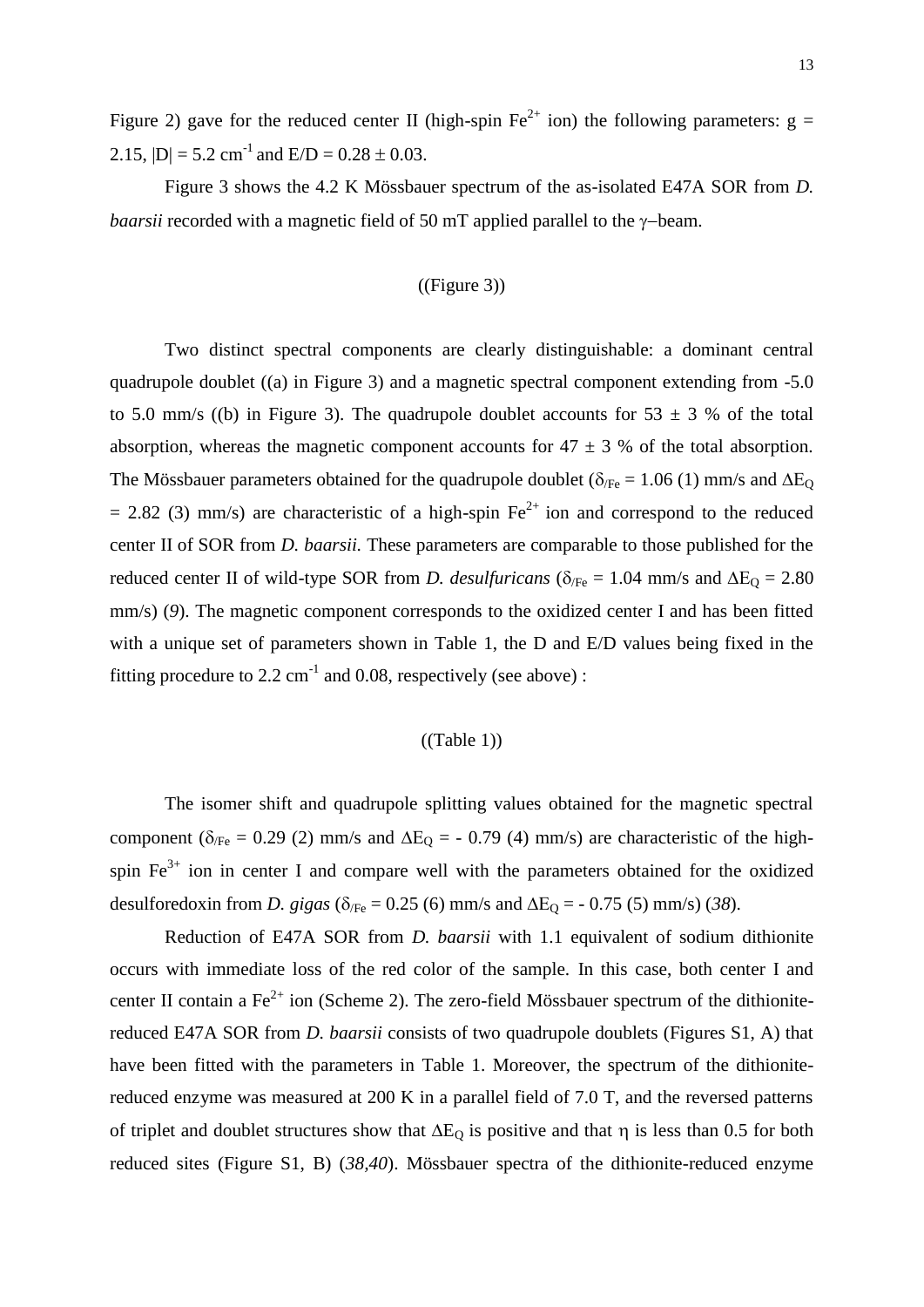were also recorded at 4.2 K in variable fields (Figure S2). The Mössbauer data were fitted simultaneously within the spin-Hamiltonian formalism using the set of parameters shown in Table 1. In the fitting procedure, the ZFS parameters for reduced center I were fixed to the values published for reduced desulforedoxin from *D. gigas* (*38*).

*Oxidation of E47A SOR from D. baarsii by K2IrCl6.* In the oxidized enzyme, both center I and center II contain a Fe3+ ion (Scheme 2). Indeed, center II in the E47A SOR from *D. baarsii* can be oxidized by a slight excess of  $K_2IrCl_6$ . The 4.2 K EPR spectrum of the oxidized enzyme consists of a large rhombic derivative signal at  $g = 4.3$ , which is characteristic of a high-spin Fe<sup>3+</sup> ion (oxidized center II) in a rhombic ligand field (*8,16*). The Mössbauer spectra of the E47A SOR from *D. baarsii* oxidized with  $K_2IrCl_6$  recorded at 4.2 K in various magnetic fields applied parallel to the  $\gamma$ -rays are shown in Figure 4 :

#### $((Figure 4))$

 $43 \pm 2$  % of the experimental spectra obtained for the oxidized enzyme are accounted for by the contribution of the Fe<sup>3+</sup> ion from center I ((a) in Figure 4). In addition,  $4 \pm 2$  % of the spectra ((c) in Figure 4) are accounted for by the contribution of  $Fe^{2+}$  ion from center II showing that the oxidation is essentially quantitative. The major part of the spectra (53  $\pm$  2 %) corresponds to the oxidized center II ((b) in Figure 4). It was satisfactorily fitted with Mössbauer and spin-Hamiltonian parameters ( $\delta_{\text{Fe}} = 0.47$  (1) mm/s and  $\Delta E_0 = -0.53$  (5) mm/s with  $\eta = 0.00$  (5)) close to those published for the oxidized center II (gray form) in the wildtype SOR from *D. desulfuricans* ( $\delta_{\text{Fe}} = 0.50$  (2) mm/s and  $\Delta E_0 = -0.53$  (3) mm/s with  $\eta =$ 0.14) (8). This similarity suggests that the  $Fe^{3+}$  ion in the oxidized center II of the mutated enzyme (for which no Glu47 ligand is available) is likely to be hexa-coordinated. Moreover, the  $Fe<sup>3+</sup>$  environments of the oxidized center II in both enzymes should be similar making water a plausible sixth ligand in the mutated enzyme. Indeed, in the zero-field Mössbauer study (T =77 K) of some dinuclear  $Fe^{3+}$  complexes with some N/O ligands, the following Mössbauer parameters were obtained :  $\delta_{\text{Fe}} = 0.55$  (1) mm/s and  $\Delta E_0 = 0.60$  (1) mm/s for a hexa-coordinated Fe<sup>3+</sup>-OH center, and  $\delta_{\text{Fe}} = 1.51$  (1) mm/s and  $\Delta E_Q = 0.60$  (1) mm/s for a hexa-coordinated  $Fe^{3+}-OH_2$  center (41). These latter parameters (in particular when considering the quadrupole splitting value) are close to those determined for the E47A SOR from *D. baarsii* oxidized by  $K_2IrCl_6$ .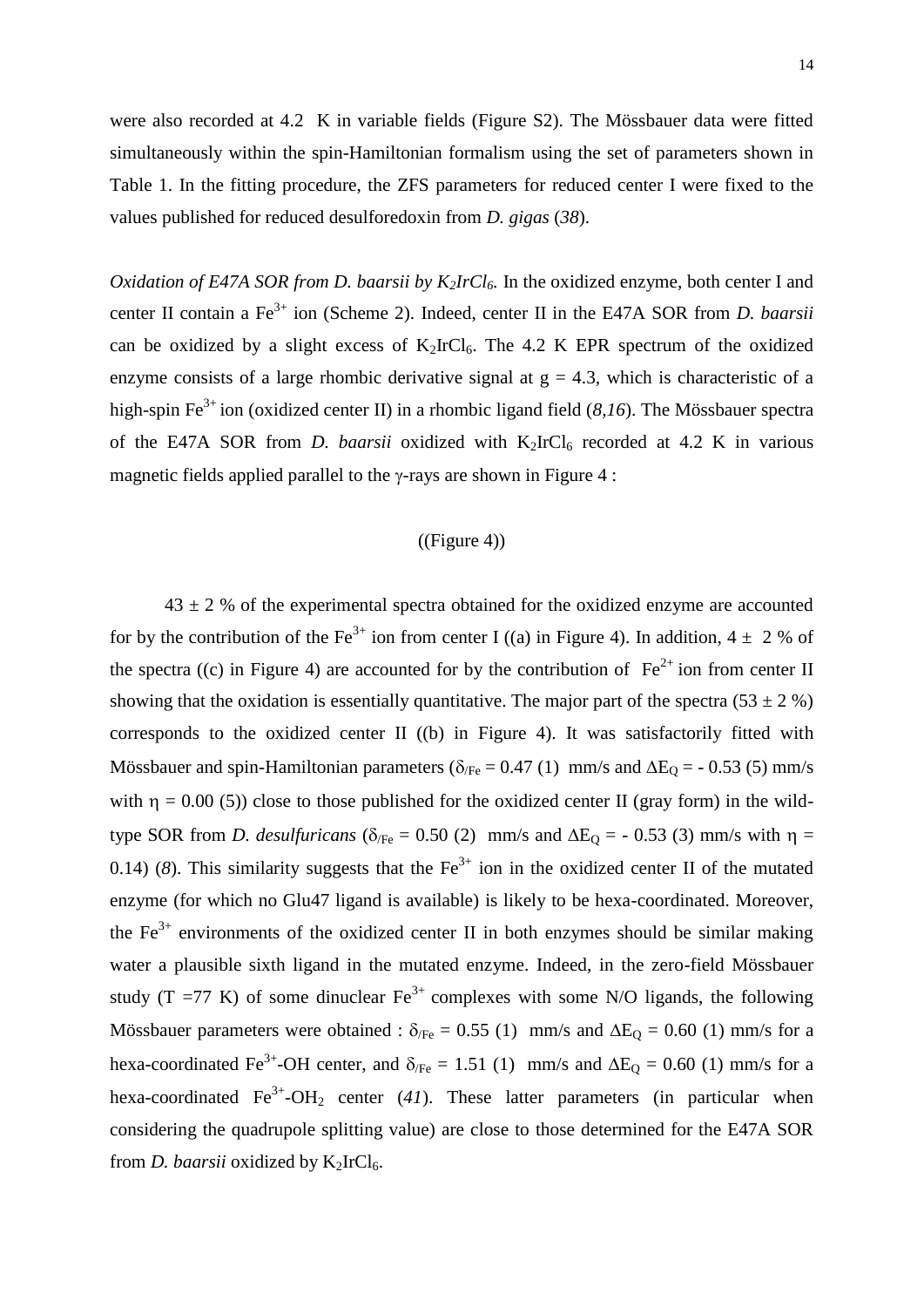*Oxidation of E47A SOR from D. baarsii by*  $H_2O_2$ *.* In order to form peroxo-Fe<sup>3+</sup> species, the as-isolated <sup>57</sup>Fe SOR E47A from *D. baarsii* was reacted with 6 equivalents of  $H_2O_2$  at pH = 8.4 and immediately frozen within 5 seconds in liquid nitrogen, as already reported (*16*). An aliquot of this sample was analyzed by RR spectroscopy (Figure S3). The RR spectrum exhibits bands at 850 cm<sup>-1</sup> (no <sup>57</sup>Fe isotopic shift) and 436 cm<sup>-1</sup> (<sup>57</sup>Fe isotopic downshift of 2 cm<sup>-1</sup>) which correspond to the  $v(O-O)$  and  $v(Fe-O)$  stretching modes of the iron-peroxo species, respectively, as previously reported (*16*). This control measurement clearly shows that the Mössbauer cell contains the peroxo-iron species under study. An aliquot of the Mössbauer sample was also studied in X-band EPR spectroscopy at 4.2 K and shows a large derivative signal at  $g = 4.3$ , which is characteristic of a high-spin Fe<sup>3+</sup> ion in a rhombic ligand field (data not shown) and is not due to oxidized center I (see above). Mössbauer spectra of the sample recorded in several magnetic fields applied perpendicular to the  $\gamma$ -rays, which allows a better separation of center I and oxidized center II contributions, are shown in Figure 5 :

#### $((Figure 5))$

The solid lines correspond to the best fit obtained with the parameters reported in Table 1. Fe<sup>3+</sup> ion from center I contributes for  $52 \pm 2$  % of the total spectra and its contribution ((a) in Figure 5) was simulated with the Mössbauer and spin-Hamiltonian obtained for center I in the as-isolated enzyme (Table 1).  $45 \pm 2$  % of the experimental spectra is accounted for by a second component with a large magnetic splitting ((b) in Figure 5) and which differ from the one observed in the spectra of the  $K_2IrCl_6$ -oxidized enzyme (see above). It can be assigned to a high-spin  $Fe^{3+}$  site whose parameters are reported in Table 1. We assign this  $Fe^{3+}$  ion site to the peroxo-iron species. The associated contributions in Figure 5 were fitted by allowing some anisotropy of the [A] tensor  $(A_{av}/g_n\beta_n = -21$  T). Moreover, these fits were improved by intoducing three Euler angles ( $\alpha = 17^{\circ}$ ;  $\beta = 80^{\circ}$ ;  $\gamma = 60^{\circ}$ ) between the [A] and the EFG tensors. The isomer shift and quadrupole splitting values of the peroxo-iron species ( $\delta_{\text{Fe}}$  = 0.54 (1) mm/s and  $\Delta E_0$  = - 0.80 (5) mm/s, respectively, with  $\eta$  = 0.60 (5)) are clearly different from those obtained for center II oxidized by  $K_2IrCl_6$ , in particular concerning the isomer shift and the quadrupole splitting values ( $\delta_{\text{Fe}} = 0.47$  (1) mm/s and  $\Delta E_{\text{O}}$  $=$  - 0.53 (5) mm/s with  $\eta$  = 0.00 (5)). It must be noticed that the Mössbauer parameters of the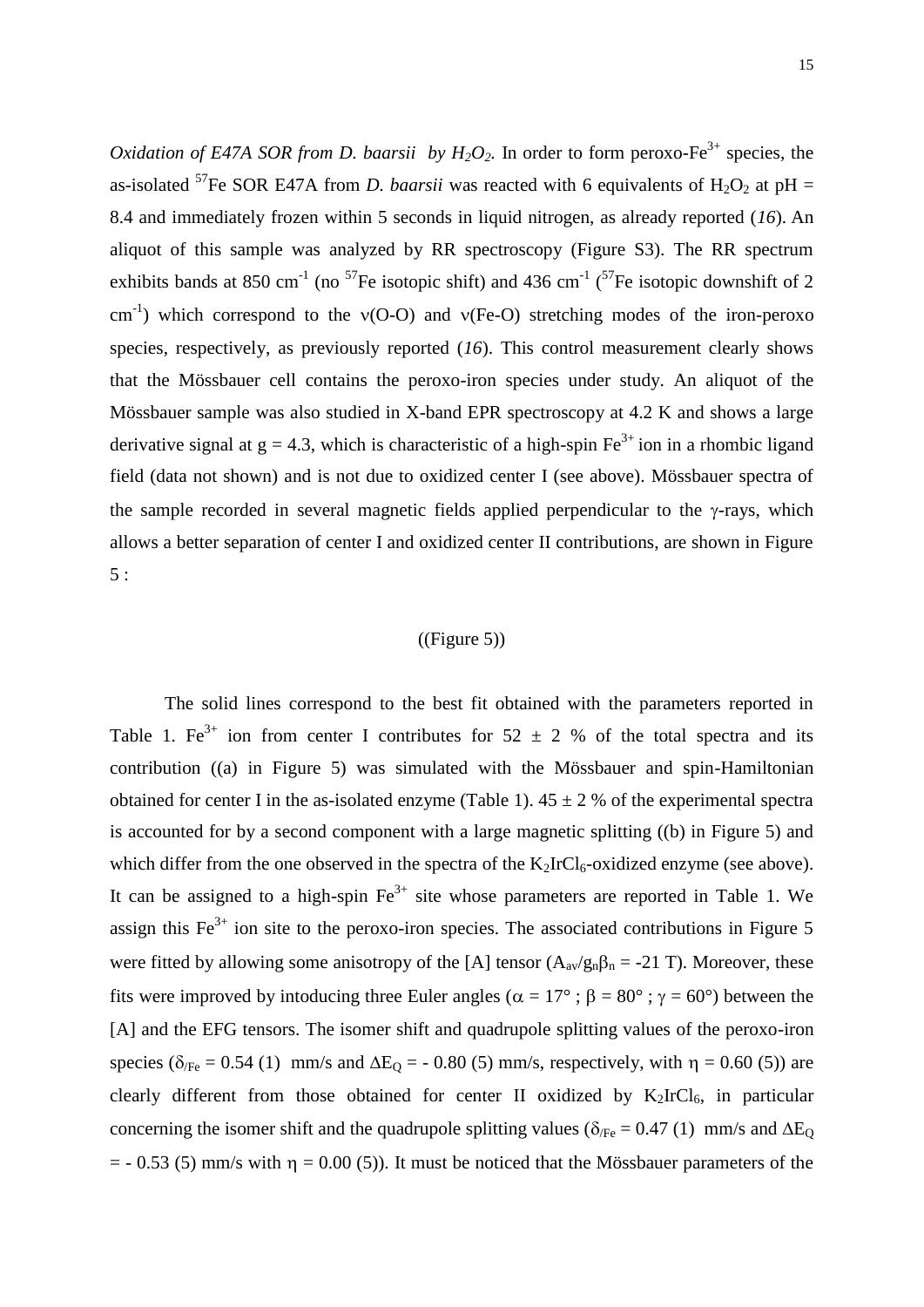peroxo-iron species are typical for high-spin  $Fe<sup>3+</sup>$  complexes and therefore are not unique for the peroxo complex. Finally, a minor contribution ((c) in Figure 5) is also discerned  $(3 \pm 1 \%)$ that corresponds to reduced center II of SOR E47A ( $\delta$ <sub>/Fe</sub> = 1.06 (2) mm/s and  $\Delta E_Q$  = 2.82 (2) mm/s) and that has been simulated with the parameters of Table 1. It must be noted that this complex is remarkably stable in the E47A mutant since it is still present almost quantitatively within 5 seconds (90  $\pm$  4 % of center II is in the peroxo-iron form).

*Evaluation of the Mössbauer and Spin-Hamiltonian Parameters for a Fe3+ -peroxo Species with an Axial Thiolate Ligand.* The set of Mössbauer and spin-Hamiltonian parameters that we have obtained for the peroxo-iron species of the E47A mutant of the SOR from *D. baarsii* match the properties reported for side-on peroxo-Fe<sup>3+</sup> model compounds (eg  $[(\eta^2 - \eta^2)^2]$  $O_2$ )Fe(EDTA)]<sup>3-</sup> or  $[(\eta^2-O_2)Fe(N_4Py)]^+$ ) except for its isomer shift value which is slightly lower :  $\delta$  = 0.54 mm/s *vs* 0.61 - 0.65 mm/s for complexes with nitrogen ligands (17,19,42,43). Obviously, the SOR active site differs from these model compounds by the presence of an axial thiolate ligand. This ligand is expected to lower the isomer shift by covalency effects. However, to the best of our knowledge no high-spin  $\eta^2$ -O<sub>2</sub> Fe<sup>3+</sup> complexes mimicking the peculiar [N4S] SOR environment have been characterized so far in the literature by Mössbauer spectroscopy. Therefore, it appeared important to us to quantify the effect of a thiolate ligand on the values of the Mössbauer parameters, and in particular on the isomer shift, when going from a (N/O) to a (N/O)/S side-on peroxo-iron species. We approached this question by combining experimental studies of model compounds and DFT calculations.

(a) Model compounds. First, we decided to obtain zero-field Mössbauer data  $(T = 4.2 K)$  for model compounds of reduced center II in SOR 4  $(\delta_{\text{Fe}} = 0.93 \text{ (1) mm/s})$  and 5  $(\delta_{\text{Fe}} = 0.93 \text{ (1)}$ mm/s (Scheme 1 and Figure S4). For the sake of comparison, the zero-field Mössbauer spectrum of **6** (Scheme 1), where no axial thiolate ligand is present, has also been recorded  $(\delta_{\text{Fe}} = 1.06 \text{ (1) mm/s}, \text{Figure S4}).$  It appears that replacement of the carboxylate ligand in 6 by a the thiolate ligand in **4** and **5** results in a decrease of the isomer shift value of  $\sim 0.13$  mm/s (Table S5). This difference is explained by covalency effects associated to the thiolate ligand in complexes **4** and **5** (*44*). Taking these covalency effects into consideration for thiolatobound peroxo-Fe<sup>3+</sup> species would lower the expected isomer shift value from the  $0.61 - 0.65$ mm/s range (*17,19,42,43*) to *ca* to 0.55 mm/s, indeed close to the experimentally determined value of the SOR peroxo-iron species.

*(b) DFT calculations.* We have evaluated by computational methods the Mössbauer (except for the isomer shift, see below) and the spin-Hamiltonian parameters of model **2**, a side-on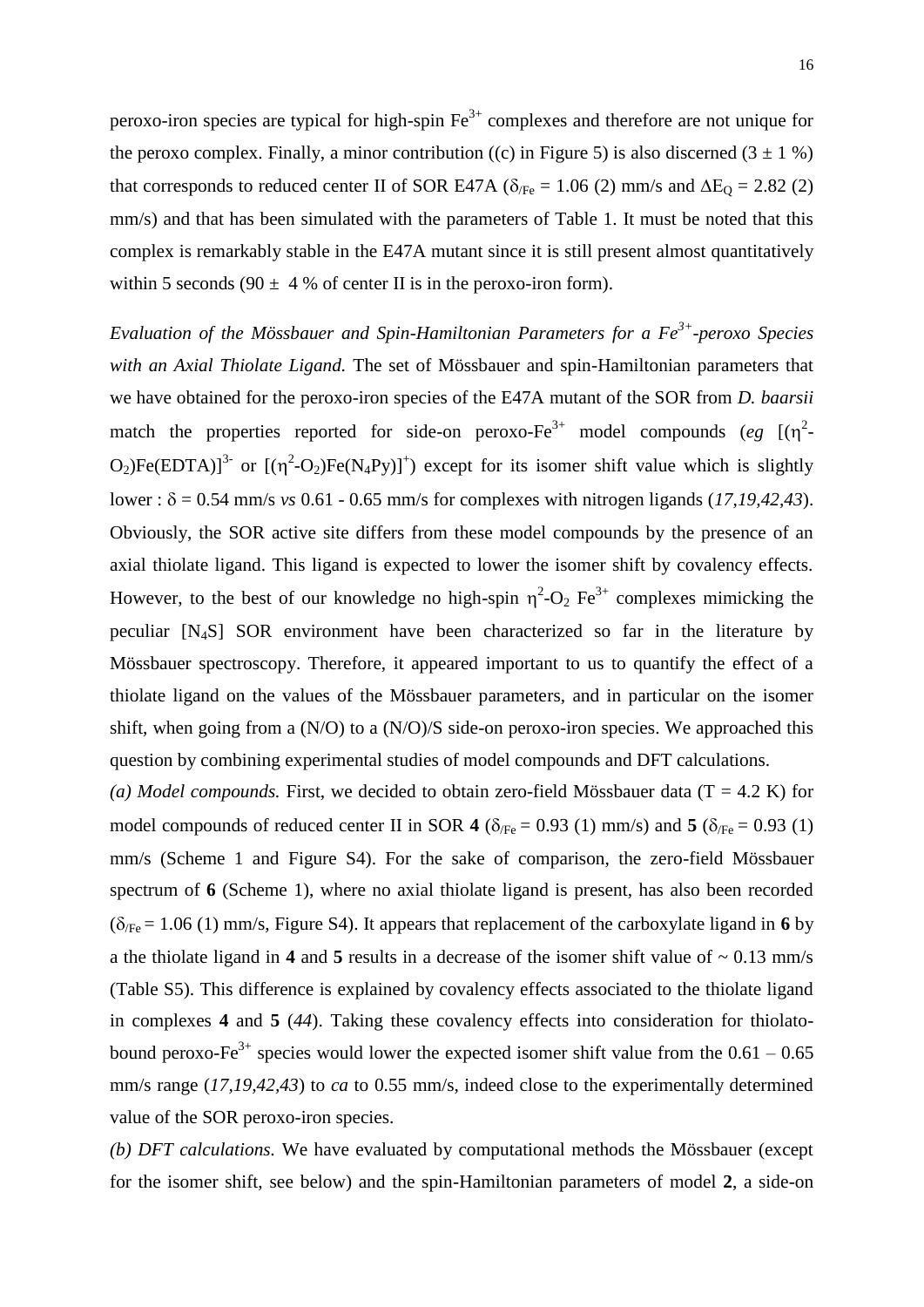Fe<sup>3+</sup>-peroxo complex (S = 5/2) with a [CH<sub>3</sub>-S]<sup>1-</sup> group in axial position (Figure 1 and Table S7). For comparative purpose, similar calculations have been performed on model **3** derived from 2 by replacing the  $\text{[CH}_{3}$ -S]<sup>1-</sup> group by the neutral  $\text{[NH}_3]^0$  group (Figure 1 and Table S8). Let us start by some general considerations concerning the electronic structures computed for both models **2** and **3**, for which a description of the electronic structures is available in Figure 6 (the spectroscopic parameters – [g], ZFS and quadrupole tensors - computed in this paper are essentially determined by the minority spin orbitals, hence the choice of representing some of them here) :

#### ((Figure 6))

Both models 2 and 3 contain a formally high-spin  $Fe^{3+}$  ion (*ie* with empty minority spin orbitals). We found however a significant fraction  $($   $\sim$  0.6 for model **2**,  $\sim$  0.8 for model **3**) of spin spread over two occupied (minority spin) orbitals. The first of these molecular orbitals ( $\phi_{xy}$ ) results from the interaction of the Fe d<sub>xy</sub> atomic orbital (~ 30 - 40%) with a peroxo Op<sub>x</sub> -Op<sub>x</sub> linear combination (~ 50%) and is similar for 2 and 3. The second one ( $\phi_{yz}$ ) which results from the interaction of Fe  $d_{vz}$  (~ 30 - 40%) with a peroxo Op<sub>z</sub> - Op<sub>z</sub> linear combination differs between both models. In the case of model 3,  $\phi_{yz}$  contains a large peroxo contribution ( $\sim$ 40%). By contrast, in model 2,  $\phi_{yz}$  contains a large sulfur  $p_y$  contribution (~ 30%) and the peroxo contribution is reduced (~20 %). The HOMO-LUMO gaps are 0.8 eV for model **2** and 0.7 eV for model **3**. We have verified that the Slater transition energies (see the Experimental Section) do not differ much from the d (occupied) to d (empty) transitions derived directly from the ground state electronic structures (such is not the case for formal  $Fe^{2+}$  ions, in our experience). As the deviations from the free electron value  $g_e = 2.0023$  are very small indeed for a Fe<sup>3+</sup> ion (because of the rather large d-d gaps involved), and in spite of the slight "Fe<sup>2+"</sup> character resulting from the Fe- $(O_2)$  interaction, the computation of [g] and [D] tensors is tentative only. The numerical results and the ZFS parameters D and E/D, as well as the largest (in magnitude) principal values of the quadrupole tensors for **2** and **3** are reported in Table 2 :

#### ((Table 2))

Within such limits, both [g] tensors are very similar for **2** and **3**, as far as the principal values (cf Table 3) and axes (not shown) are concerned. Models **2** and **3** exhibit small D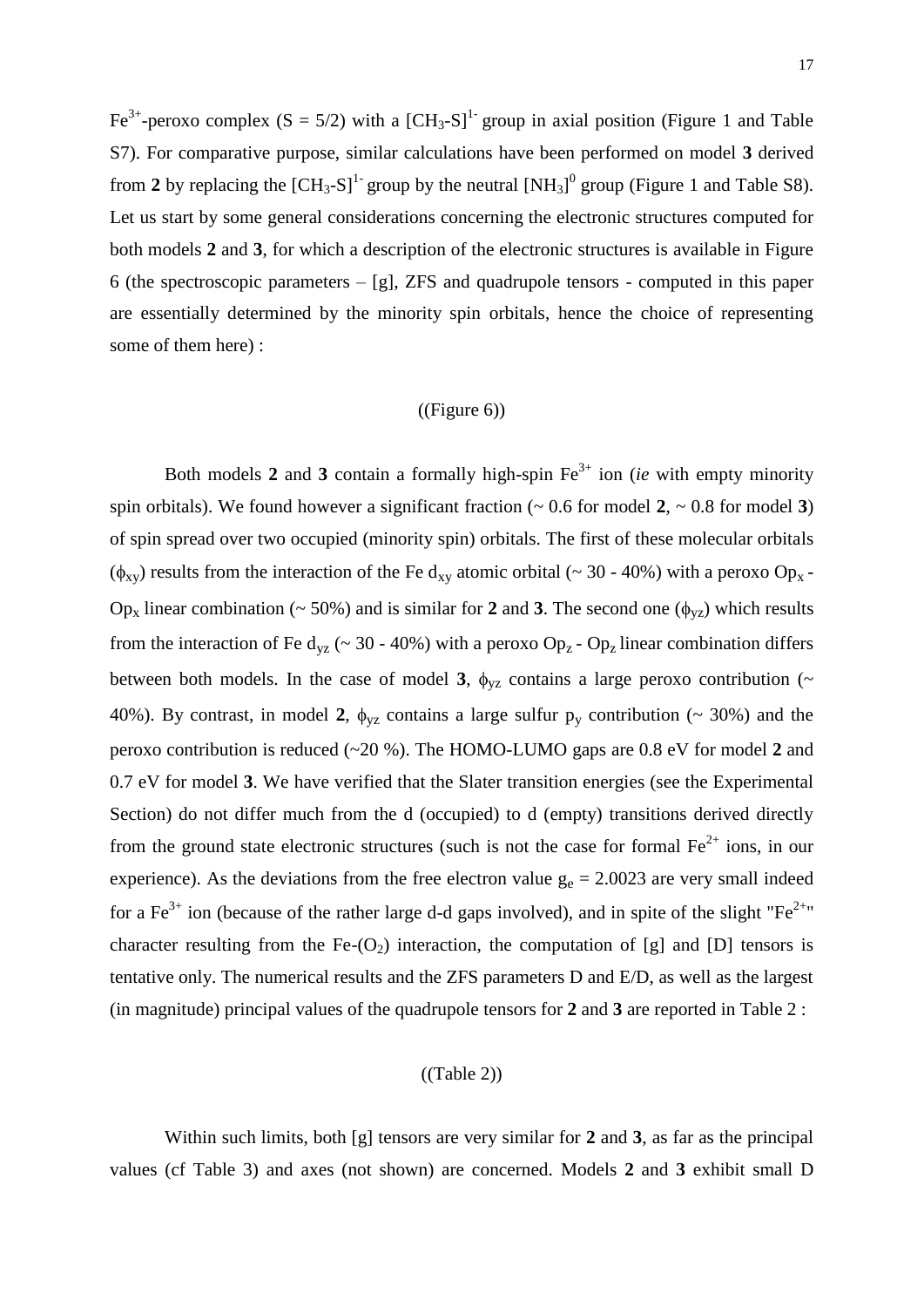values (0.50 and 0.56 cm<sup>-1</sup>, respectively) that are consistent with a high-spin  $Fe^{3+}$  ion. Both quadrupole splittings values for 2 and 3 are found negative ( $\Delta E_0$  = - 1.04 mm/s and - 1.40 mm/s, respectively). The computed quadrupole tensors are rather rhombic in the case of **2** (  $= 0.65$ ) and axial in the case of **3** ( $\eta = 0.13$ ). This difference originates directly from the relative weights of  $d_{xy}$  and  $d_{yz}$  in  $\phi_{xy}$  and  $\phi_{yz}$  due to the presence of the thiolate ligand in 2. *(c) Isomer shift prediction.* Unlike the quadrupole splitting, the direct calculation of the isomer shift is not straightforward (*45*). It is possible to estimate it by establishing a correlation between experimental isomer shifts and theoretical electron densities at the iron nucleus  $\rho(0)$ , as previously done in the literature ( $45-49$ ). Since the computed electron densities depend on the used DFT exchange-correlation potential, we built a new correlation following this procedure. The mononuclear  $Fe<sup>3+</sup>$  complexes and biomolecules used for establishing the linear correlation are shown in Table 3 :

#### $((Table 3))$

The electron densities at the  $57$ Fe nuclei were plotted *vs* the experimental isomer shifts, and the resulting graph was subjected to a very satisfactory linear regression analysis, as shown in Figure 7 :

#### $((Figure 7))$

Linear regression analyses of these data gave  $\delta$ (mm/s) = 7.34 – 0.270 $\rho$ (0) (r = 0.992) for the Fe<sup>3+</sup> series. By varying the Fe-S distance from 2.46 Å to 2.30 Å in the model of oxidized center II in SOR from *D. Desulfuricans* (model **2**, key : 2 in Figure 7), the associated point in Figure 7 remains close to the  $Fe<sup>3+</sup>$  linear correlation (data not shown). When using the Fe3+ correlation of Figure 7 to estimate the isomer shift values for **2** and **3**, three main features are noticeable : i) the calculated value for model **2** compares favorably (0.56 mm/s *vs* 0.54 (1) mm/s) with the experimental value of the peroxo-Fe<sup>3+</sup> species in E47A SOR from *D. baarsii*, ii) replacing an axial nitrogen (model 3) by an axial thiolate (model 2) ligand for the  $Fe<sup>3+</sup>$  ion brings about a significant decrease (- 0.07 mm/s) of the isomer shift value, in line with that observed when going from **6** to **4** and **5** (see above) iii) the isomer shift value of 0.63 mm/s estimated for **3** is consistent with experimental data available in the literature for similar species (*17,19*).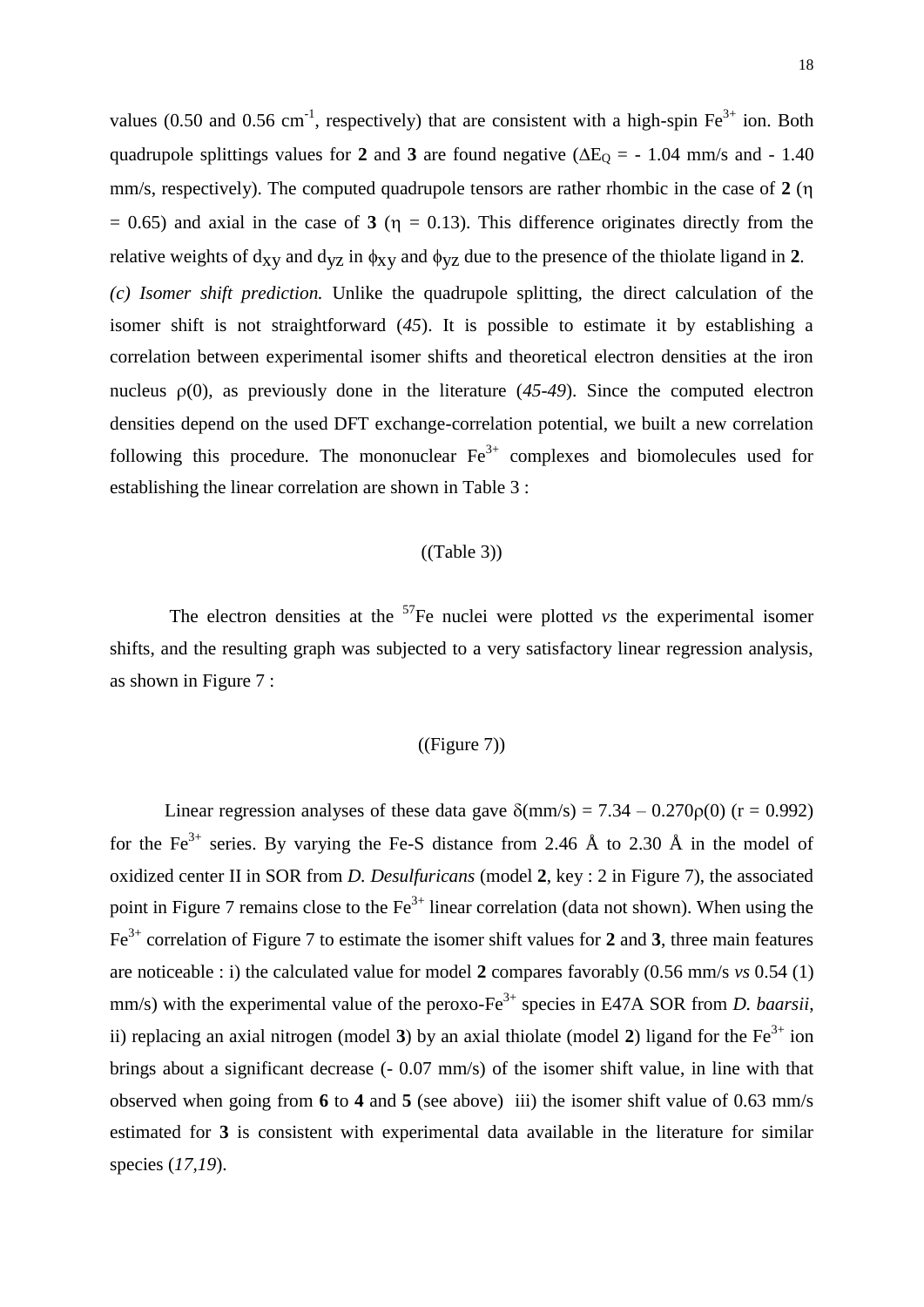## **DISCUSSION**

Our initial experiments on the peroxo-Fe3+ species of E47A SOR from *D. baarsii* reacted with  $H_2O_2$  led us to propose, on the basis of RR, that it is a side-on peroxo-Fe<sup>3+</sup> species (*16*). Such species possess specific signatures in Mössbauer spectroscopy which distinguish them clearly from the alternative end-on hydroperoxo form (see below). Therefore, to further characterize this peroxo- $Fe^{3+}$  species, we have obtained in the present study a complete set of Mössbauer and spin-Hamiltonian parameters.

Recent spectroscopic and magnetic studies have established that the vast majority of mononuclear hydroperoxo-Fe $3+$  complexes with only N/O ligands exhibit: (i) a low-spin ground state  $S = \frac{1}{2}$  (52), (ii) isomer shift values within the range 0.16 - 0.19 mm/s  $(17, 19, 42, 53)$ , (iii)  $v(Fe-O)$  vibrations in the range 615 - 645 cm<sup>-1</sup> and (iv)  $v(O-O)$  vibrations in the range 780 - 810 cm<sup>-1</sup> with a deuterium isotopic shift (17,52). A single hydroperoxo-Fe<sup>3+</sup> compound departs from this behavior, being high-spin with a  $v(O-O)$  vibration at 830 cm<sup>-1</sup> (54). In contrast, mononuclear side-on peroxo-Fe<sup>3+</sup> complexes of N/O ligands exhibit: (i) a high-spin ground state  $S = 5/2$  (52), (ii) isomer shift values within the range 0.61 - 0.65 mm/s  $(17, 19, 41)$ , (iii)  $v(Fe-O)$  vibrations in the range 450 - 500 cm<sup>-1</sup> and (iv)  $v(O-O)$  vibrations in the range 815 - 830 cm<sup>-1</sup> insensitive to hydrogen/deuterium exchange  $(17,52)$ .

The parameters obtained in this work for the peroxo-iron species in E47A SOR from *D. baarsii* are consistent with a high-spin ground state  $S = \frac{5}{2}$ . In addition, it appears that both the isomer shift and the asymmetry parameter values of the peroxo species are higher than those determined for the center II oxidized with  $K_2IrCl_6$  (Table 1). This observation is in agreement with the presence of the peroxo ligand. However, the value of the isomer shift (0.54 (1) mm/s) appears outside the range observed for complexes of N/O ligands (see above). We reasoned that this might be caused by the presence of the axial cysteinate ligand in SOR which is absent in the side-on peroxo- $Fe^{3+}$  complexes reported so far. This hypothesis was validated by several lines of evidence (i) the experimental observation that replacing a carboxylate ligand by a thiolate ligand in  $Fe^{2+}$  model complexes lowers the isomer shift value by *ca* 0.1 mm/s, (ii) the results of DFT calculations showing a similar decrease of the isomer shift value ( $\Delta \delta_{\text{Fe}}$  = - 0.07 mm/s) when an axial NH<sub>3</sub> ligand of the Fe<sup>3+</sup> ion in model **3** is replaced by a methylthiolate ligand in model **2**, (iii) the axial ZFS, the quadrupole splitting and the asymmetry parameter values that have been evaluated by DFT calculations for the  $\eta^2$ -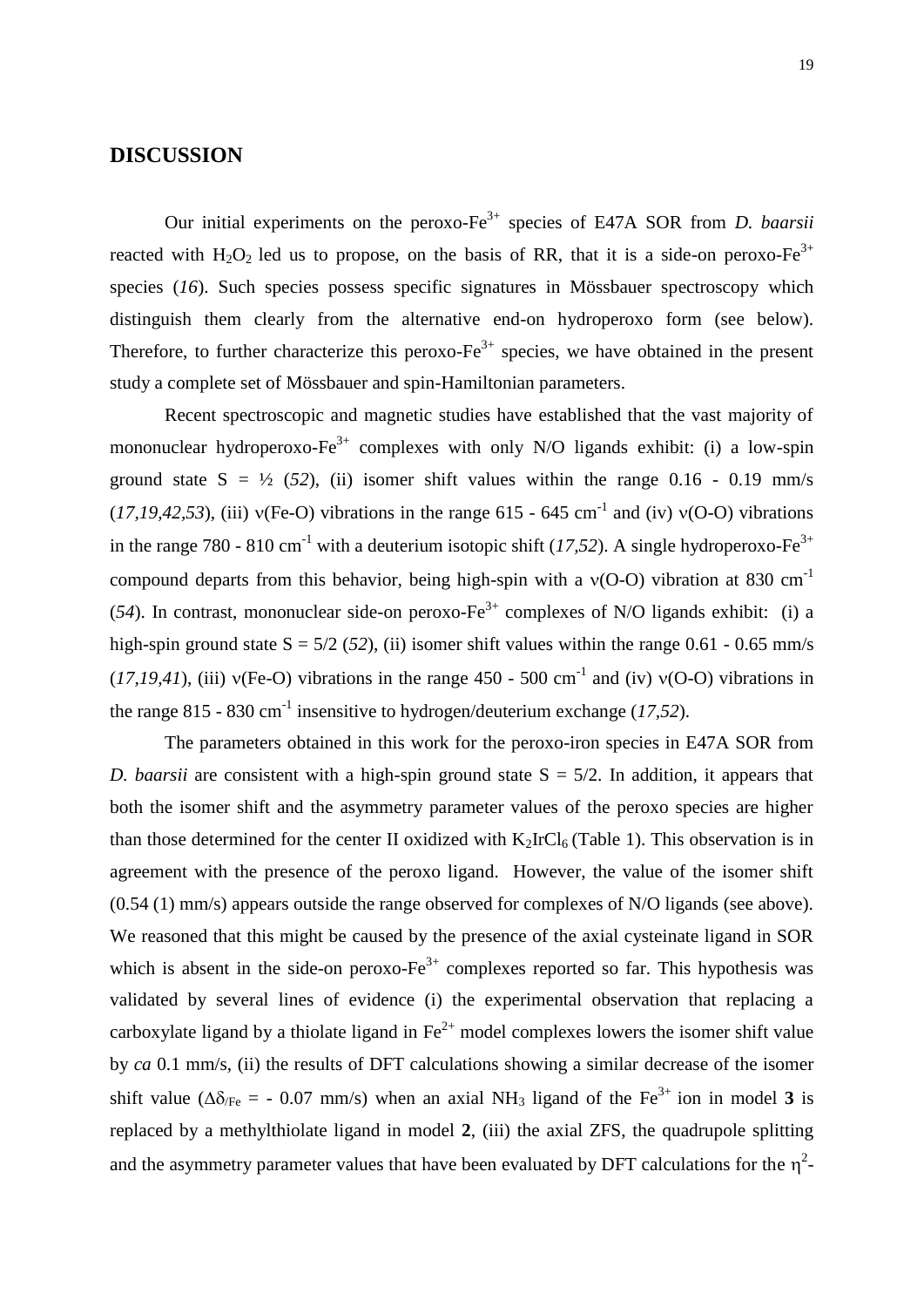$O_2$  Fe<sup>3+</sup> model 2 (D = 0.5 cm<sup>-1</sup>,  $\Delta E_Q$  = -1.04 mm/s and  $\eta$  = 0.65) match reasonably well the experimental values obtained for the peroxo-Fe<sup>3+</sup> species in E47A SOR (D = 0.8 (2) cm<sup>-1</sup>,  $\Delta E_0$  = -0.80 (5) mm/s and  $\eta$  = 0.60 (5)). It is worth noting that the calculated value of the isomer shift of 3 falls within the experimental range expected for  $\eta^2$ -O<sub>2</sub> Fe<sup>3+</sup> complexes with nitrogen ligands (see above), what supports the validity of the calculations. Therefore, the isomer shift value for a high-spin  $\eta^2$ -O<sub>2</sub> Fe<sup>3+</sup> complex with a thiolate ligand can be estimated to be in the 0.54 – 0.58 mm/s range. The isomer shift value determined here for the E47A SOR peroxo species fits this range.

It follows then that all spectroscopic features of the E47A SOR peroxo species from *D. baarsii* are consistent with a side-on peroxo- $Fe^{3+}$  formulation and that a hydroperoxo- $Fe^{3+}$ formulation must be rejected. This would imply an hepta-coordination of the  $Fe<sup>3+</sup>$  ion in the peroxo complex. Indeed, the RR band at  $743 \text{ cm}^{-1}$ , which corresponds to a C-S stretching mode of the CysS-Fe $3+$  active site, is still observed in the peroxo species. This indicates that the cysteinate ligand is still coordinated to the iron center. In addition, there is no evidence for a His(N)-Fe rupture upon addition of an extra ligand in SOR from *P. furiosus* (*7*). In this respect, it is of interest that a seven-coordinated  $\eta^2$ -O<sub>2</sub> Fe<sup>3+</sup>complex has been very recently reported in the literature (*17*).

## **CONCLUSION**

The E47A mutation in SOR from *D. baarsii* allows the stabilization of a peroxo-iron species in the second time scale when reacted with  $H_2O_2$ . We were able to prepare a sample of this peroxo species by manual freezing in liquid nitrogen and to study it by spectroscopic methods. All the experimental and theoretical evidences presented here show that this peroxo complex is a high-spin side-on peroxo-Fe<sup>3+</sup> species and clearly rule out a hydroperoxo-Fe<sup>3+</sup> species. Therefore, a mutant of SOR from *D. baarsii* (E47A mutant) is able to accommodate a side-on peroxo complex without severe disruption of its protein matrix (*18*). It is of interest that very recently a similar side-on peroxo- $Fe^{3+}$  adduct has been crystallographically characterized for the first time in a protein in the case of naphthalene dioxygenase (*35*). The kinetic and UV-visible analyses of the peroxo intermediates detected in the reaction of superoxide with the SOR of various origins (*11-14*) suggest that the same species is formed initially in all cases. Its decomposition, probably following a protonation process, varies with the origin of the enzyme. Therefore, a  $\eta^2$ -O<sub>2</sub> Fe<sup>3+</sup> species may be considered as a candidate for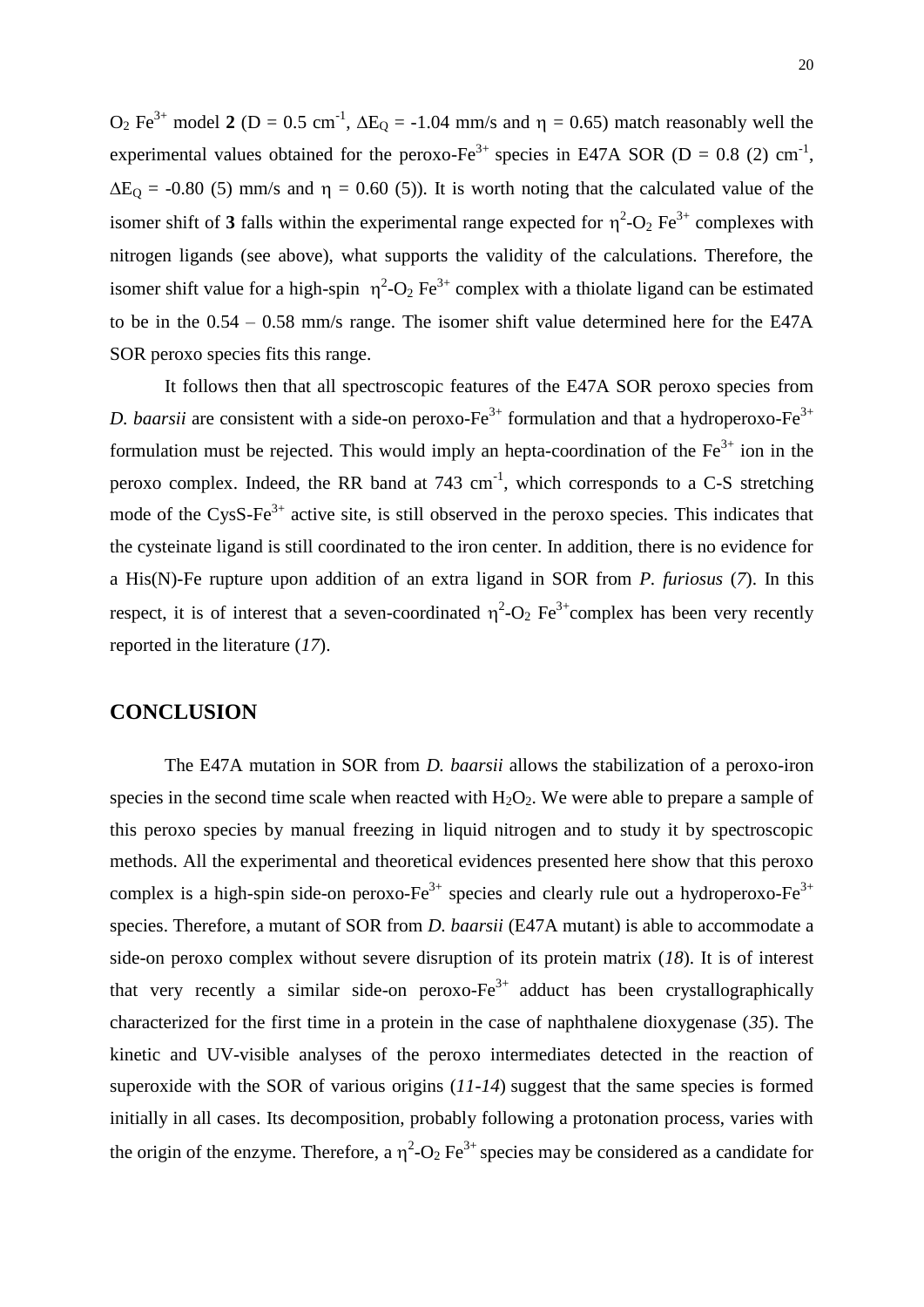an intermediate involved in the catalytic cycle of SORs. Experiments are presently underway in our laboratories to further characterize these intermediates.

## **ACKNOWLEDGMENTS**

Dr. C. Philouze (Université Joseph Fourier), Dr T. Kent (Web Research) and Prof. L. Noodleman (Scripps Research Institute) are gratefully acknowledged for useful discussions. N. Genand-Riondet (CEA/Saclay) is gratefully thanked for assistance in the in-field Mössbauer experiments.

#### **SUPPORTING INFORMATION AVAILABLE**

Zero-field Mössbauer spectra and high-field and high-temperature Mössbauer spectrum of <sup>57</sup>Fe SOR E47A from *D. baarsii* after reduction by sodium dithionite (Figure S1), high-field Mössbauer spectra of <sup>57</sup>Fe SOR E47A from *D. baarsii* treated with sodium dithionite (Figure S2), Resonance Raman spectrum of <sup>57</sup>Fe SOR E47A treated with  $H_2O_2$ (Figure S3), zero-field Mösbauer spectra (T = 4.2 K) of complexes **4**, **5** and **6** (Figure S4), zero-field Mössbauer parameters of complexes **4**, **5** and **6** (Table S5), coordinates in Å for the model of oxidized center II in SOR, the models **2** and **3**, and the model of reduced center II in SOR used for DFT calculations (Tables S6–S9). This material is available free of charge via the Internet at http://pubs.acs.org.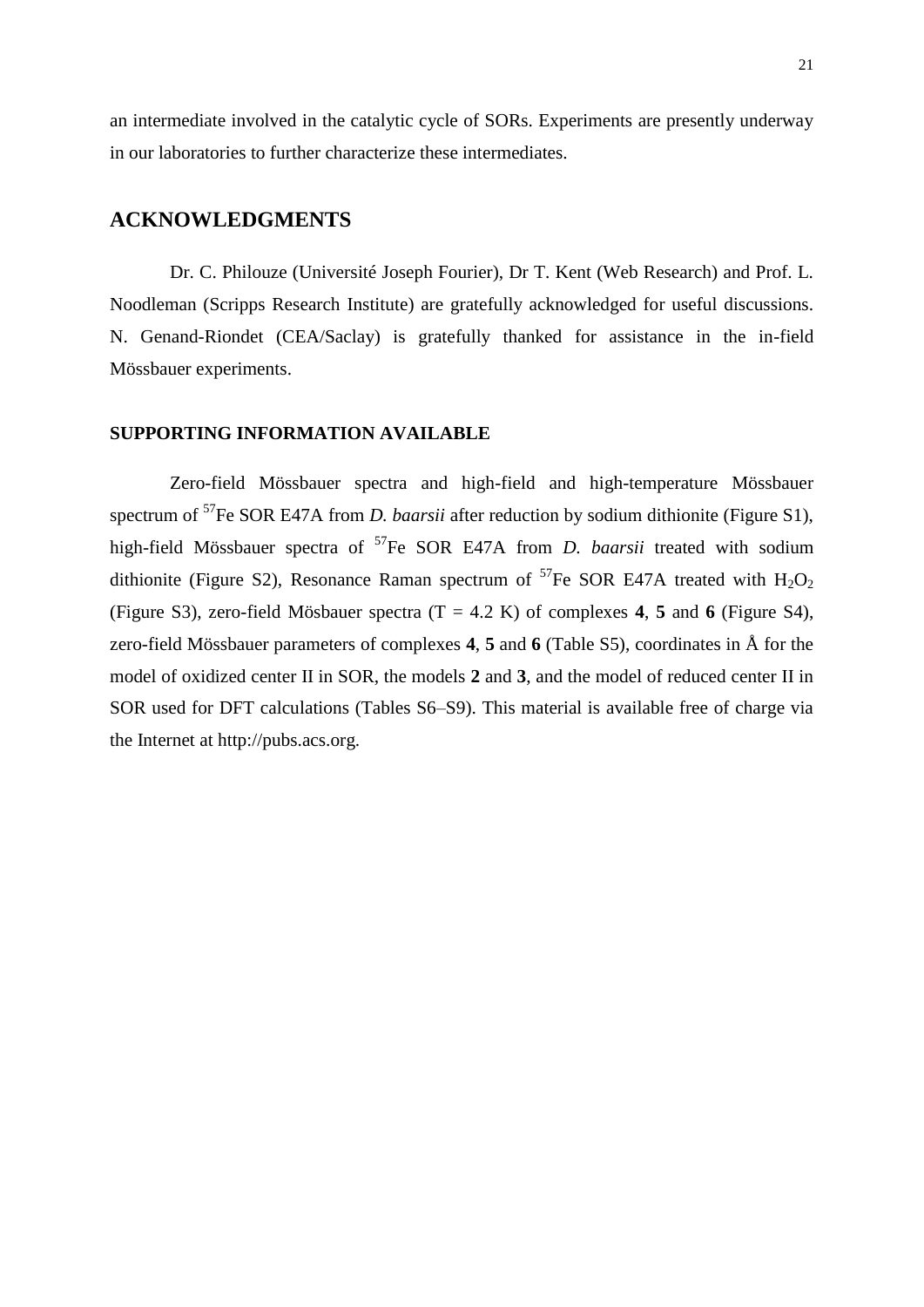#### **REFERENCES**

- 1. Jenney, F. E., Jr., Verhagen, M. F. J. M. , Cui, X., and Adams, M. W. W. (1999) Anaerobic microbes: oxygen detoxification without superoxide dismutase, *Science 286*, 306-309.
- 2. Lombard, M., Fontecave, M., Touati, D., and Nivière, V. (2000) Reaction of the desulfoferrodoxin from *Desulfoarculus baarsii* with superoxide anion. Evidence for a superoxide reductase activity, *J. Biol. Chem. 275*, 115-121.
- 3. Coelho, A. V., Matias, P., Fülöp, V., Thompson, A., Gonzalez, A., and Coronado, M. A. (1997) Desulfoferrodoxin structure determined by MAD phasing and refinement to 1.9 Å resolution reveals a unique combination of a tetrahedral  $FeS<sub>4</sub>$  centre with a square pyramidal FeSN<sup>4</sup> centre, *J. Biol. Inorg. Chem. 2*, 680-689.
- 4. Yeh, A. P., Yonglin, Y. , Jenney, Jr., F. E., Adams, M. W. W., and Rees, D. C. (2000) Structures of the superoxide reductase from *Pyrococcus furiosus* in the oxidized and reduced states, *Biochemistry 39*, 2499-2508.
- 5. Berthomieu, C., Dupeyrat, F., Fontecave, M., Verméglio, A., and Nivière, V. (2002) Redox-dependent structural changes in the superoxide reductase from *Desulfoarculus baarsii* and *Treponema pallidum*: a FTIR study, *Biochemistry 41*, 10360-10368.
- 6. Lombard, M., Touati, D., Fontecave, M., and Nivière, V. (2000) Superoxide reductase as a unique defense system against superoxide stress in the microaerophile *Treponema pallidum*, *J. Biol. Chem. 275*, 27021-27026.
- 7. Clay, M. D., Jenney, Jr., F. E., Hagedoorn, P. L., George, G. N., Adams, M. W. W., and Johnson, M. K. (2002) *J. Am. Chem. Soc. 124*, 788-805 2002 and reference therein.
- 8. Tavares, P., Ravi, N., Moura, J. J. G., LeGall, J., Huang, Y.-H., Crouse, B., Johnson, M, K., Huynh, B. H., and Moura, I. (1994) Spectroscopic properties of Desulfoferrodoxin from *Desulfovibrio desulfuricans* (ATCC 27774), *J. Biol. Chem. 269*, 10504-10510.
- 9. Moura, I., Tavares, P. , Moura, J. J., Ravi, N., Huynh, B. H., Liu, M.-Y., and LeGall, J. (1990) Purification and characterization of Desulfoferrodoxin. A novel protein from *Desulfovibrio desulfuricans* (ATCC 27774) and from *Desulfovibrio vulgaris* (strain Hildenborough) that contains a distorted rubredoxin center and a mononuclear ferrous center, *J. Biol. Chem. 265*, 21596-21602.
- 10. Coulter, E. D., Emerson, J. P., Kurtz, D. M., Jr., and Cabelli, D. E. (2000) Superoxide reactivity of rubredoxin oxidoreductase (Desulfoferrodoxin) from *Desulfovibrio vulgaris* : a pulse radiolysis study, *J. Am. Chem. Soc. 122*, 11555-11556.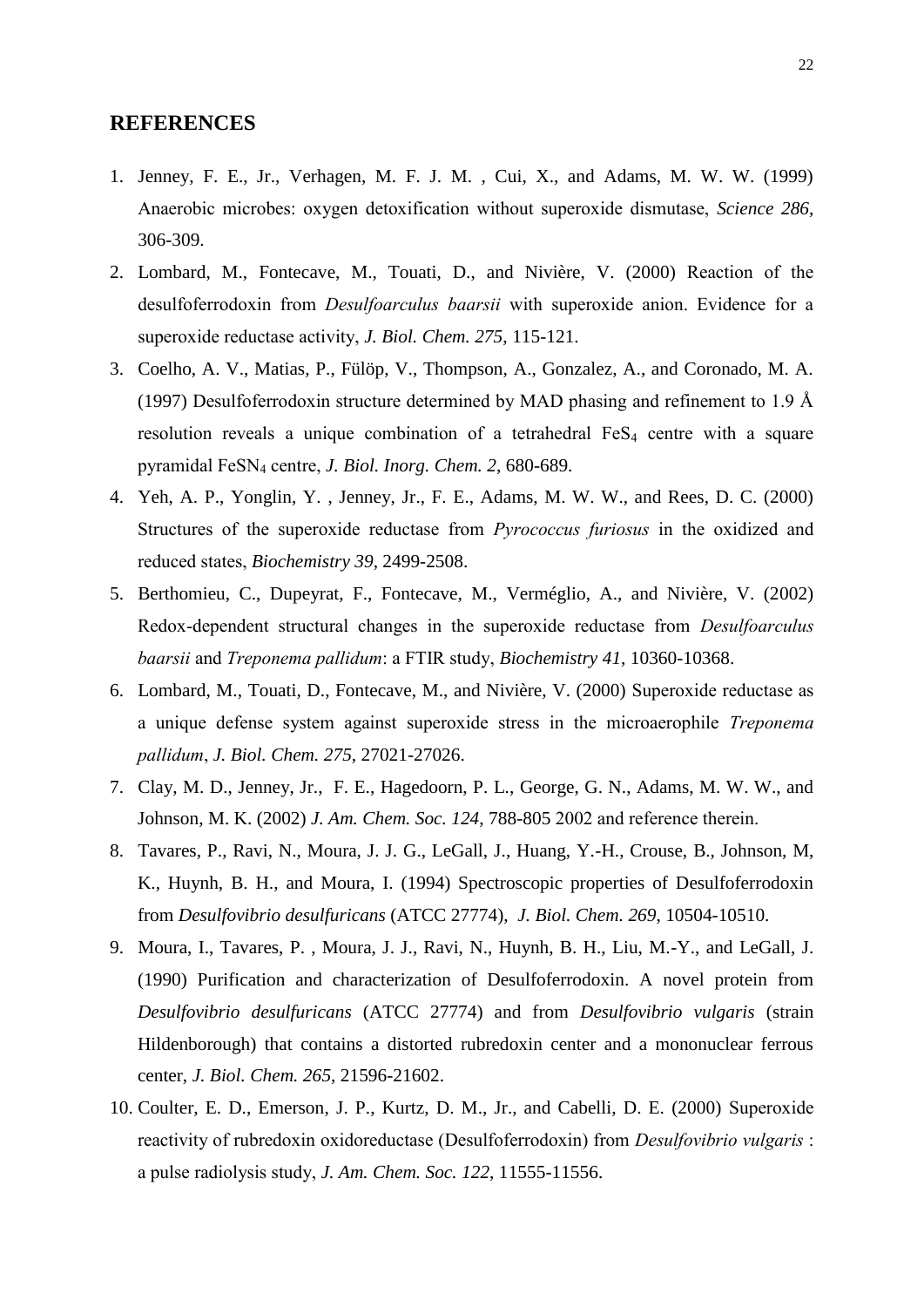- 11. Nivière, V., Lombard, M., Fontecave, M., and Houéee-Levin, C. (2001) Pulse radiolysis studies on superoxide reductase from *Treponema pallidum*, *FEBS Letters 497*, 171-173.
- 12. Lombard, M., Houée-Levin, C., Touati, D., Fontecave, M., and Nivière, V. (2001) Superoxide reductase from *Desulfoarculus baarsii*: reaction mechanism and role of glutamate 47 and lysine 48 in catalysis, *Biochemistry 40*, 5032-5040.
- 13. Abreu, I. A., Saraiva, L. M., Soares, C., Teixeira, M., and Cabelli, D. E. (2001) The mechanism of superoxide scavenging by *Archaeoglobus fulgidus* neelaredoxin, *J. Biol. Chem. 276*, 38995-39001.
- 14. Emerson, J. P., Coulter, E. D., Cabelli, D. E., Phillips, R. S., and Kurtz, Jr., D. M. (2002) Kinetics and mechanism of superoxide reduction by two-iron superoxide reductase from *Desulfovibrio vulgaris*, *Biochemistry 41*, 4348-4357.
- 15. Nivière, V., Asso, M., Weill, C. O., Lombard, M., Guigliarelli, B., Favaudon, V., and Houée-Levin, C. (2004) Superoxide reductase from *Desufoarculus baarsii*: identification of protonation steps in the enzymatic mechanism, *Biochemistry, 43*, 808-8018.
- 16. Mathé, C., Mattioli, T. A., Horner, O., Lombard, M., Latour, J.-M., Fontecave, M., and Nivière, V. (2002) Identification of iron(III) peroxo species in the active site of the superoxide reductase SOR from *Desulfoarculus baarsii*, *J. Am. Chem. Soc. 124*, 4966- 4967.
- 17. Roelfes, G., Vrajmasu, V., Chen, K., Ho, R. Y. N., Rohde, J.-U., Zondervan, C., la Crois, R. M., Schudde, E. P., Lutz, M., Spek, A. L., Hage, R., Feringa, B. L., Münck, E., and Que, Jr., L. (2003) End-on and side-on peroxo derivatives of non-heme iron complexes with pentadentate ligands : models for putative intermediates in biological iron/dioxygen chemistry, *Inorg. Chem. 42*, 2639-2653.
- 18. Silaghi-Dumitrescu, R., Silaghi-Dumitrescu, I., Coulter, E. D., and Kurtz, Jr*.,* D. M. (2003) Computational study of the non-heme iron active site in superoxide reductase and its reaction with superoxide, *Inorg. Chem. 42*, 446-456.
- 19. Horner, O., Jeandey, C., Oddou, J.-L., Bonville, P. , McKenzie, C. J., and Latour, J.-M. (2002) Hydrogenperoxo  $[(bztpen)Fe(OOH)]^{2+}$  and its deprotonation product peroxo  $[(bztpen)Fe(O<sub>2</sub>)]<sup>+</sup>$  studied by EPR and Mössbauer spectroscopies. Implication on the electronic structure of peroxo model complexes, *Eur. J. Inorg. Chem.* 3278-3283.
- 20. Halfen, J. A., Moore, H. L., and Fox, D. C. (2002) Synthetic models of the reduced active site of superoxide reductase, *Inorg. Chem. 41*, 3935-3943.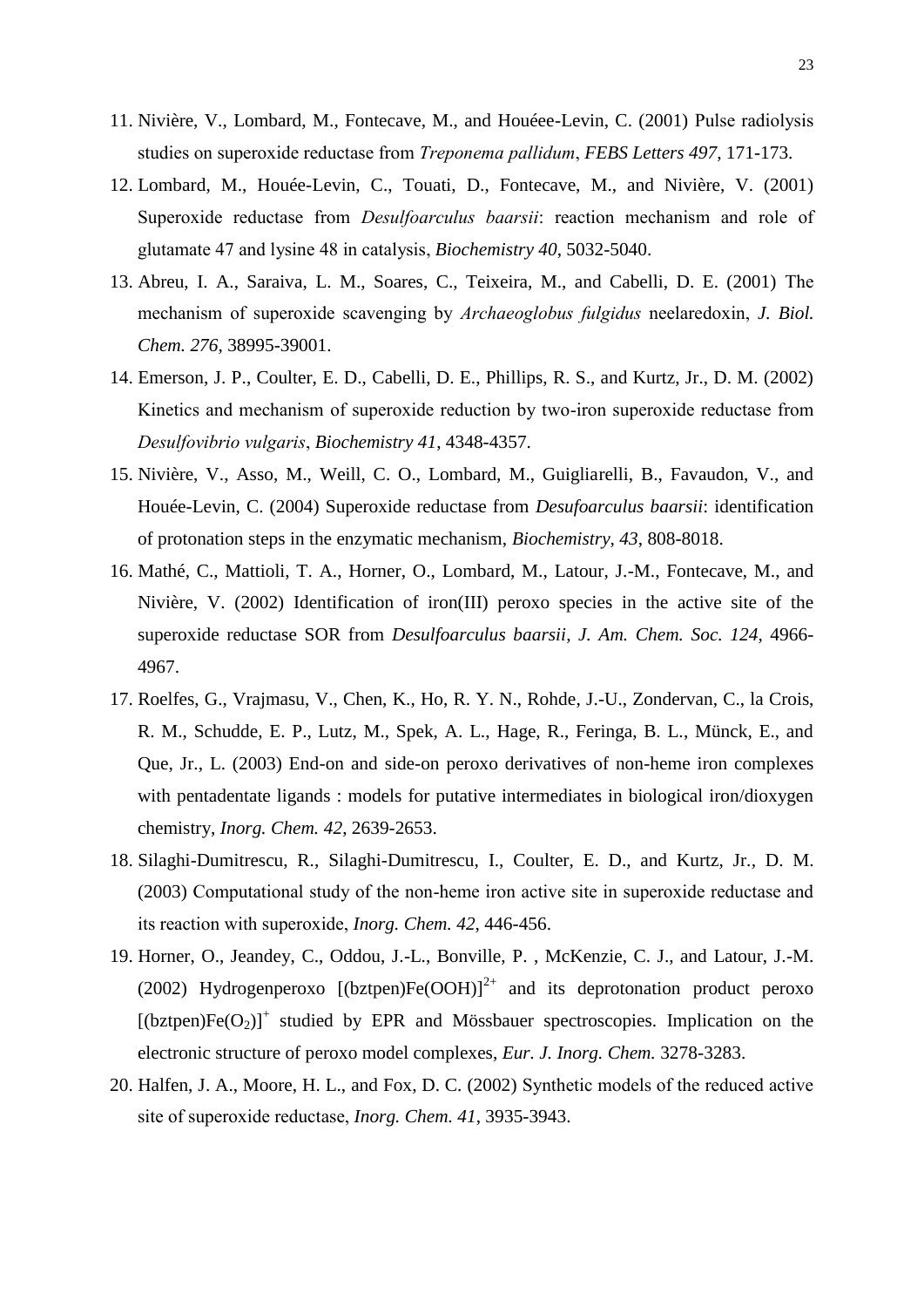- 21. Jeandey, C., Horner, O., Oddou, J.-L., and Jeandey, Cl. (2003) Small axial and transverse magnetic field systems for a <sup>57</sup>Fe Mössbauer study of Kramers systems, *Meas. Sci. Tech. 14*, 629-632.
- 22. Day, E. P*.* (1993) Multifield saturation magnetization of metalloproteins, *Methods Enzymol*. *227*, 437-463.
- 23. Horner, O.; Rivière, E.; Blondin, G.; Un, S.; Rutherford, A. W.; Girerd, J.-J. and Boussac, A. (1998) SQUID Magnetization study of the infrared-induced spin transition in the S2 state of photosystem II : spin value associated with the  $g = 4.1$  EPR signal, *J. Am. Chem. Soc.*, *120*, 7924-7928
- 24. Baerends, E. J., Ellis, D. E., and Ros, P. (1973) Self-consistent molecular Hartree-Fock-Slater calculations I. The computational procedure, *Chem. Phys. 2*, 41-51.
- 25. Baerends, E. J., and Ros, P. (1973) Self-consistent molecular Hartree–Fock-Slater calculations II. The effect of exchange scaling in some small molecules, *Chem. Phys. 2*, 52-59.
- 26. Baerends, E. J., and Ros, P. (1978) Evaluation of the LCAO Hartree-Fock-Slater method : applications to transition-metal complexes, *Int. J. Quantum Chem, Quantum Chem. Symp. 12*, 169-190.
- 27. Bickelhaupt, F. M., Baerends, E. J., and Ravenek, W. (1990) Model systems for initial stages in oxidative-addition reactions. Theoretical investigation of .eta.1 and .eta.2 coordination of difluorine and dihydrogen to tetrachloroplatinate(2-) and chromium pentacarbonyl, *Inorg. Chem. 29*, 350-354.
- 28. TeVelde, G., and Baerends, E. J. (1992) Numerical integration for polyatomic systems, *J. Comp. Phys. 99*, 84-98.
- 29. Ziegler, T. (1991) Approximate density functional theory as a practical tool in molecular energetics and dynamics, *Chem. Rev. 91*, 651-667.
- 30. Vosko, S. H., Wilk, L., and Nusair, M. (1980) Accurate spin-dependent electron liquid correlation energies for local spin densitiy calculations : a critical analysis, *Can. J. Phys. 58*, 1200.
- 31. Painter, G. S. (1981) Improved correlation corrections to the local-spin-density approximation, *Phys. Rev. B24*, 4264-4270.
- 32. Becke, A. D. (1988) Density-functional exchange-energy approximation with correct asymptotic behavior, *Phys. Rev. A38*, 3098-3100.
- 33. Perdew, J. P. (1986) Density-functional approximation for the correlation energy of the inhomogeneous electron gas, *Phys. Rev. B33*, 8822-8824.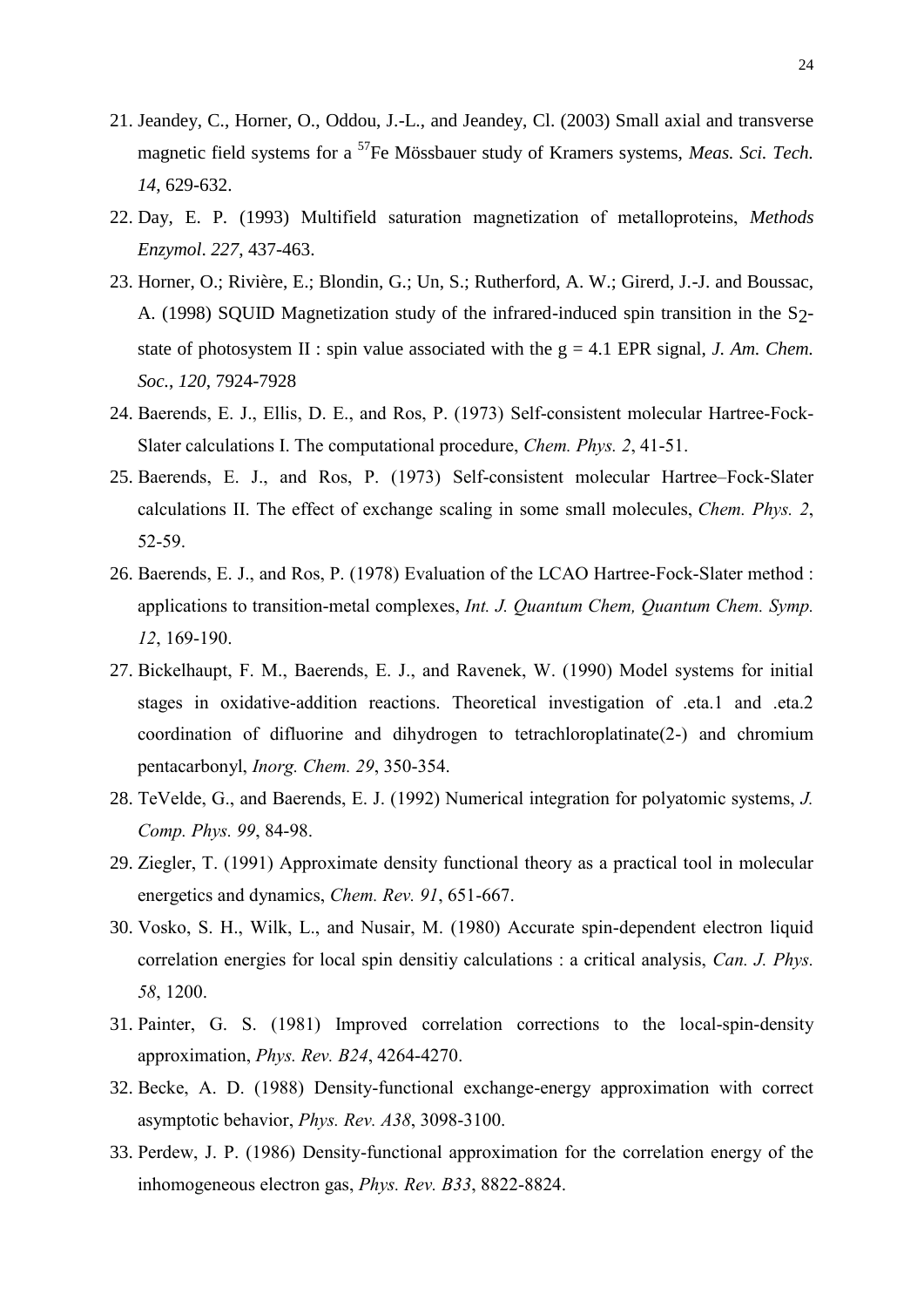- 34. Neese, F., and Solomon, E. I. (1998) Detailed spectroscopic and theoretical studies on  $[Fe(EDTA)(O<sub>2</sub>)]<sup>3</sup>$ : electronic structure of the side-on ferric-peroxide bond and its relevance to reactivity, *J. Am. Chem. Soc. 120*, 12829-12848.
- 35. Karlsson, A., Parales, J. V., Parales, R. E., Gibson, D. T., Eklund, H., and Ramaswamy, S. (2003) Crystal structure of naphthalene dioxygenase: side-on binding of dioxygen to iron, *Science 299*, 1039-1042.
- 36. Shearer, J., Scarrow, R. C., and Kovacs, J. A. (2002) Synthetic models for the cysteinateligated non-heme iron enzyme superoxide reductase : observation and structural characterization by XAS of an Fe<sup>III</sup>-OOH intermediate, *J. Am. Chem. Soc.* 124, 11709-11717.
- 37. Zimmermann, R., Ritter, G., Spiering, H., and Nagy, D. (1974) A further example of slow relaxation in high-spin iron(II) compounds :  $Fe$ (papt) $_2$ ,  $C_6$ H $_6$ , *J. Phys. C6*, 439-442.
- 38. Moura, I., Huynh, B. H., Hausinger, R. P., LeGall, J., Xavier, A. V., and Münck, E. (1980) Mössbauer and EPR studies of Desulforedoxin from *Desulfovibrio gigas*, *J. Biol. Chem 255*, 2493-2498.
- 39. Archer, M., Huber, R., Tavares, P., Moura, I., Moura, J. J. G., Carrondo, M. A., Sieker, L. C., LeGall, J., and Romao, M. J. (1995) Crystal structure of desulforedoxin from *Desulfovibrio gigas* determined at 1.8 Å resolution: a novel non-heme iron protein structure, *J. Mol. Biol. 251*, 690-702.
- 40. Münck, E. (2000) Physical Methods in Bioinorganic Chemistry Spectroscopy and Magnetism (Ed.: L. Que, Jr.), University Science Books, chapter 6.
- 41. Chardon-Noblat, S., Horner, O., Chabut, B., Avenier, F., Debaecker, N., Jones, P., Pécaut, J., Dubois, L., Jeandey, C., Oddou, J.-L., Deronzier, and A., Latour (2004) Spectroscopic and electrochemical characterizations of an aqua ligand exchange and oxidatively-induced deprotonation in diiron complexes, *Inorg. Chem. 43*, 1638-1648.
- 42. Simaan, A. J., Banse, F., Girerd, J.-J., Wieghardt, K., and Bill, E. (2001) The electronic structure of non-heme iron(III)-hydroperoxo and iron(III)-peroxo model complexes studied by Mössbauer and electron paramagnetic resonance spectroscopies, *Inorg. Chem. 40*, 6538-6540.
- 43. Horner, O. , Jeandey, C., Oddou, J.-L., Bonville, P. , and Latour, J.-M. (2002) Mössbauer study of  $[Fe(EDTA)(O<sub>2</sub>)]<sup>3</sup>$  agrees with a high-spin Fe(III) peroxo complex, *Eur. J. Inorg. Chem.* 1186-1189.
- 44. Gütlich, P., Link, R., and Trautwein, A. (1979) Mössbauer Spectroscopy and Transition Metal Chemistry, Springer-Verlag: Berlin.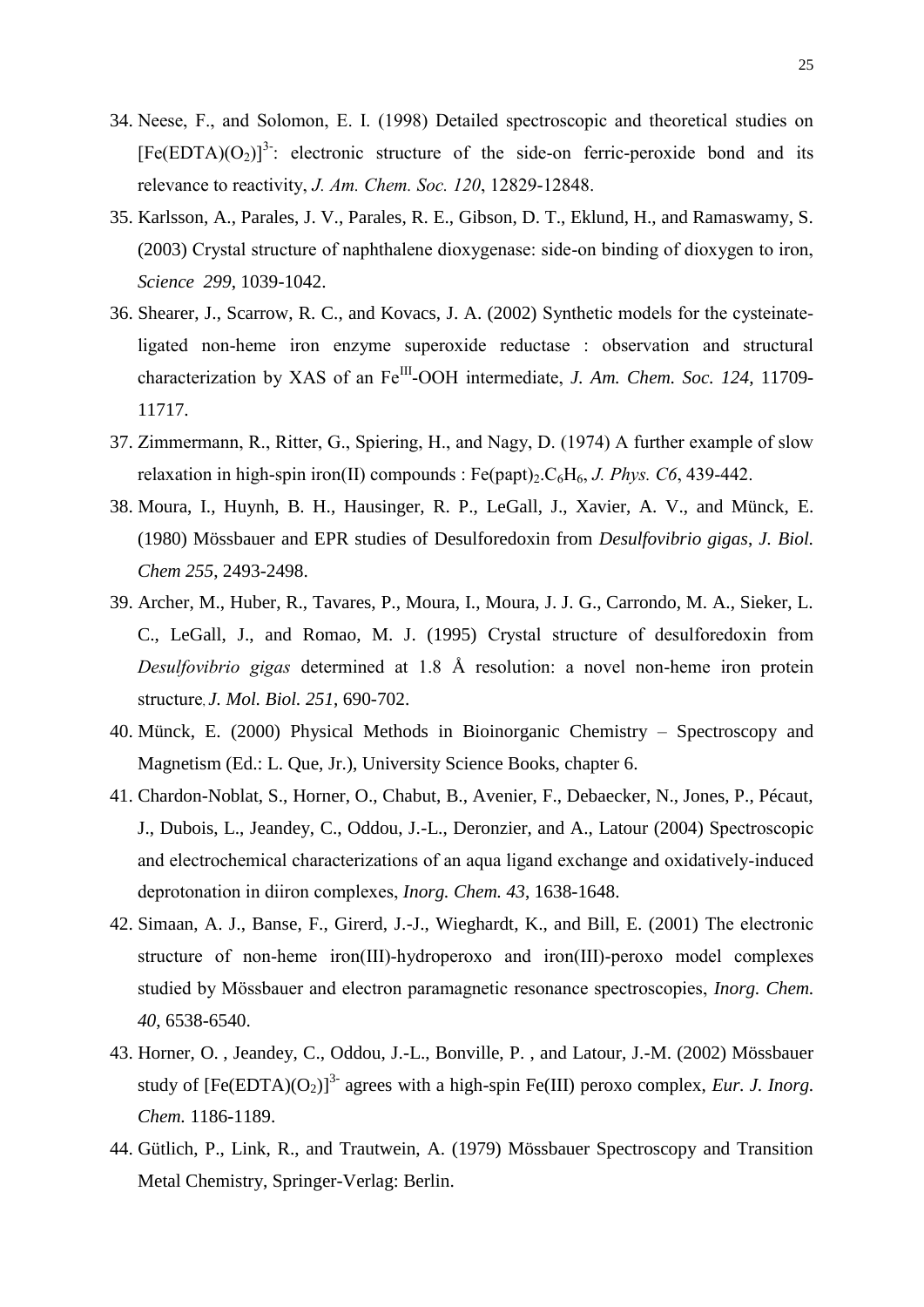- 45. Neese, F. (2002) Prediction and interpretation of the  $57Fe$  isomer shift in Mössbauer spectra by density functional theory, *Inorg. Chim. Acta 337*, 181-192.
- 46. Noodleman, L., Norman, J. G., Osborne, J. H., Aizman, A., and Case, D. A. (1985) Models for ferredoxins: electronic structures of iron-sulfur clusters with one, two, and four iron atoms, *J. Am. Chem. Soc. 107*, 3418-3426.
- 47. Lovell, T., Li, J., Liu, T., Case, D. A., and Noodleman, L. (2001) FeMo cofactor of nitrogenase: a density functional study of states  $M^N$ ,  $M^{OX}$ ,  $M^R$ , and  $M^I$ , *J. Am. Chem. Soc. 123*, 12392-12410.
- 48. Lovell, T., Han, W.-G., Liu, T., and Noodleman, L. (2002) A structural model for the high-valent intermediate Q of methane monooxygenase from broken-symmetry density functional and electrostatics calculations, *J. Am. Chem. Soc. 124*, 5890-5894.
- 49. Vrajmasu, V., Münck, E., and Bominaar, E. L. (2003) Density functional study of the electric hyperfine interactions and the redox-structural correlations in the cofactor of nitrogenase. Analysis of general trends in <sup>57</sup>Fe isomer shifts, *Inorg. Chem. 42*, 5974-5988.
- 50. Vrajmasu, V.V. , Bominaar, E. L. , Meyer, J. , and Münck, E. (2002) Mössbauer study of reduced rubredoxin as purified and in whole cells. Structural correlation analysis of spin Hamiltonian parameters, *Inorg. Chem. 41*, 6358-6371.
- 51. Nasri, H. , Wang, Y. , Huynh, B. H. , Walker, F. A. , and Scheidt, W. R. (1991) Reactions of bis(nitro)( $\alpha, \alpha, \alpha$ ,  $\alpha$ -tetrakis( $\alpha$ -pivalamidophenyl)porphinato)ferrate(III) with pyridine and imidazole. EPR and Mössbauer spectra and molecular structure of the mixed-ligand species, *Inorg. Chem*. *30*, 1483-1489.
- 52. Girerd, J.-J., Banse, F., and Simaan, A. J. (2002) Characterization and properties of nonheme iron peroxo complexes, *Structure and Bonding*, *97*, 145-177, Springer-Verlag, New-York
- 53. Burger, R. M., Kent, T. A., Horwitz, S. B., Münck, E., and Peisach, J. (1983) Mössbauer study of iron bleomycin and its activation intermediates, *J. Biol. Chem. 258*, 1559-1564.
- 54. Wada, A., Ogo, S., Nagatomo, S., Kitagawa, T., Watanabe, Y., Jitsukawa, K., and Masuda, H. (2002) Reactivity of hydroperoxide bound to a mononuclear non-heme iron site, *Inorg. Chem. 41*, 616-618.
- 55. Rahhal, S. and Richter, H.W. (1988) Reduction of hydrogen peroxide by the ferrous iron chelate of diethylenetriamine-N,N,N',N",N"-pentaacetate, *J. Am. Chem. Soc. 110*, 3126- 3133.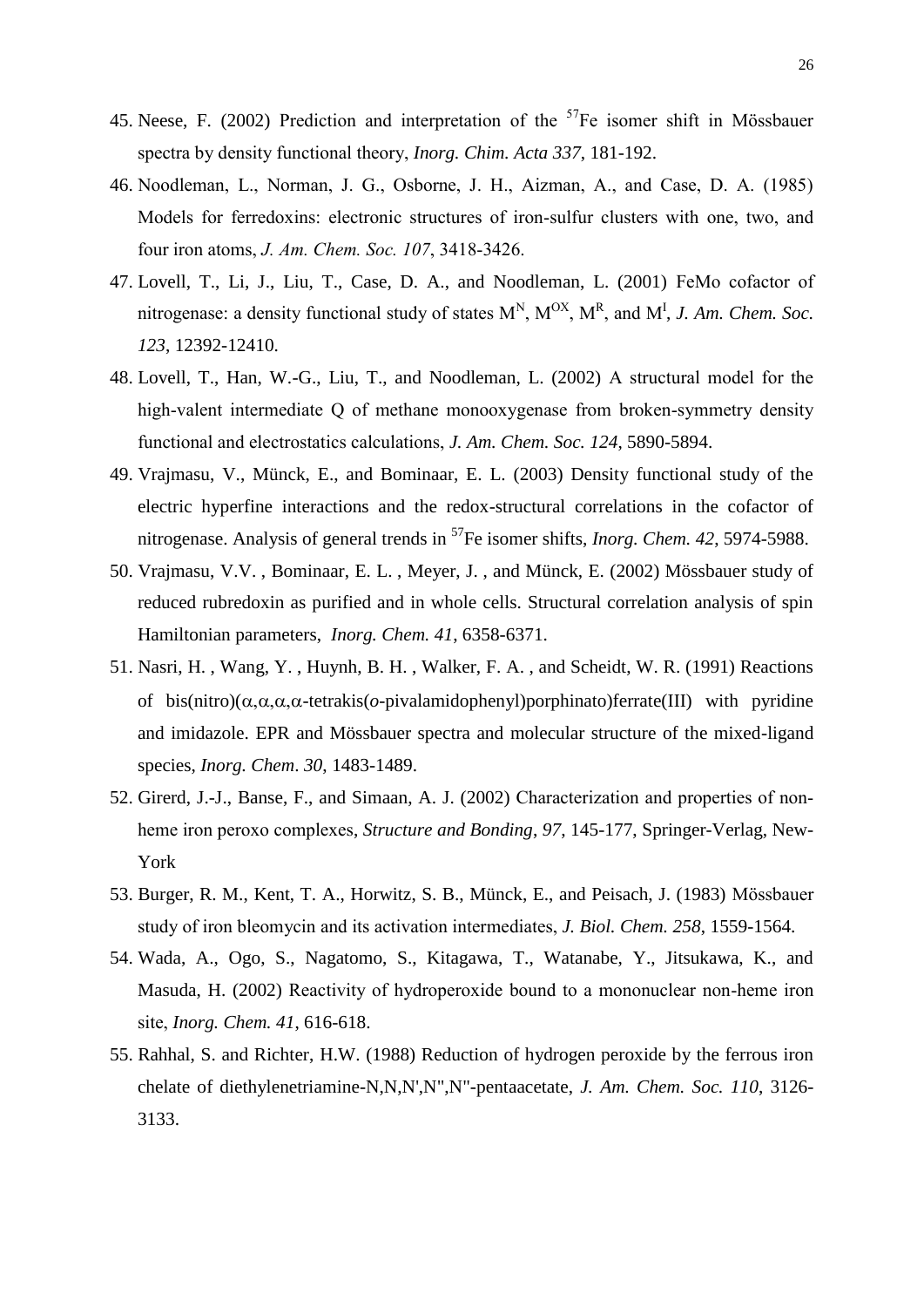- 56. Yamazaki, I. and Piette, L.H. (1991) EPR spin-trapping study on the oxidizing species formed in the reaction of the ferrous ion with hydrogen peroxide, *J. Am. Chem. Soc. 113*, 7588-7593.
- 57. Halliwell, B. and Geutteridge, J.M. (1986) Oxygen free radicals and iron in relation to biology and medicine: some problems and concepts, *Arch. Biochem Biophys*. 246, 501- 514.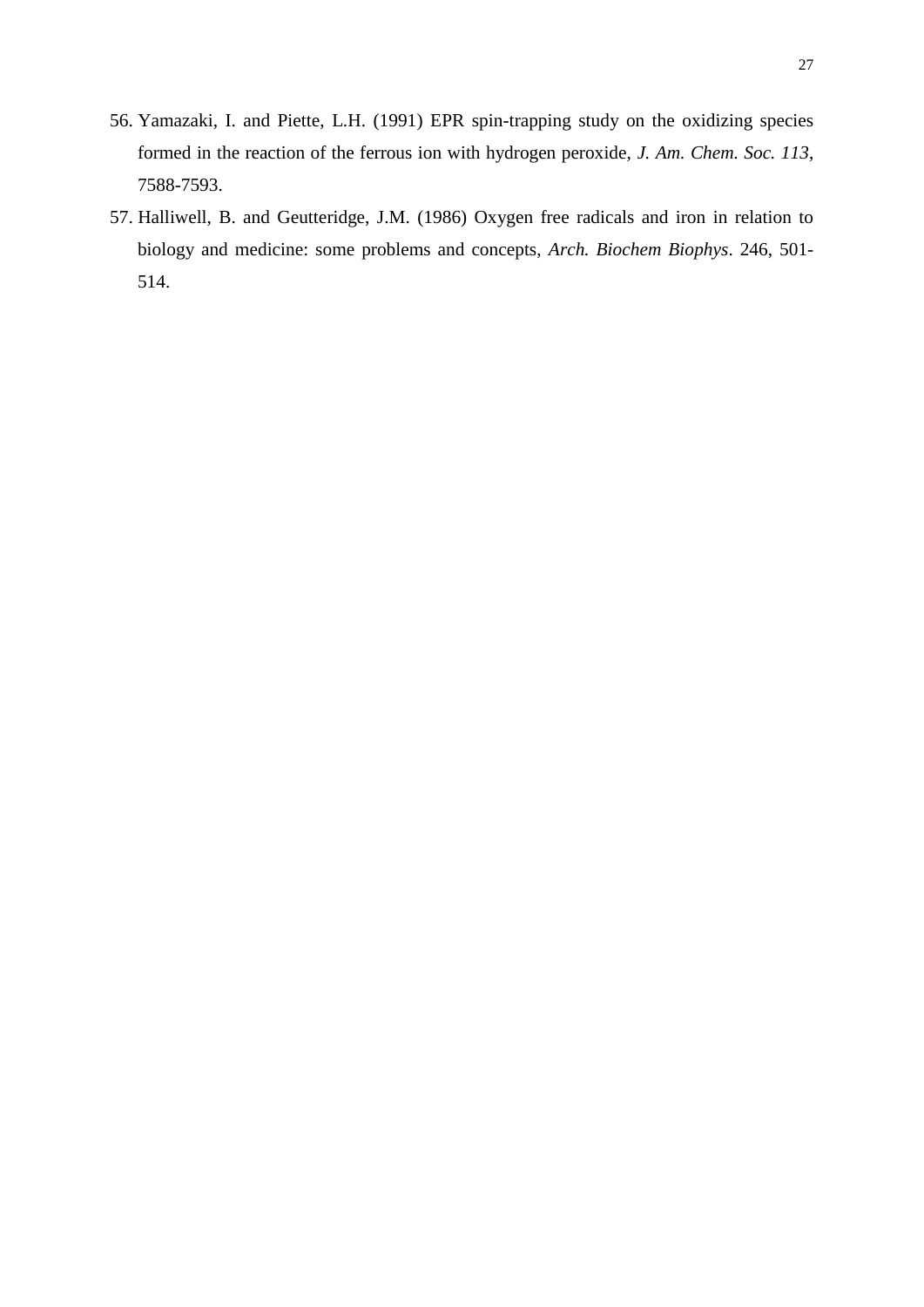## **TABLES**

**Table 1.** Mössbauer parameters for center I and center II in SOR E47A from *D. baarsii* at 4.2 K (a) for the as-isolated enzyme, (b) after oxidation of the enzyme by  $K_2IrCl_6$  and (c) after oxidation of the enzyme by  $H_2O_2$ . (d) Set to the value determined by magnetization measurements.

**Table 2.** Eigenvalues of the computed [g], [D] and quadrupole tensors ( $\eta$  = asymmetry parameter) and calculated theoretical electron densities  $\rho(0)$  at the iron nucleus for models 2 and **3**.

**Table 3.** Mononuclear iron complexes and biomolecules (column 1) used for establishing the linear correlation between calculated theoretical electron densities at the iron nucleus (column 3) and experimentally measured isomer shifts (column 4).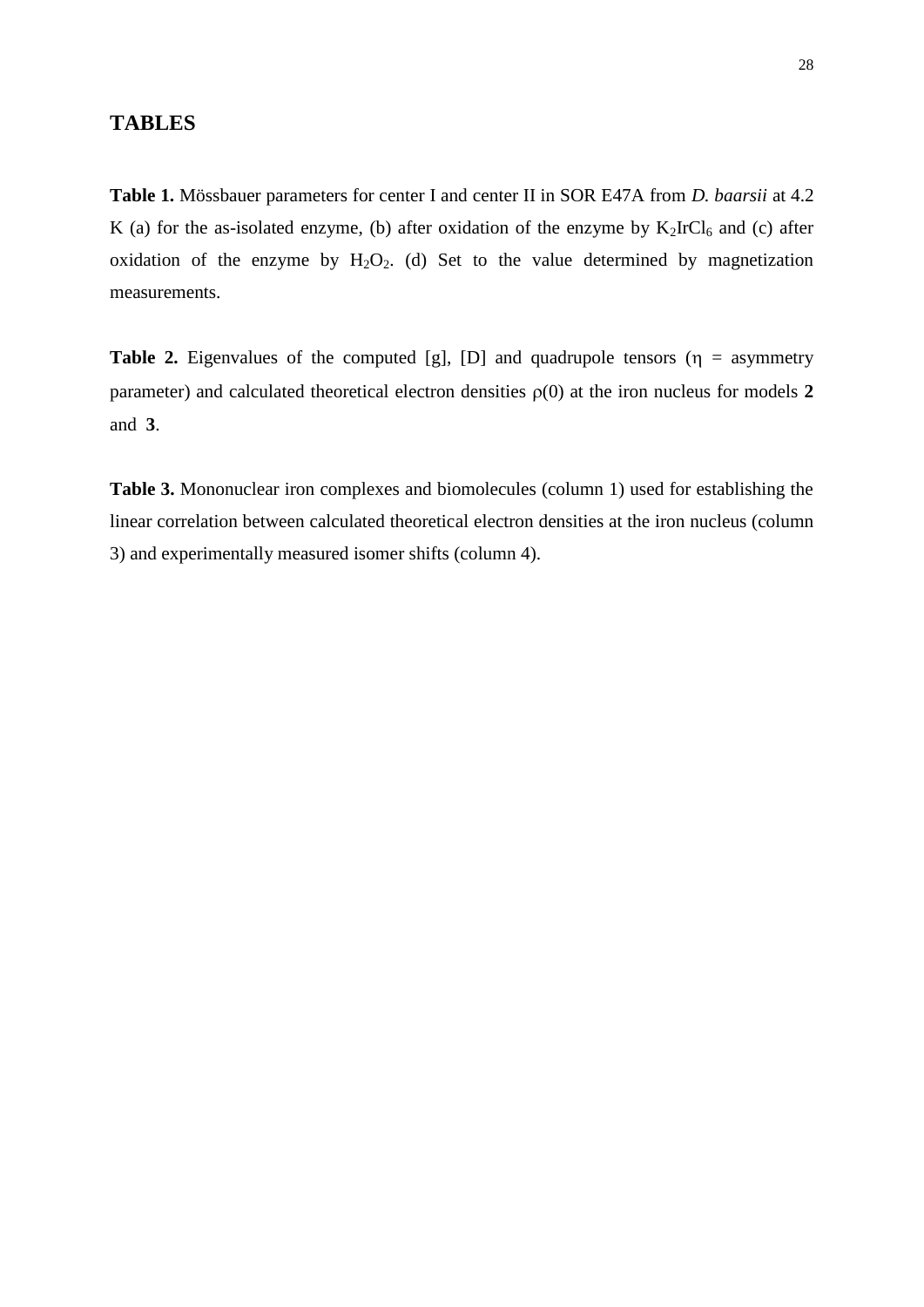| l'able |  |
|--------|--|
|--------|--|

| <b>Iron center</b>          | <b>Center I</b><br>$(Fe^{2+})$<br>in $S_2O_4^2$<br>reduced<br>E47A SOR | <b>Center I</b><br>$(Fe^{3+})$<br>in as-isolated,<br>IrCl <sub>6</sub> and<br>$H_2O_2$<br>oxidized<br>E47A SOR | <b>Center II</b><br>$(Fe^{2+})$<br>in $S_2O_4^2$<br>reduced and<br>as-isolated<br>E47A SOR | <b>Center II</b><br>$(Fe^{3+})$<br>in $IrCl6$<br>oxidized<br>E47A SOR | <b>Center II</b><br>$(Fe^{3+})$<br>in $H_2O_2$<br>oxidized<br>E47A SOR |
|-----------------------------|------------------------------------------------------------------------|----------------------------------------------------------------------------------------------------------------|--------------------------------------------------------------------------------------------|-----------------------------------------------------------------------|------------------------------------------------------------------------|
| $D$ (cm <sup>-1</sup> )     | $-6.0^{\rm a}$                                                         | $2.2^{\rm a}$                                                                                                  | $5.2^{\circ}$                                                                              | $-1.3(2)$                                                             | 0.8(2)                                                                 |
| E/D                         | $0.19^{a}$                                                             | 0.08 <sup>a</sup>                                                                                              | $0.28(3)^{c}$                                                                              | $0.33^e$                                                              | $0.33^f$                                                               |
| $g_{x}$                     | $2.08^{b}$                                                             | 2.0                                                                                                            | 2.08 <sup>d</sup>                                                                          | 2.0                                                                   | 2.0                                                                    |
| $g_y$                       | $2.02^b$                                                               | 2.0                                                                                                            | $2.15^{\rm d}$                                                                             | 2.0                                                                   | 2.0                                                                    |
| $g_{z}$                     | $2.20^{b}$                                                             | 2.0                                                                                                            | 2.00 <sup>d</sup>                                                                          | 2.0                                                                   | 2.0                                                                    |
| $A_x/g_n\beta_n(T)$         | $-20.4(2)$                                                             | $-15.4(4)$                                                                                                     | $-23.4(2)$                                                                                 | $-20.1(5)$                                                            | $-21.6(5)$                                                             |
| $A_{y}/g_{n}\beta_{n}$ (T)  | $-20.4(2)$                                                             | $-15.4(4)$                                                                                                     | $-7.4(2)$                                                                                  | $-20.0(8)$                                                            | $-20.5(3)$                                                             |
| $A_z/g_n\beta_n(T)$         | $-6.5(2)$                                                              | $-15.4(4)$                                                                                                     | $-8.1(2)$                                                                                  | $-21.0(5)$                                                            | $-21.0(5)$                                                             |
| $\Delta E_O$ (mm/s)         | $+3.37(3)$                                                             | $-0.79(4)$                                                                                                     | $+2.82(3)$                                                                                 | $-0.53(5)$                                                            | $-0.80(5)$                                                             |
| η                           | 0.35(5)                                                                | 1.0(2)                                                                                                         | 0.40(5)                                                                                    | 0.00(5)                                                               | 0.60(5)                                                                |
| $\delta_{\text{Fe}}$ (mm/s) | 0.69(2)                                                                | 0.29(1)                                                                                                        | 1.06(1)                                                                                    | 0.47(1)                                                               | 0.54(1)                                                                |
| Euler angles( $\circ$ )     | $0$ ; 10; $0^a$                                                        | $0:90:0^a$                                                                                                     | 78;40;0                                                                                    | $0:90:90^g$                                                           | 17;80;60                                                               |
| FWHM <sup>h</sup>           | 0.30                                                                   | 0.35                                                                                                           | 0.33                                                                                       | 0.35                                                                  | 0.35                                                                   |

(a) reference 38, (b) determined from the relations  $g_x = g_z - 2(D - E)/\lambda$ ,  $g_y = g_z - 2(D + E)/\lambda$ E)/ $\lambda$  and  $g_z = 2.20$ , where  $\lambda = -80$  cm<sup>-1</sup> is the spin orbit coupling constant, (c) from EPR and magnetization measurements (this work), (d) determined from the relations  $g_x = g_z - 2(D -$ E)/ $\lambda$ ,  $g_y = g_z - 2(D+E)/\lambda$  and  $g_z = 2.0$ , where  $\lambda = -100$  cm<sup>-1</sup> is the spin orbit coupling constant, (e) reference 16, (f) from EPR measurements (this work), (g) reference 8, (h) FWHM = Full Width at Half Maximum (in mm/s).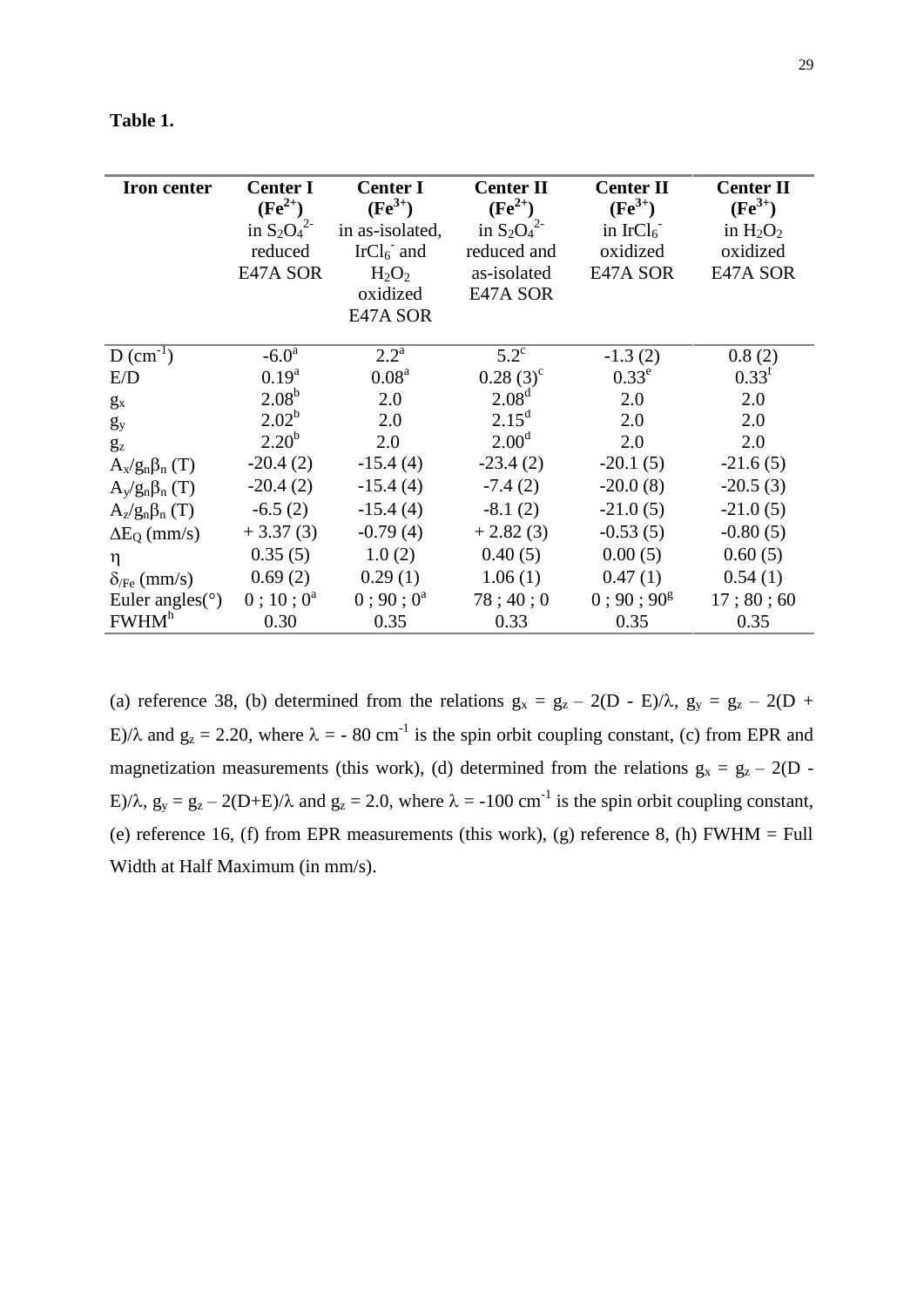| Table 2. |
|----------|
|          |

|                                | Model 2 | Model 3 |  |
|--------------------------------|---------|---------|--|
| $g_1$                          | 2.010   | 2.012   |  |
| $g_2$                          | 2.009   | 2.011   |  |
| $g_3$                          | 2.006   | 2.006   |  |
| $D$ (cm <sup>-1</sup> )        | 0.50    | 0.56    |  |
| E/D                            | 0.07    | 0.06    |  |
| $\Delta E_O$ (mm/s)            | $-1.04$ | $-1.40$ |  |
| η                              | 0.65    | 0.13    |  |
| $\rho(0)$ (au <sup>-3</sup> )  | 25.0766 | 24.8595 |  |
| $\delta$ <sub>/Fe</sub> (mm/s) | 0.55    | 0.60    |  |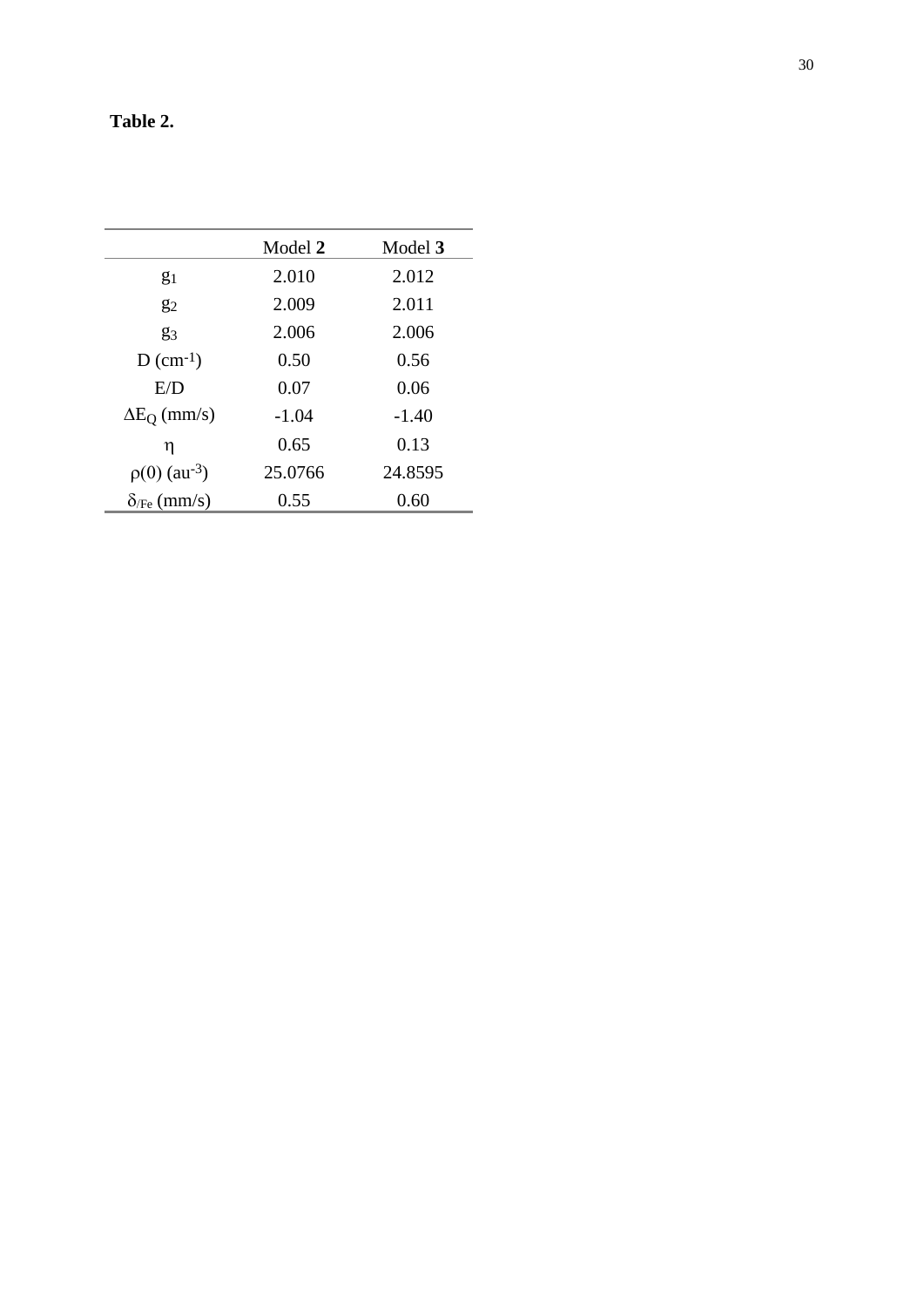| l'able |  |
|--------|--|
|--------|--|

| Compound                            | ref.                 | $\rho$ (o) (au <sup>-3</sup> ) | $\delta_{\text{Fe}}$ (mm/s) | ref.      |
|-------------------------------------|----------------------|--------------------------------|-----------------------------|-----------|
| Model of $[Fe(edta)(O2)]3$          | 33                   | 24.791                         | 0.65                        | 42        |
| Oxidized center II in SOR           | PDB - 1DQI           | 25.270                         | 0.50                        | 8         |
| $[FeCl4]$ <sup>1-</sup>             | 44                   | 25.948                         | 0.36                        | 47        |
| [Fe(SR) <sub>4</sub> ] <sup>1</sup> | $PDB - 1FHH$         | 26.136                         | 0.24                        | 50        |
| [Fe(NO <sub>2</sub> )(Py)(TpivPP)]  | ICSD-                | 26.346                         | 0.26                        | 51        |
|                                     | <b>SOBZUE</b>        |                                |                             |           |
| $[Fe(CN)6]$ <sup>3-</sup>           | <b>ICSD - 200200</b> | 27.258                         | $-0.03$                     | this work |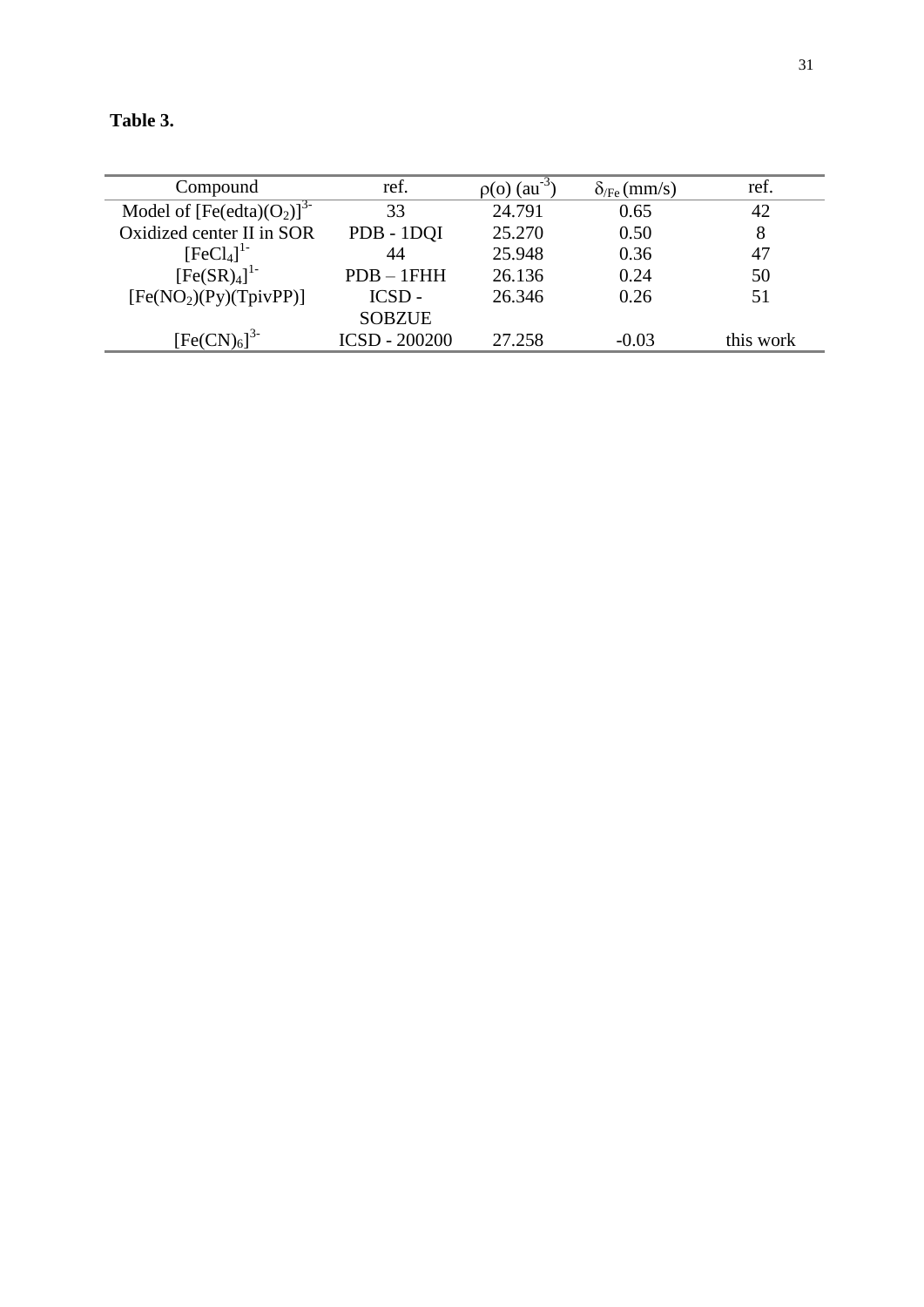## **SCHEME**

## **Scheme 1.**

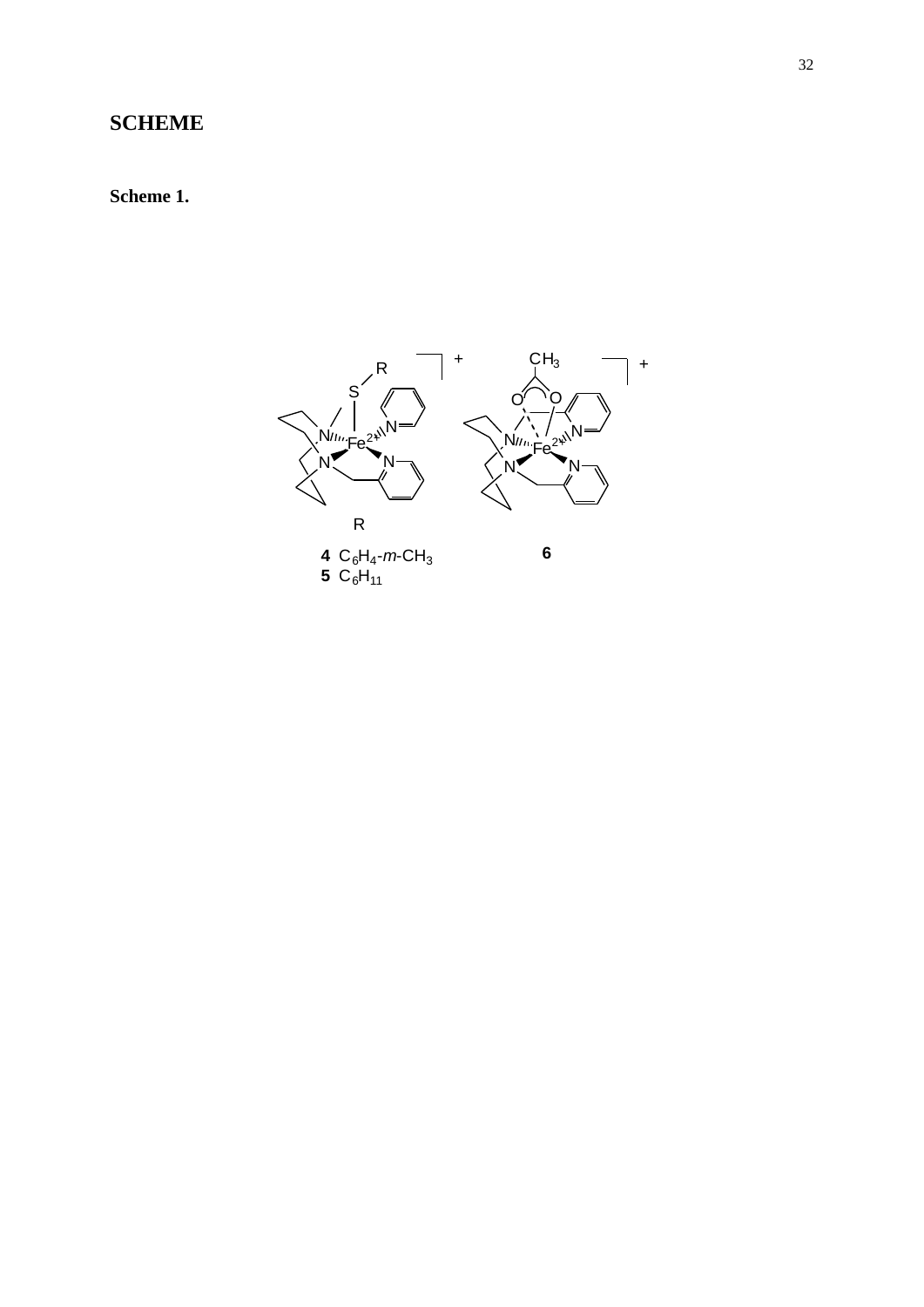

Oxidized SOR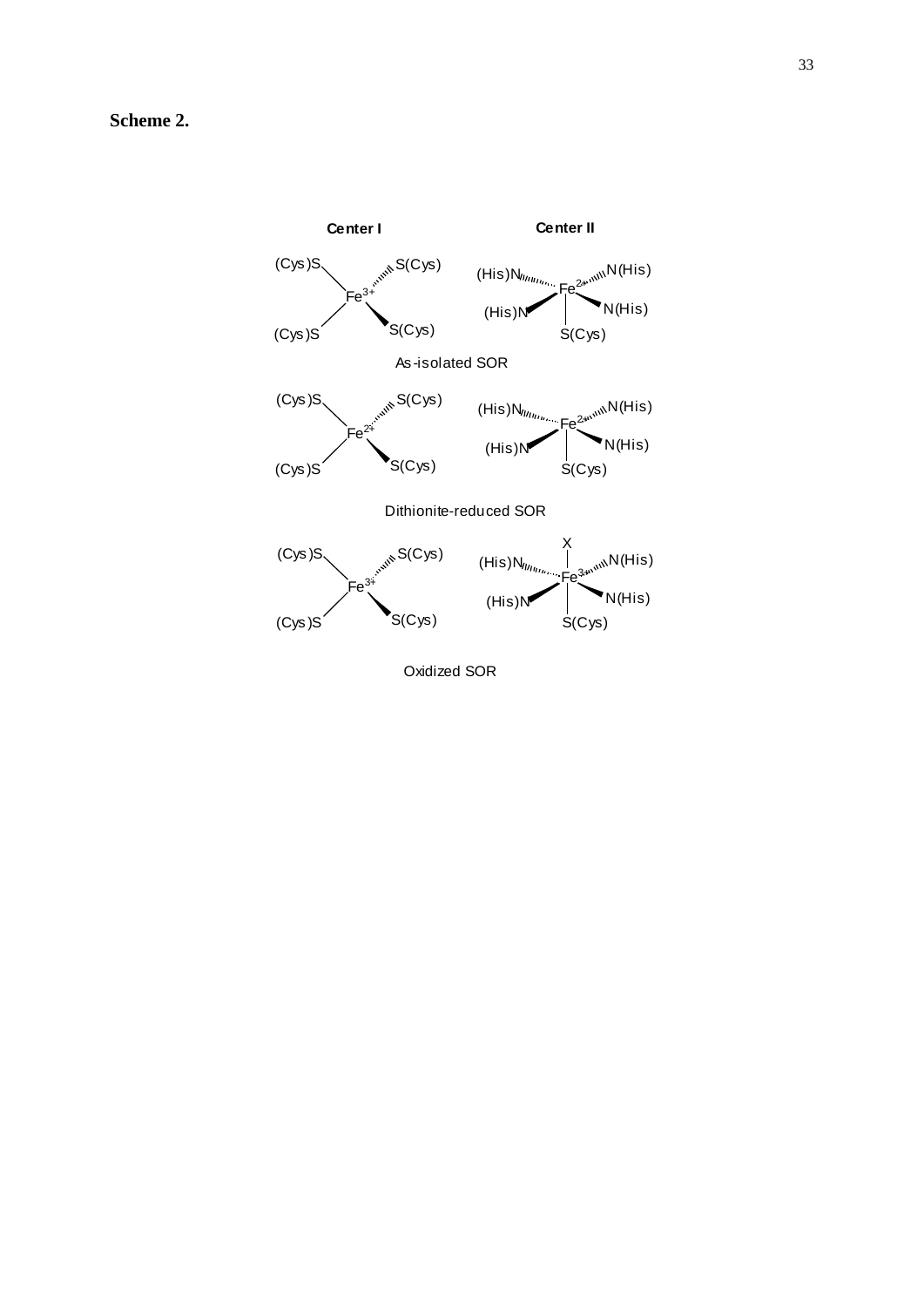#### **FIGURES**

Figure 1. The three theoretical models of the SOR active site that were investigated by DFT calculations in this study.

**Figure 2.** BB/kT ratio dependence of the molar magnetization of the as-isolated SOR *from D*. *baarsii* (5.1 mM in 50 mM Tris/HCl buffer in  $D_2O$ ,  $pH = 7.6$ ). The isofield experiments were performed at 0.5, 1.0, 2.0, 3.0, 4.0 and 5.0 T. The lines through the points correspond to the best fit obtained with 50% contribution of center I ( $g = 2.0$ ,  $D = 2.2$  cm<sup>-1</sup> and  $E/D = 0.08$ ) and 50 % contribution of center II (g = 2.15,  $|D| = 5.2$  cm<sup>-1</sup> and E/D = 0.28  $\pm$  0.05).

Figure 3. Mössbauer spectrum of as-isolated <sup>57</sup>Fe SOR E47A from *D. baarsii* (4.5 mM in 50 mM Tris/HCl buffer,  $pH = 7.6$ ) at 4.2 K, in a magnetic field of 50 mT applied parallel to the  $\gamma$ -beam. The solid curves show the contribution of each iron site ((a) : Fe<sup>2+</sup> from center II, (b)  $Fe<sup>3+</sup>$  from center I).

**Figure 4.** Mössbauer spectra of <sup>57</sup>Fe SOR E47A from *D. baarsii* (1.5 mM in 50 mM Tris/HCl buffer, pH = 7.6) at 4.2 K, treated with 3 equivalents of  $K_2IrCl_6$ . The experimental spectra taken at 4.2 K in a magnetic field of (A) 50 mT, (B) 1.5 T, (C) 3.0 T, (D) 5.5 T applied parallel to the  $\gamma$ -beam were fitted (solid curves) with the parameters set of Table 1. The solid curves above the experimental spectra show the contribution of each iron site ((a) :  $Fe^{3+}$  from center I, (b) : Fe<sup>3+</sup> from oxidized center II, (c) Fe<sup>2+</sup> from center II).

**Figure 5.** Mössbauer spectra of <sup>57</sup>Fe SOR E47A from *D. baarsii* (1.5 mM in 100 mM Tris/HCl buffer, pH = 8.4) at 4.2 K, treated with 6 equivalents of  $H_2O_2$  and immediately frozen in liquid nitrogen. The experimental spectra taken at 4.2 K in a magnetic field of (A) 50 mT, (B) 1.5 T, (C) 3.0 T, (D) 5.5 T applied perpendicular to the  $\gamma$ -beam were fitted (solid curves) with the parameters set of Table 1. The solid curves above the experimental spectra show the contribution of each iron site  $((a) : Fe^{3+}$  from center I, (b) : Fe<sup>3+</sup> from oxidized center II, (c)  $Fe^{2+}$  from center II).

**Figure 6.** Simplified description of the (DFT spin unrestricted) electronic structures of models **2** and **3** (only some of the spin minority  $\beta$  orbitals are represented). The  $\phi_{\text{XV}}$  molecular orbital results from the interaction of the Fe d<sub>xy</sub> atomic orbital ( $\sim$  30 - 40%) with a peroxo Op<sub>x</sub> -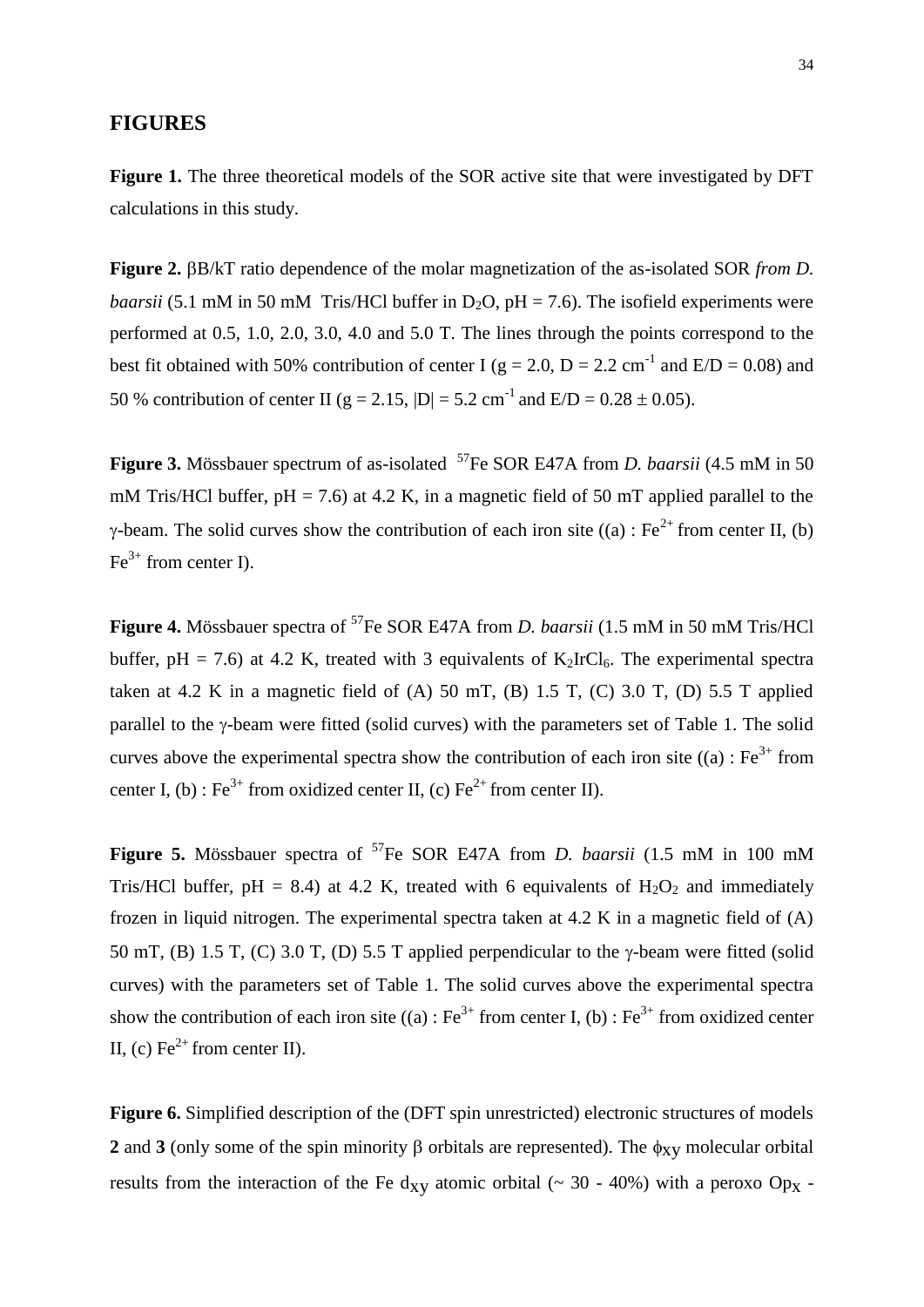Op<sub>x</sub> linear combination (~ 50%), and the  $\phi_{VZ}$  molecular orbital results from the interaction of Fe d<sub>yz</sub> (~ 30 - 40%) with a peroxo  $Op<sub>Z</sub> - Op<sub>Z</sub>$  linear combination. "a" refers to a combination of Sp<sub>y</sub> (50%) and peroxo Op<sub>z</sub> (30%) orbitals. "b" refers to a combination of imidazole C and Np<sub>y</sub> orbitals. The z<sup>2</sup> and  $(x^2 - y^2)$  molecular orbitals contain a small fraction of the  $(x^2 - y^2)$ and  $z^2$  orbitals, respectively. The meaning of "HOMO" and "LUMO" is restricted here within the minority spin orbitals

Figure 7. Calibration of the «VBP» method for prediction of <sup>57</sup>Fe isomer shifts. The calculated electron density at the iron nucleus is plotted *vs* the experimentally determined isomer shifts for a series of mononuclear iron complexes and biomolecules (see Table 1 for details). The solid lines correspond to the linear correlation analyses of the Fe<sup>3+</sup> data. Key : (1) model of  $[Fe(EDTA)(O<sub>2</sub>)]<sup>3</sup>$ ; (2) model of oxidized center II in SOR from *D*. *Desulfuricans*; (3)  $[FeCl_4]^1$ ; (4)  $[Fe(SR)_4]^1$ ; (5)  $[Fe(NO_2)(Py)(TpivPP)]$ ; (6)  $[Fe(CN)_6]^3$ .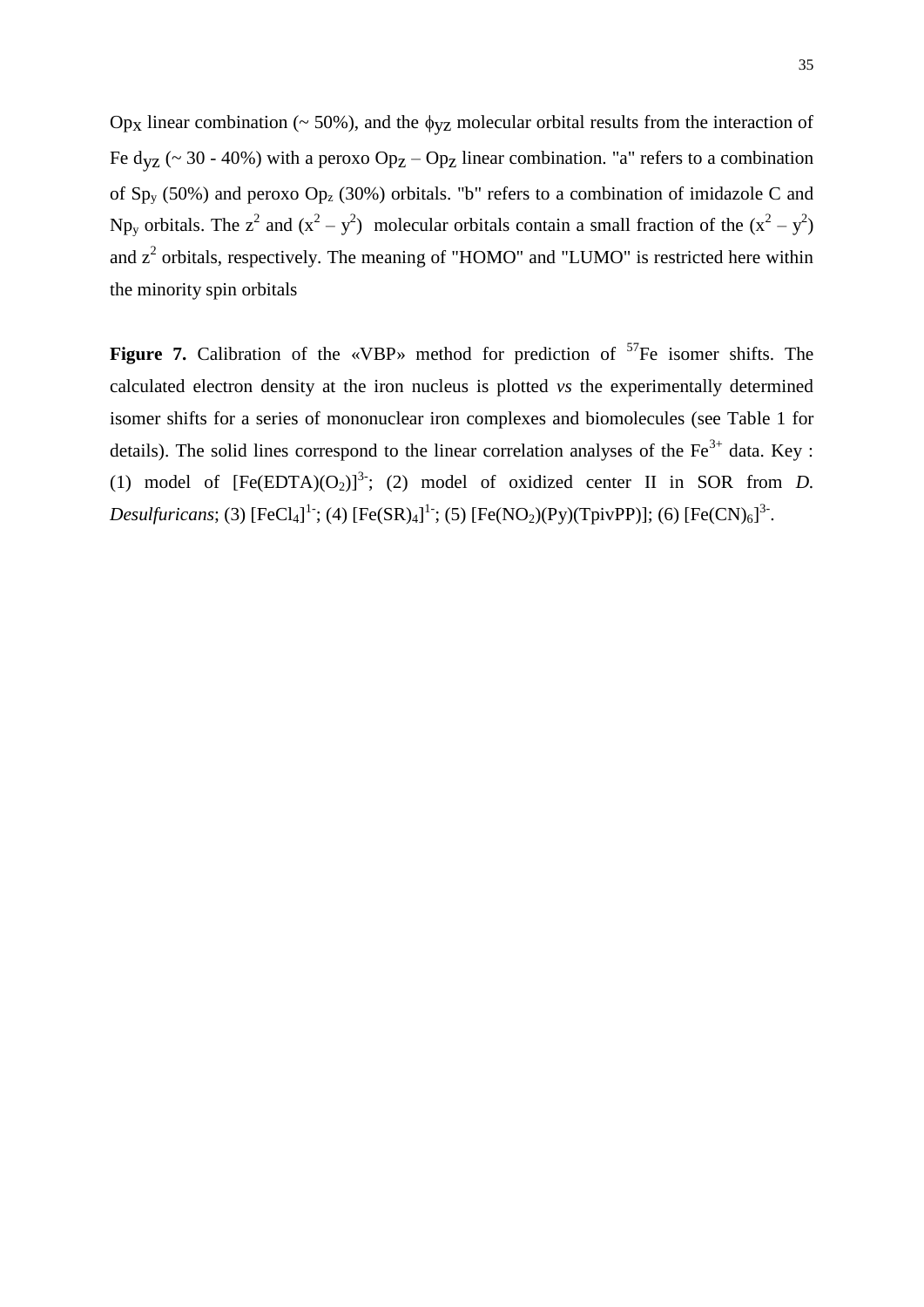**Figure 1.**

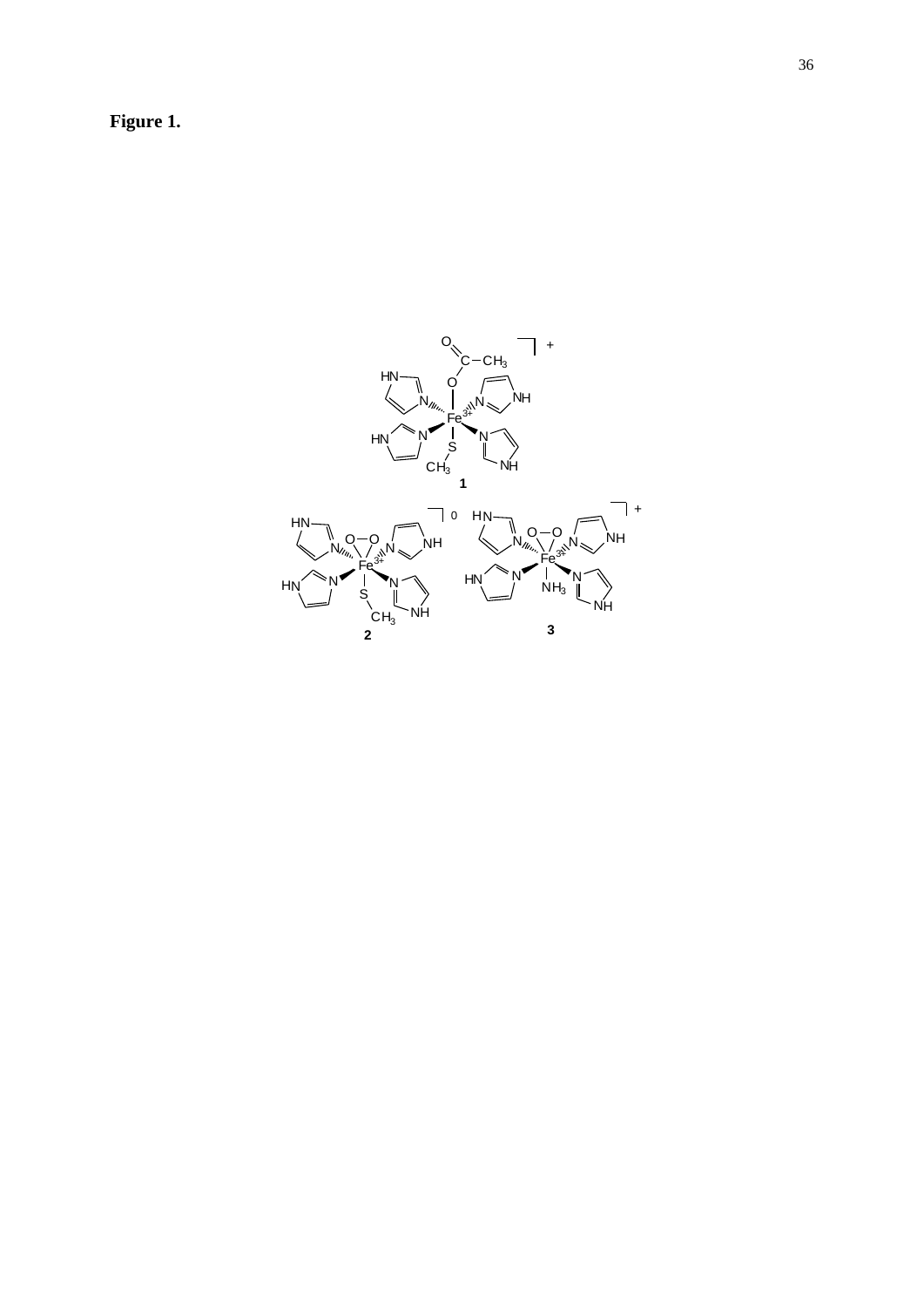**Figure 2.**

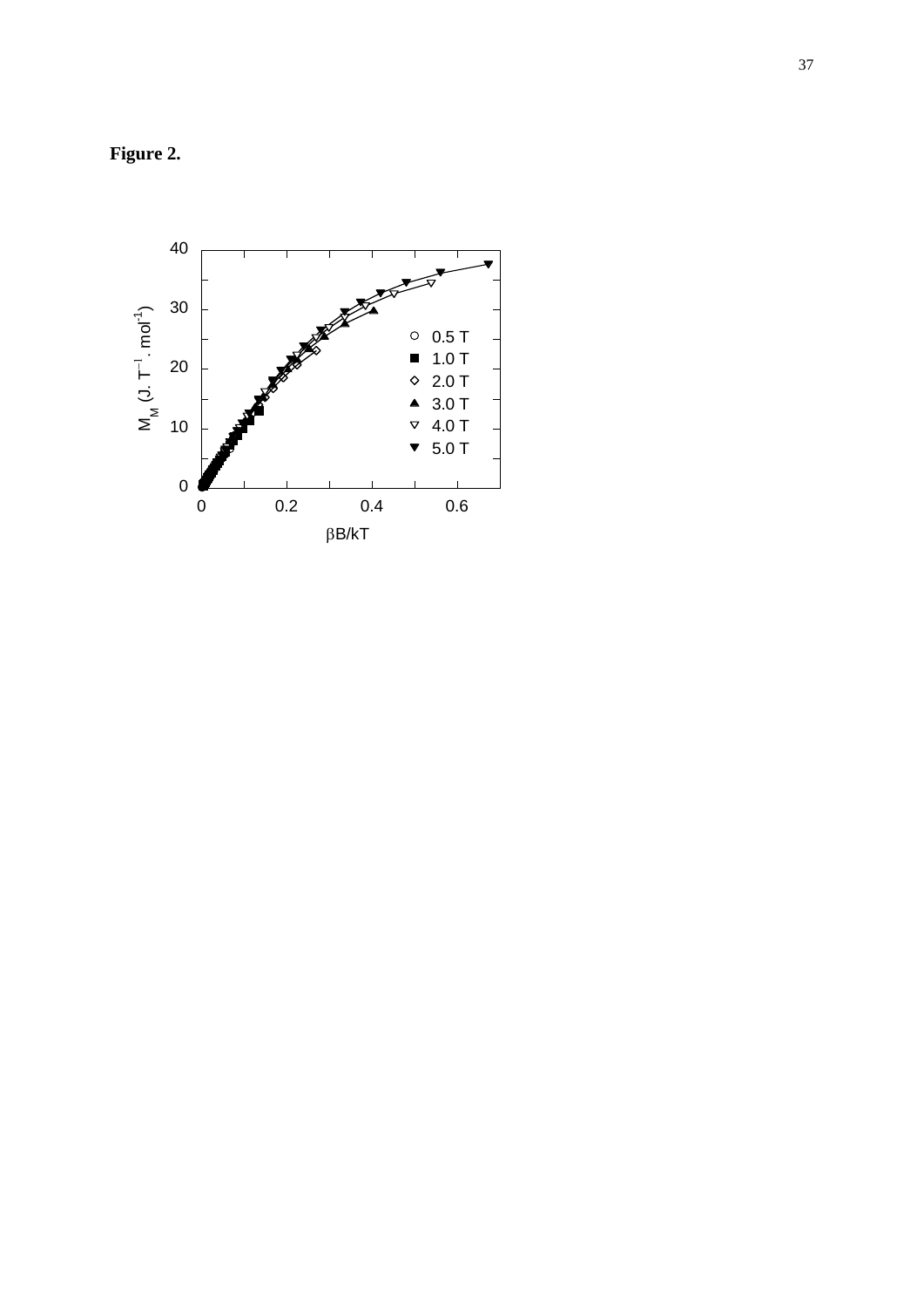**Figure 3.**

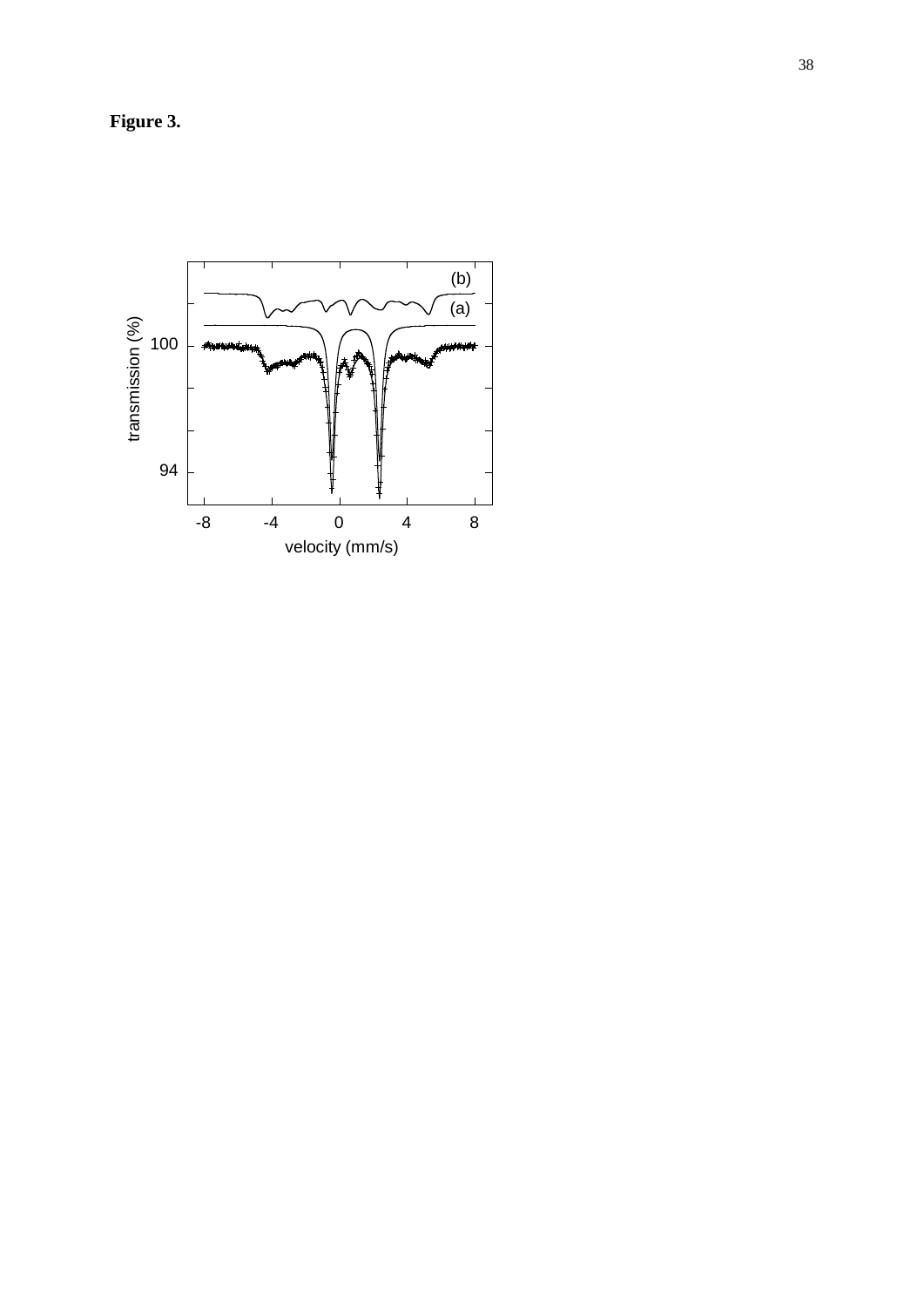**Figure 4.**

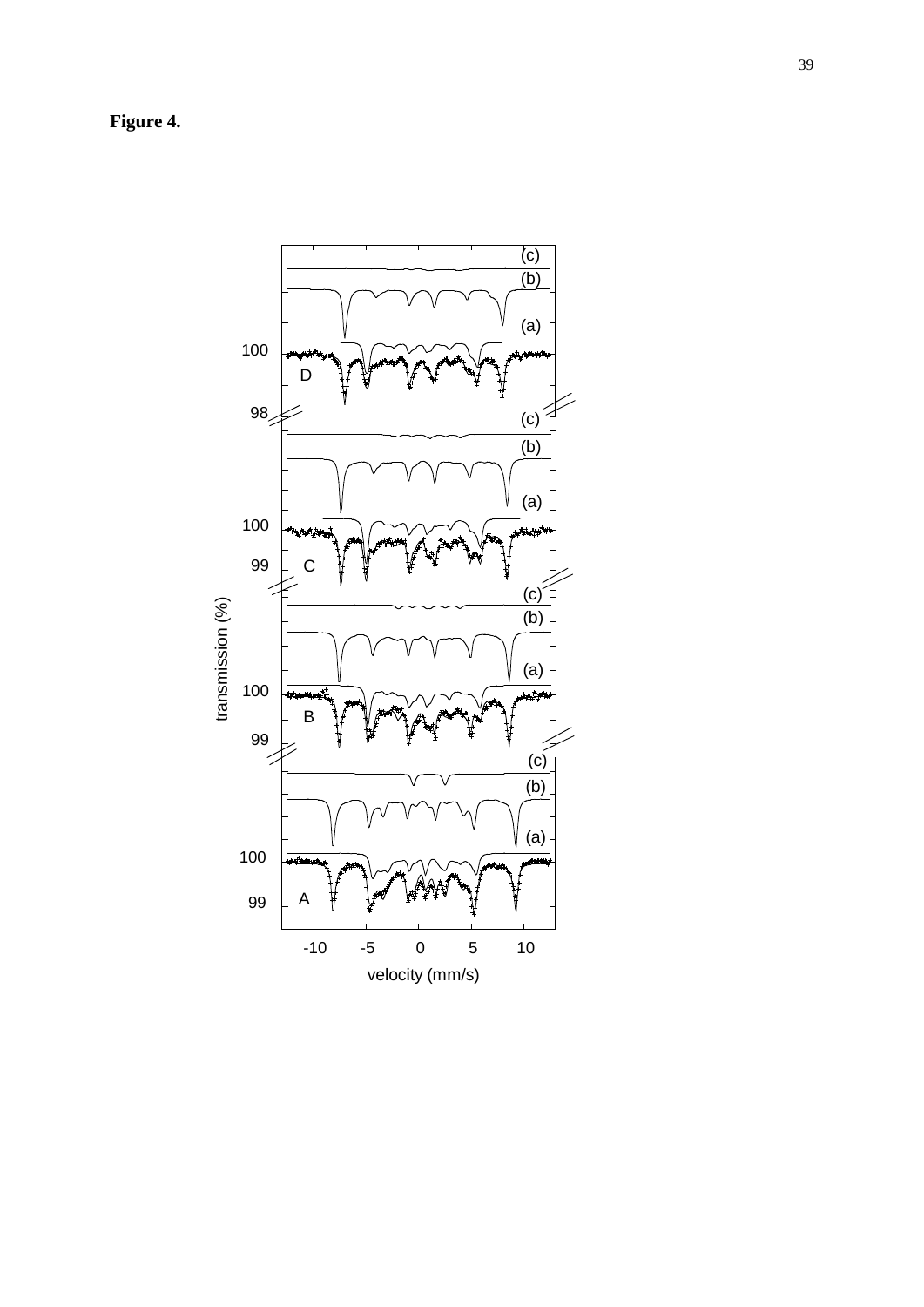**Figure 5.**

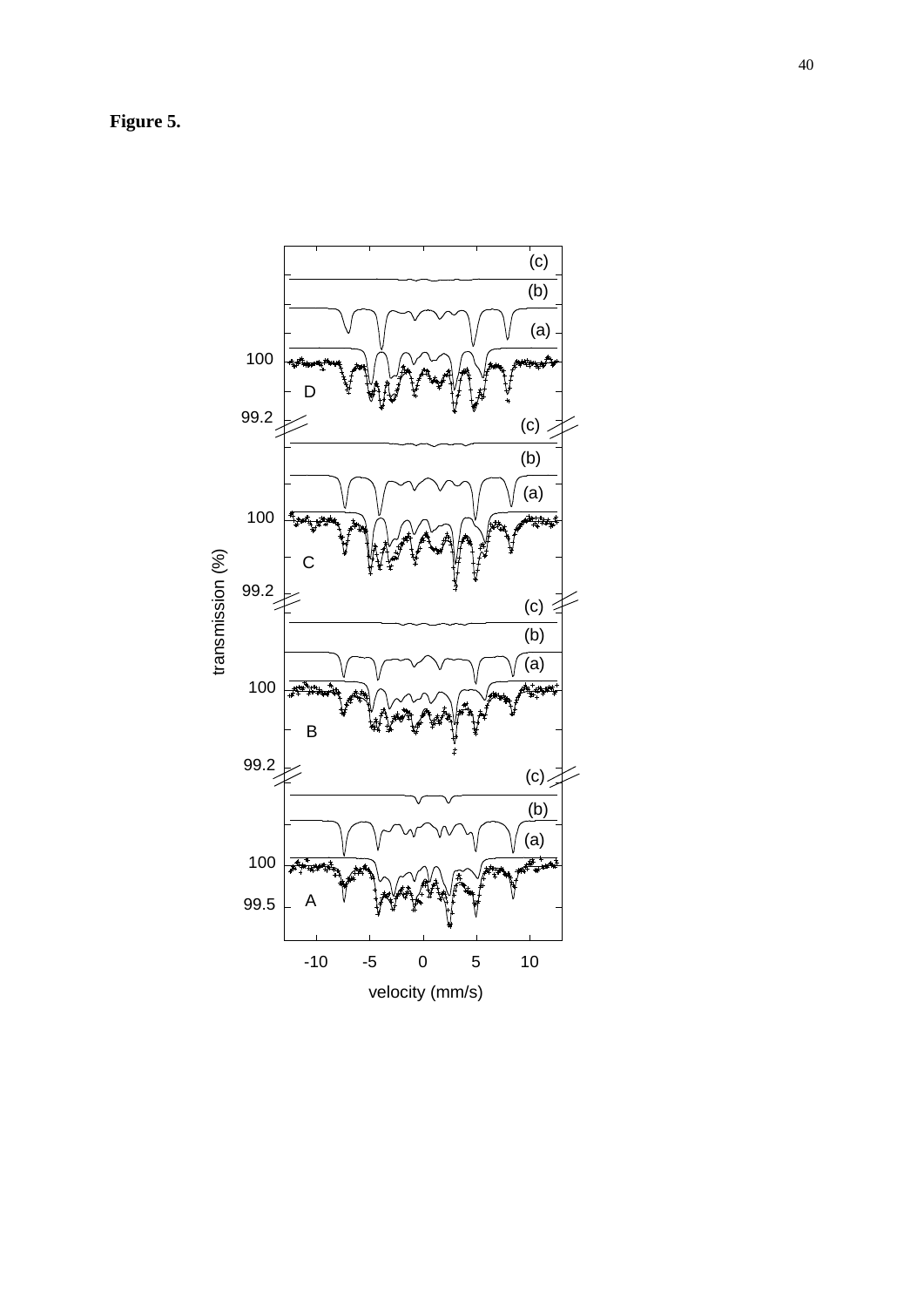**Figure 6.**

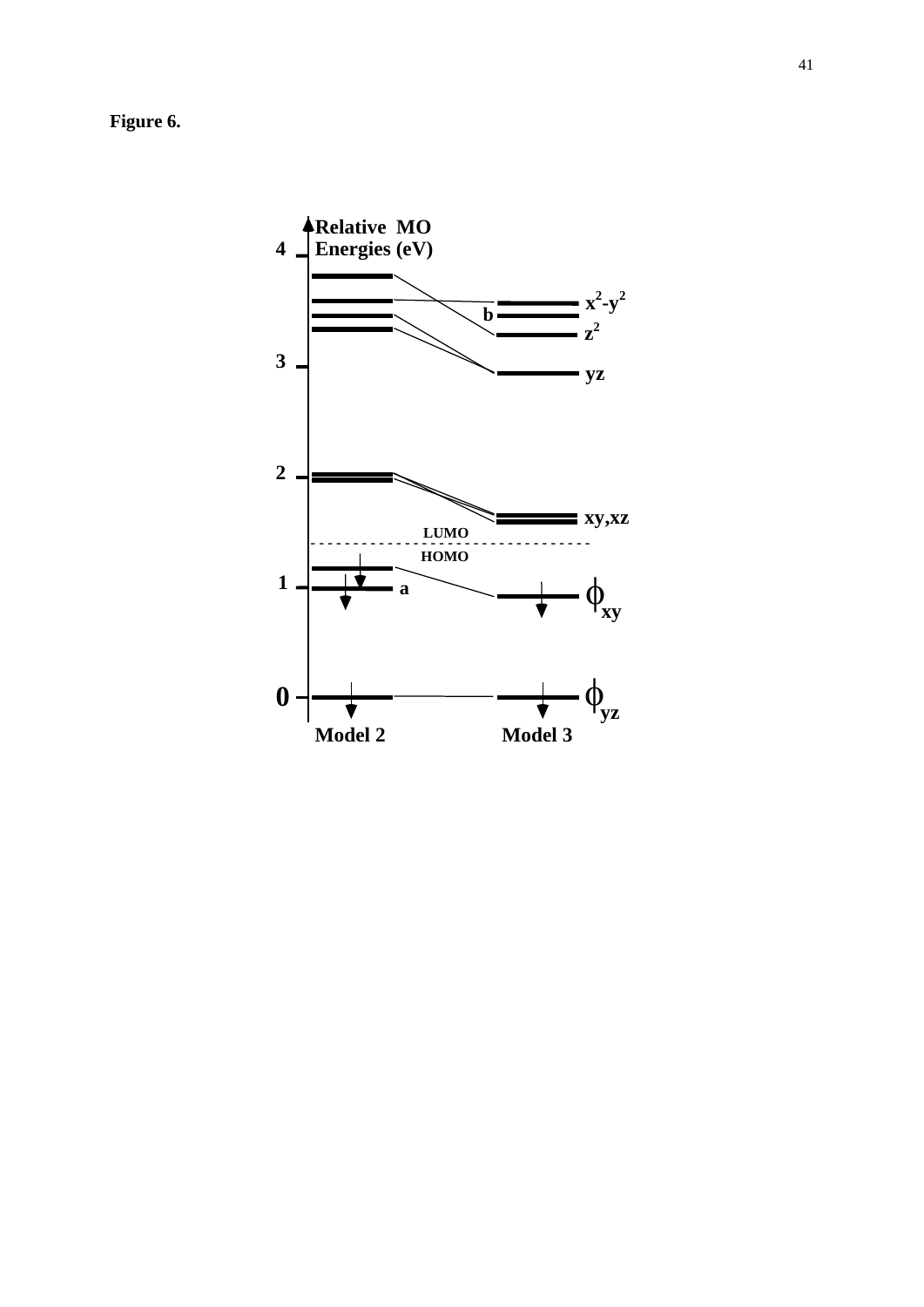**Figure 7.**